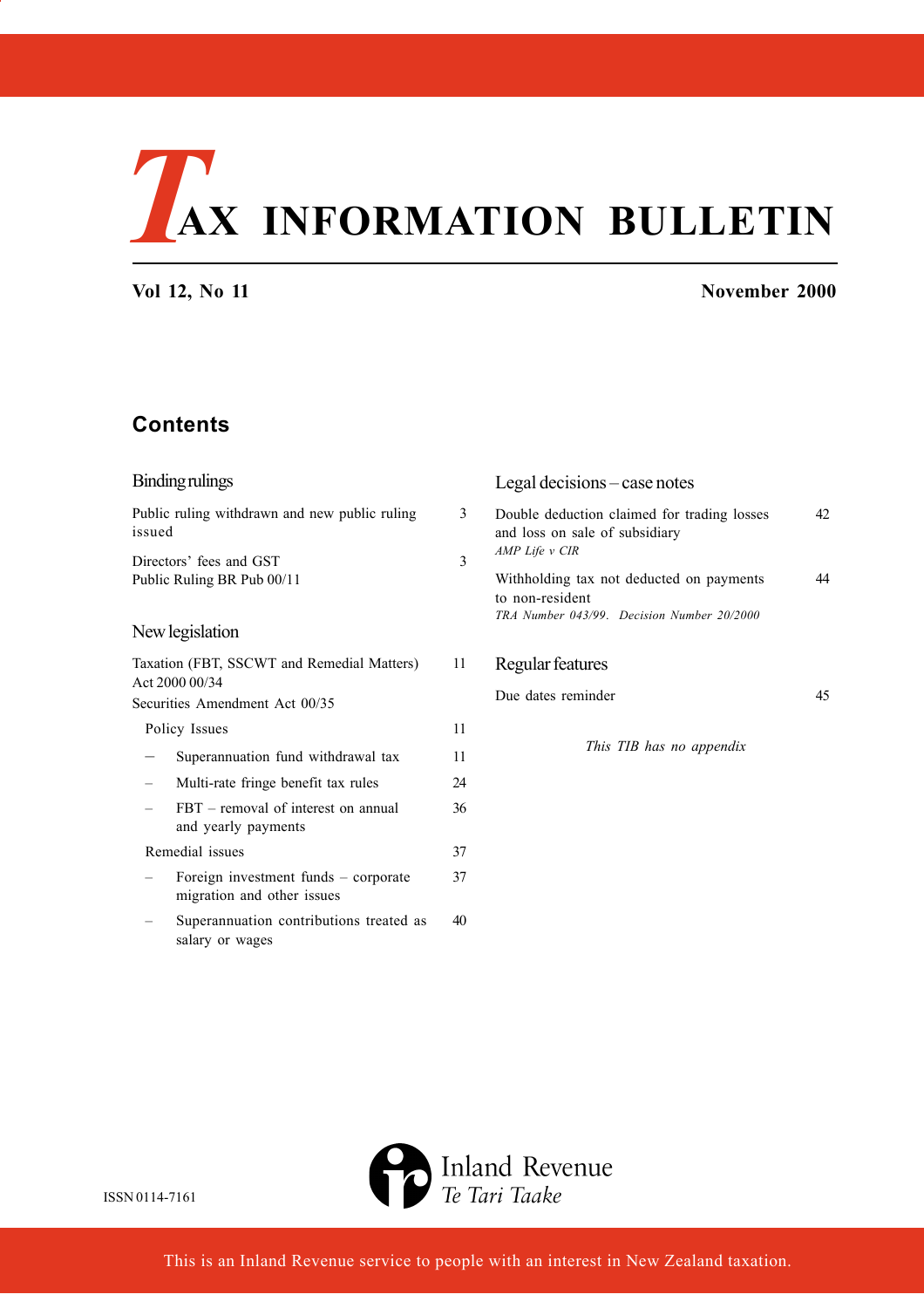# **GET YOUR TIB SOONER BY INTERNET**

This *Tax Information Bulletin* is also available on the internet, in two different formats:

## *Online TIB (HTML format)*

- This is the better format if you want to read the *TIB* onscreen (single column layout).
- Any references to related *TIB* articles or other material on our website are hyperlinked, allowing you to jump straight to the related article. This is particularly useful when there are subsequent updates to an article you're reading, because we'll retrospectively add links to the earlier article.
- Individual *TIB* articles will print satisfactorily, but this is not the better format if you want to print out a whole *TIB*.
- All *TIBs* from January 1997 onwards (Vol 9, No 1) are available in this format.

Online *TIB* articles appear on our website as soon as they're finalised—even before the whole *TIB* for the month is finalised at mid-month.

## *Printable TIB (PDF format)*

- This is the better format if you want to print out the whole *TIB* to use as a paper copy—the printout looks the same as this paper version.
- You'll need Adobe's Acrobat Reader to use this format—available free from their website at:

#### **www.adobe.com**

- Double-column layout means this version is better as a printed copy—it's not as easy to read onscreen.
- All *TIBs* are available in this format.

## *Where to find us*

Our website is at

**www.ird.govt.nz**

It has other Inland Revenue information that you may find useful, including any draft binding rulings and interpretation statements that are available, and many of our information booklets.

If you find that you prefer the *TIB* from our website and no longer need a paper copy, please let us know so we can take you off our mailing list. You can email us from our website.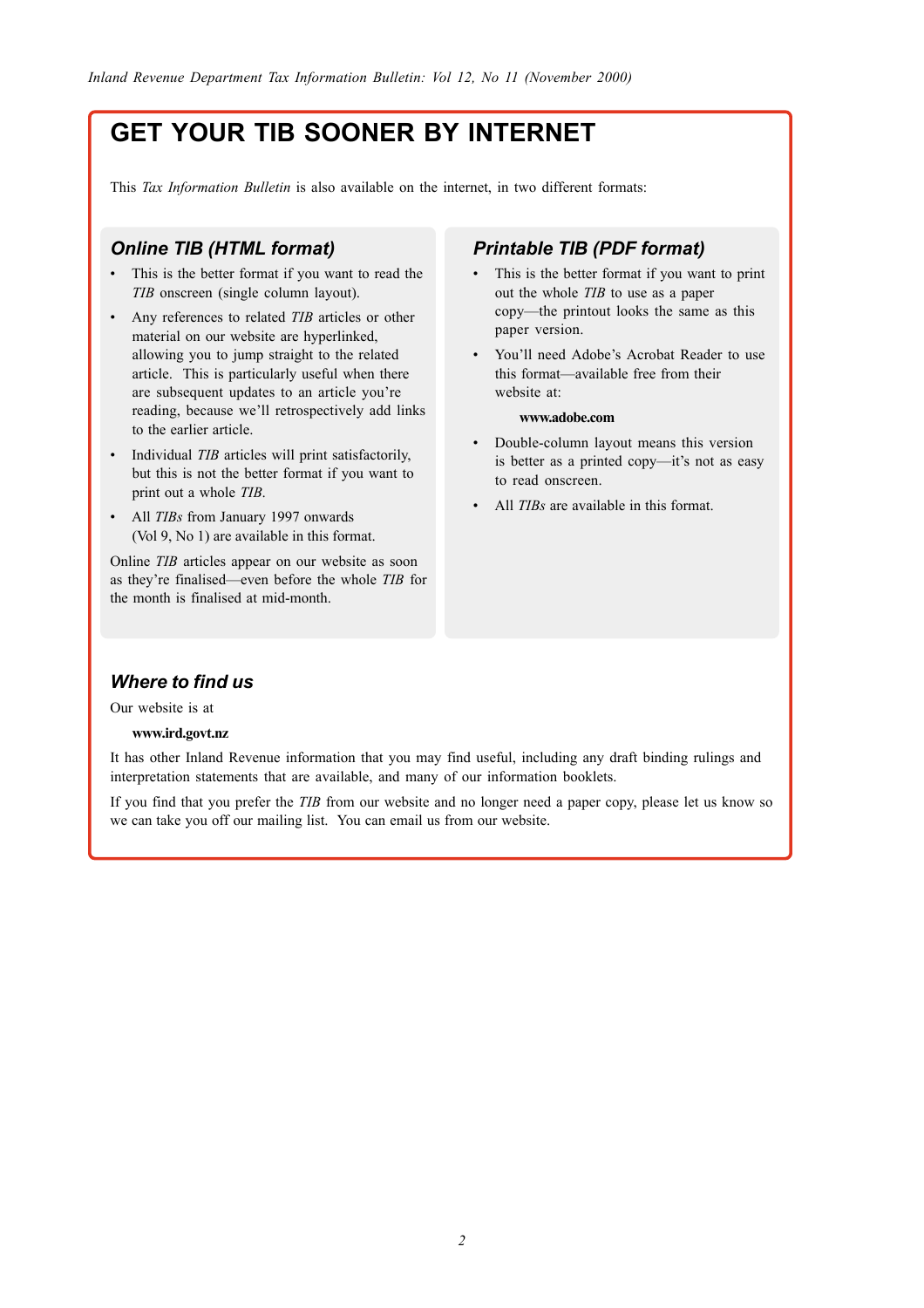# **BINDING RULINGS**

This section of the *TIB* contains binding rulings that the Commissioner of Inland Revenue has issued recently.

The Commissioner can issue binding rulings in certain situations. Inland Revenue is bound to follow such a ruling if a taxpayer to whom the ruling applies calculates tax liability based on it.

For full details of how binding rulings work, see our information booklet *Adjudication & Rulings – a guide to Binding Rulings (IR 715)* or the article on page 1 of *Tax Information Bulletin* Vol 6, No 12 (May 1995) or Vol 7, No 2 (August 1995).

You can download these publications free of charge from our website at **www.ird.govt.nz**

# **PUBLIC RULING WITHDRAWN AND NEW PUBLIC RULING ISSUED**

BR Pub 00/09 (Directors' fees and GST), published in *TIB* Vol 12, No 9 (September 2000), contained an application period that could be seen to be retrospective. This was not intended. The Commissioner's usual practice is to apply binding public rulings prospectively where his view of the law has altered. For that reason, BR Pub 00/09 has been withdrawn and a new public binding ruling, BR Pub 00/11, has been issued with a period of application from 26 October 2000 to 31 March 2005. The new public binding ruling is the same as the withdrawn ruling.

# **DIRECTORS' FEES AND GST**

## **PUBLIC RULING BR Pub 00/11**

This is a public ruling made under section 91D of the Tax Administration Act 1994.

## **Taxation Laws**

All legislative references are to the Goods and Services Tax Act 1985 unless otherwise stated.

This Ruling applies in respect of sections 6(3)(b), 8, and 57(2)(b).

## **The Arrangement to which this Ruling applies**

The Arrangement is the engagement, occupation, or employment as a director of a company. The engagement may either be by direct contract between the director and the company for whom the person acts as a director, or by a third party appointing, or agreeing to provide, a director to a company.

## **How the Taxation Laws apply to the Arrangement**

The Taxation Laws apply to the Arrangement as follows:

- If a natural person is engaged as a director and the services are not undertaken as part of carrying on the person's own taxable activity, the engagement will be excluded from the term "taxable activity" due to the application of section  $6(3)(b)$ . The proviso does not apply as the services are not supplied as part of carrying on the person's taxable activity:
- If a natural person is engaged as a director as part of carrying on his or her taxable activity, the proviso to section  $6(3)(b)$  will apply and the services will be deemed to be supplied in the course or furtherance of that taxable activity. If the person is registered for GST or is liable to be registered for GST, the person will be required to account for GST on the fees received for the supply of the directorship services: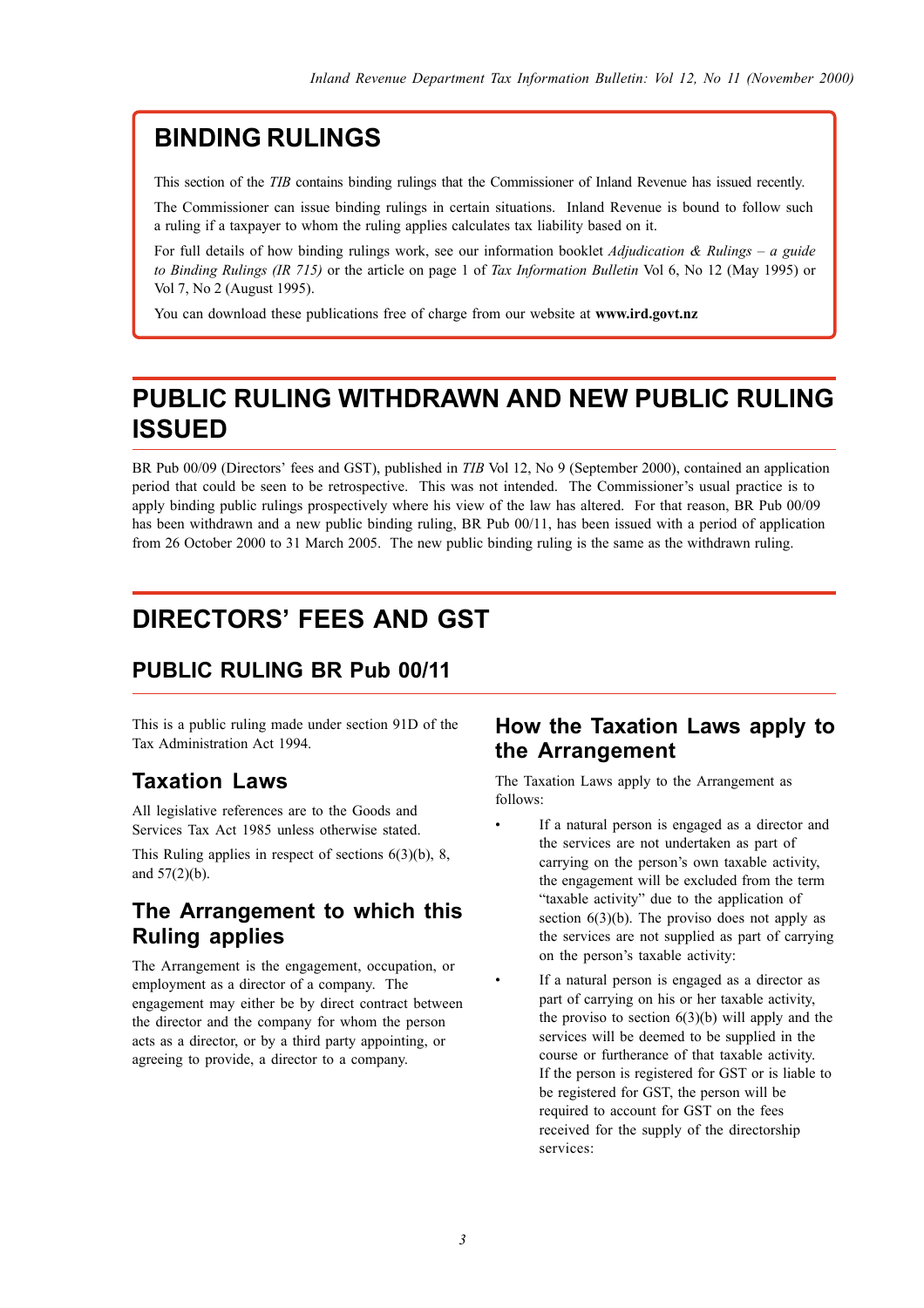#### *Inland Revenue Department Tax Information Bulletin: Vol 12, No 11 (November 2000)*

- If a natural person is contracted by a third party to take up an engagement as a director of a company and the person has not accepted the directorship as part of carrying on a taxable activity:
	- the engagement of the natural person as a director will be excluded from the term "taxable activity" due to the application of section  $6(3)(b)$ . The proviso does not apply as the services are not supplied as part of carrying on the person's taxable activity;
	- the provision by the third party of the services of the natural person director does not fall within the provisions of section  $6(3)(b)$ , as the third party has not been engaged as a director of a company. If the third party is registered for GST or is liable to be registered for GST, that third party will be required to account for GST on the fees received for the supply of the person's services as a director of the company:
	- If a natural person is contracted by a third party to take up an engagement as a director of a company and the engagement is part of carrying on the person's taxable activity:
	- the engagement of the natural person director will fall within the proviso to section 6(3)(b) and the services will be deemed to be supplied in the course or furtherance of the taxable activity;
	- the provision by the third party of the services of the director does not fall within the provisions of section  $6(3)(b)$ , as the third party is not engaged as a director of a company. If the third party is registered for GST or is liable to be registered for GST, that third party will be required to account for GST on the fees received for the supply of the person's services as a director of the company:
	- If an employee, as part of his or her employment, is engaged as a director of a third party company by way of a contract between his or her employer and the third party company:
		- the engagement of the employee will fall within the provisions of section  $6(3)(b)$  and is therefore excluded from the term "taxable activity". The proviso to the section does not apply as the services are not supplied as part of carrying on a taxable activity of the employee;
- the provision by the employer of the services of a director does not fall within the provisions of section 6(3)(b), as the employer is not engaged as a director of a company. If the employer is registered for GST or is liable to be registered for GST, that employer will be required to account for GST on the fees received for the supply of the employee's services as a director of the company:
- If an employee is engaged by a third party company to be a director of that company, where: the employee is required to account to the employer for the directors fees received; there is no contract between the employer company and the third party company; and where the employee does not undertake the services as part of carrying on his or her own taxable activity:
	- the engagement as director will be excluded from the term "taxable activity" due to the application of section  $6(3)(b)$ . The proviso does not apply as the services are not supplied as part of carrying on the person's taxable activity;
	- if the employer is registered for GST or is liable to be registered for GST, the employer is required to account for GST on the consideration received for the supply of services to the employee, i.e. permitting the employee to be a director.

If a partner in a partnership accepts an engagement as a director of a company as part of the partnership's business:

- the activity of the partner, in accepting the engagement as a director, falls within the provisions of section 6(3)(b) and is therefore excluded from the term "taxable activity". The proviso to the section does not apply as, although the partner may be carrying on the taxable activity of the partnership, the services are deemed to be supplied by the partnership in terms of section  $57(2)(b)$ ;
- the provision by the partnership of the services of the director does not fall within the provisions of section  $6(3)(b)$ , as the partnership is not engaged as a director of a company. The partnership will be required to account for GST on the fees received for the supply of the partner's services as a director of the company as it is considered to be part of the normal taxable activity of the partnership.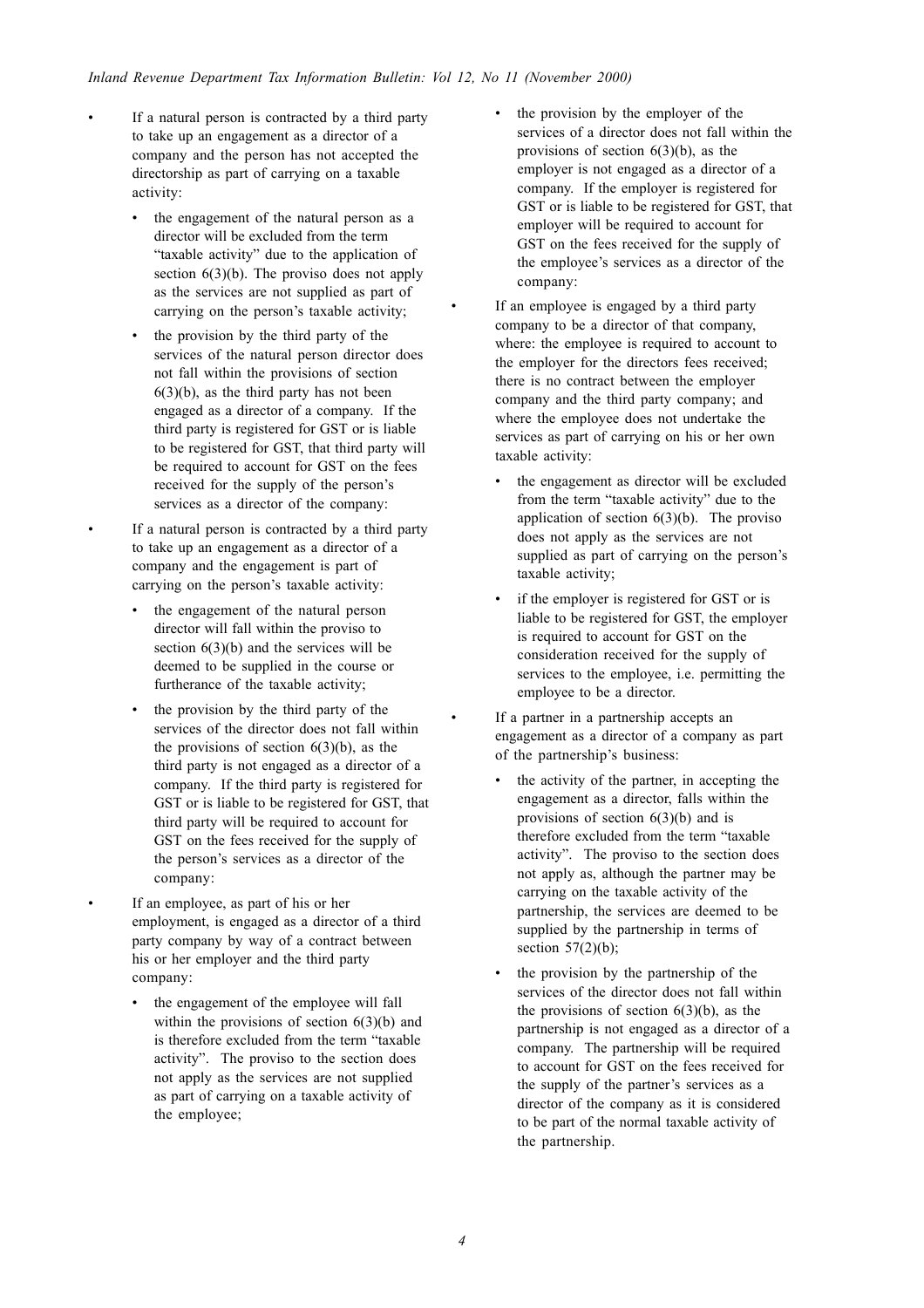# **The period for which this Ruling applies**

This Ruling will apply to supplies made within the period 26 October 2000 to 31 March 2005.

This Ruling is signed by me on the 24th day of October 2000.

## **Martin Smith**

General Manager (Adjudication and Rulings)

# **COMMENTARY ON PUBLIC RULING BR PUB 00/11**

This commentary is not a legally binding statement, but is intended to provide assistance in understanding and applying the conclusions reached in Public Ruling BR Pub 00/11 ("the Ruling").

# **Background**

Section 6 defines the term "taxable activity" for the purposes of the Act. Under section 6(1), a person conducts a taxable activity when all of the following characteristics are present:

- There is some form of activity.
- The activity is carried on continuously or regularly.
- The activity involves, or is intended to involve, the supply of goods and services to another person for a consideration.

Section 6(3) provides certain exclusions from the term "taxable activity". Under section  $6(3)(b)$ , the activities of a salary and wage earner, or of a person in receipt of directors' fees, are excluded from the term.

Under the proviso to section  $6(3)(b)$ , if a person, in carrying on a taxable activity, accepts any office, any services supplied by that person in holding that office are deemed to be supplied in the course or furtherance of that taxable activity. Therefore, if a GST-registered sole trader takes on a company directorship in carrying on a taxable activity, the proviso applies and GST is chargeable on the directors' fees paid.

*Public Information Bulletin (PIB*) 164 issued in August 1987 contained an item titled "GST on Directors' Fees". The item concerned the circumstances in which directors' fees did and did not attract GST. The item listed indicators that could be used in identifying the correct GST treatment to be applied to directors' fees. These indicators were:

1. Directors' fees paid to directors personally, and retained by them.

> Not subject to GST—excluded from the meaning of taxable activity by section 6(3)(b).

2. Directors' fees paid to directors personally, but applied by them to their partnership or business income, where the partnership or business is a registered person.

> Subject to GST—subject to the proviso to section  $6(3)(b)$ .

3. Directors' fees paid directly to director's partnership or company, where that partnership or company is a registered person.

Subject to GST—a normal taxable supply.

In July 1988 the Department issued *PIB* 175 containing, at page 26, a further item "GST on Directors' Fees", restricting the policy set down in *PIB* 164. The item advised that the proviso to section 6(3)(b) applies only to a sole trader, eg an accountant (being a registered person) who, in carrying on his or her taxable activity, is appointed a director of a company. The statement said that directors' fees paid to a partner in a partnership or to a shareholder, director, or employee of another company are not therefore subject to GST. The reason given for this interpretation was that, in terms of the Companies Act 1955, a director could only be a natural person. Therefore, directors' fees either paid to directors on behalf of their companies or partnerships, or paid directly to the company or partnership for directorship services carried out by their employees or partners, do not attract GST under this policy.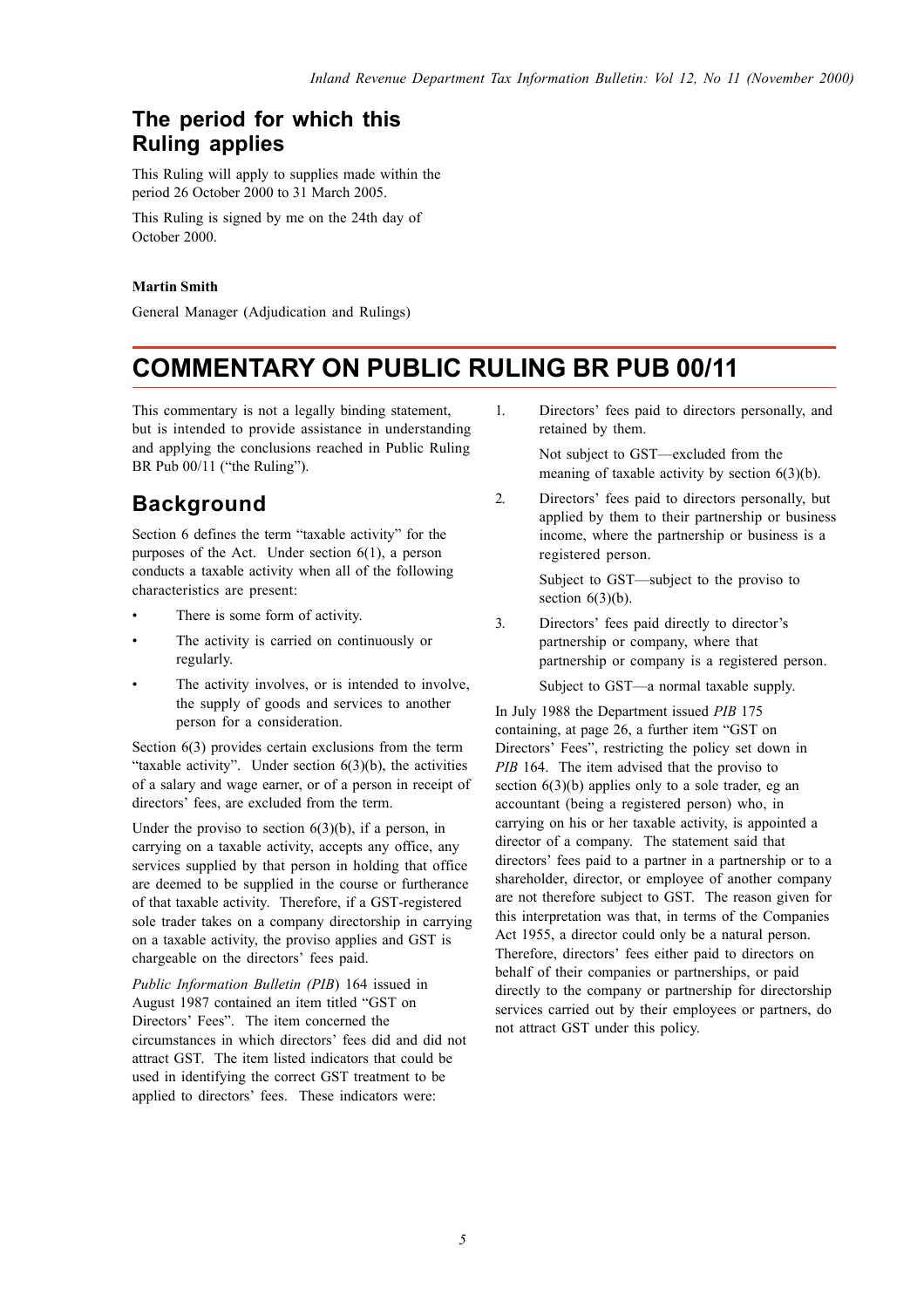Inland Revenue published an interpretation statement in *Tax Information Bulletin* Vol 8, No 4 (September 1996) on "Tax deductions from directors' fees paid to GST-registered persons". This interpretation statement is also relevant to the subject matter of this Ruling, even though it deals with tax deductions under the Income Tax Act 1994. The statement says, at page 3, that if an employee is acting as a director of a company on behalf of another company, the directors' fees paid are for services rendered by the employer company. Regulation 4(2) of the Income Tax (Withholding Payments) Regulations 1979 ("the Regulations") states that payments for work done or services rendered by a company are not withholding payments. Therefore, tax deductions are not required to be made from the payments. Similarly, if a company pays directors' fees to a partnership account in return for the partner performing partnership services, the fees are business income of the partners and the Commissioner will not require tax deductions to be made under section NC 13 of the Income Tax Act 1994. Therefore, if it is the company or partnership that is providing the services of its employee or partner as a director, the question arises as to whether GST should be charged on these services as they would normally be supplied in the course or furtherance of a taxable activity of the company or partnership.

This Ruling replaces the policy items on "GST on Directors' Fees" contained in *PIBs* 164 and 175.

## **Legislation**

The definition of the term "person" is contained in section 2(1) of the Act and states:

includes a company, an unincorporated body of persons, a public authority, and a local authority

Section 2 also contains the definition of "registered person" being:

… a person who is registered or is liable to be registered under this Act.

#### Section 6 states:

(1) For the purposes of this Act, the term "taxable activity" means -

- (a) Any activity which is carried on continuously or regularly by any person, whether or not for a pecuniary profit, and involves or is intended to involve, in whole or in part, the supply of goods and services to any other person for a consideration; and includes any such activity carried on in the form of a business, trade, manufacture, profession, vocation, association, or club:
- (b) Without limiting the generality of paragraph (a) of this subsection, the activities of any public authority or any local authority.

(2) Anything done in connection with the commencement or termination of a taxable activity shall be deemed to be carried out in the course or furtherance of that taxable activity.

(3) Notwithstanding anything in subsections (1) and (2) of this section, for the purposes of this Act the term "taxable activity" shall not include, in relation to any person, -

- (a) Being a natural person, any activity carried on essentially as a private recreational pursuit or hobby; or
- (aa) Not being a natural person, any activity which, if it were carried on by a natural person, would be carried on essentially as a private recreational pursuit or hobby; or
- **(b) Any engagement, occupation, or employment under any contract of service or as a director of a company:**

**Provided that where any person, in carrying on any taxable activity, accepts any office, any services supplied by that person as the holder of that office shall be deemed to be supplied in the course or furtherance of that taxable activity; or …** (Emphasis added)

Section 8(1), dealing with the imposition of goods and services tax, states:

Subject to this Act, a tax, to be known as goods and services tax, shall be charged in accordance with the provisions of this Act at the rate of 12.5 percent on the supply (but not including an exempt supply) in New Zealand of goods and services, on or after the 1st day of October 1986, by a registered person in the course or furtherance of a taxable activity carried on by that person, by reference to the value of that supply.

Section 57, dealing with unincorporated bodies, states:

(1) For the purposes of this section -

"Body" means an unincorporated body of persons; and includes -

- (a) A partnership:
- (b) A joint venture:
- (c) The trustees of a trust:

"Member" means a partner, a joint venturer, a trustee, or a member of any body:

"Partnership" and "partner" have the same meanings as in the Partnership Act 1908.

(2) Where a body that carries on any taxable activity is registered pursuant to this Act, -

- (a) The members of that body shall not themselves be registered or liable to be registered under this Act in relation to the carrying on of that taxable activity; and
- **(b) Any supply of goods and services made in the course of carrying on that taxable activity shall be deemed for the purposes of this Act to be supplied by that body, and shall be deemed not to be made by any member of that body; and**

… (Emphasis added)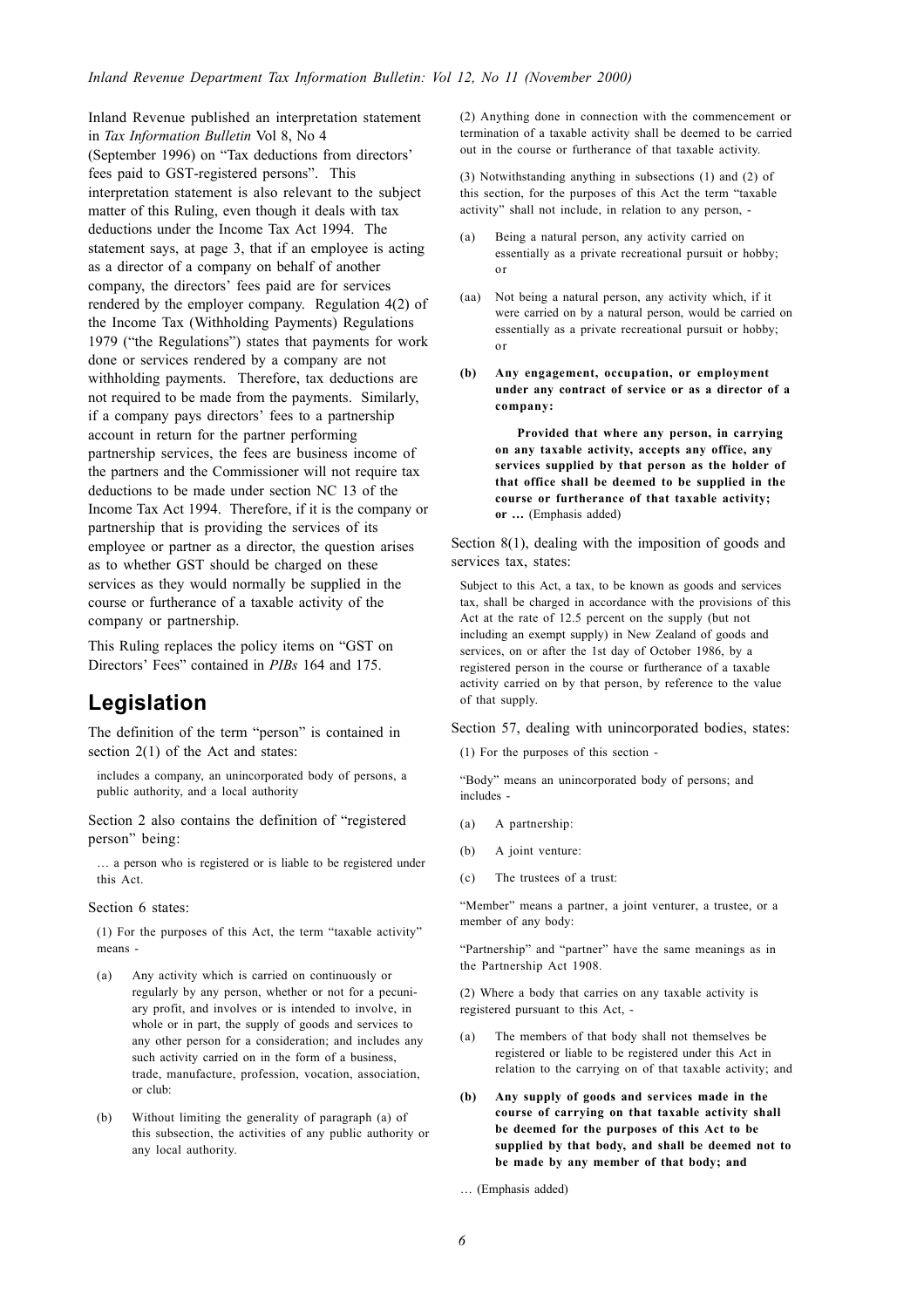Section 151(3) of the Companies Act 1993 states:

A person that is not a natural person cannot be a director of a company.

## **Application of the Legislation**

Section 8(1) provides that GST is charged on the supply (but not an exempt supply) in New Zealand of goods and services by a registered person in the course or furtherance of a taxable activity carried on by that person.

Therefore, one of the determining features in ascertaining whether there is a liability to account for GST, is the existence of a "taxable activity". Another determining feature is whether the person is a "registered person".

Section 6(1) defines a "taxable activity" as an activity that is carried on continuously or regularly, and involves or is intended to involve the supply of goods and services to another person for a consideration. The section also includes within the term "taxable activity" the activities of any public or local authority.

Under section 6(2), anything done in connection with the commencement or termination of a taxable activity is deemed to be carried out in the course or furtherance of that taxable activity.

Paragraphs (a), (aa), (b), (c), and (d) of section  $6(3)$ exclude from the term "taxable activity" such activities as hobbies, employment under a contract of service and engagement as a director of a company, certain Government-type and local authority appointments, and the making of exempt supplies.

The proviso to paragraph (b) states that if a person, in carrying on a taxable activity, accepts any office, services supplied by that person in holding that office are deemed to be supplied in the course or furtherance of that taxable activity. Therefore, if a person is carrying on a taxable activity, and accepts an engagement as a company director in carrying on **that** taxable activity, the proviso will apply.

If it is established that a taxable activity is in existence after applying section 6, the question of whether the person is liable to account for GST will depend on the application of the remaining criteria set down in section 8. One of these criteria is whether the person is a "registered person", ie whether the person is registered for GST or is liable to be registered for GST, which includes whether the taxable activity threshold amount in section 51 has been satisfied.

Section  $57(2)(b)$  provides that where a partnership carries on a taxable activity, any supply of goods and services made as part of carrying on that taxable activity is deemed to be supplied by the partnership and not by any of the partners.

Section 151(3) of the Companies Act 1993 provides that only a natural person can be a director of a company.

The following scenarios illustrate how section  $6(3)(b)$ is applied to a person engaged as a director of a company to determine the existence of a taxable activity. It is important to note that the Ruling itself deals specifically with section  $6(3)(b)$ . If it is established that an activity does not fall within the exclusion from a "taxable activity" set down in that section, the remaining criteria under section 8 must be applied in order to determine the existence of a liability to account for GST.

Note that it is the contractual relationship between the parties, founded on a genuine basis, that determines the GST treatment of the relevant transactions (*Wilson & Horton v CIR* (1995) 17 NZTC 12,325).

## *A. Personal capacity*

A natural person is engaged as a director of a company in that person's personal capacity and not as part of carrying on any taxable activity.

The activity of this person falls within the provisions of section  $6(3)(b)$  in that it involves a person who is engaged as a director of a company. The activity is therefore excluded from the term "taxable activity". The proviso does not apply, as the person has not accepted the engagement as part of carrying on a taxable activity.

## *B. Carrying on a taxable activity*

A natural person is engaged as a director of a company as part of carrying on that person's taxable activity.

The activity of this person falls within the provisions of section  $6(3)(b)$  in that it involves a person who is engaged as a director of a company. The activity is therefore *prima facie* excluded from the term "taxable activity". However, as the person has accepted the engagement as part of carrying on a taxable activity, the proviso deems the services to be supplied in the course or furtherance of that taxable activity. If the person is registered for GST or is liable to be registered for GST, the person will be required to account for GST on the fees received for the supply of the directorship services.

## *C. Person contracted as a company director*

A natural person is contracted by a third party to take up an engagement as a director of a company. The person is not undertaking the directorship as part of carrying on any taxable activity. The third party invoices the company for its services in providing it with a director.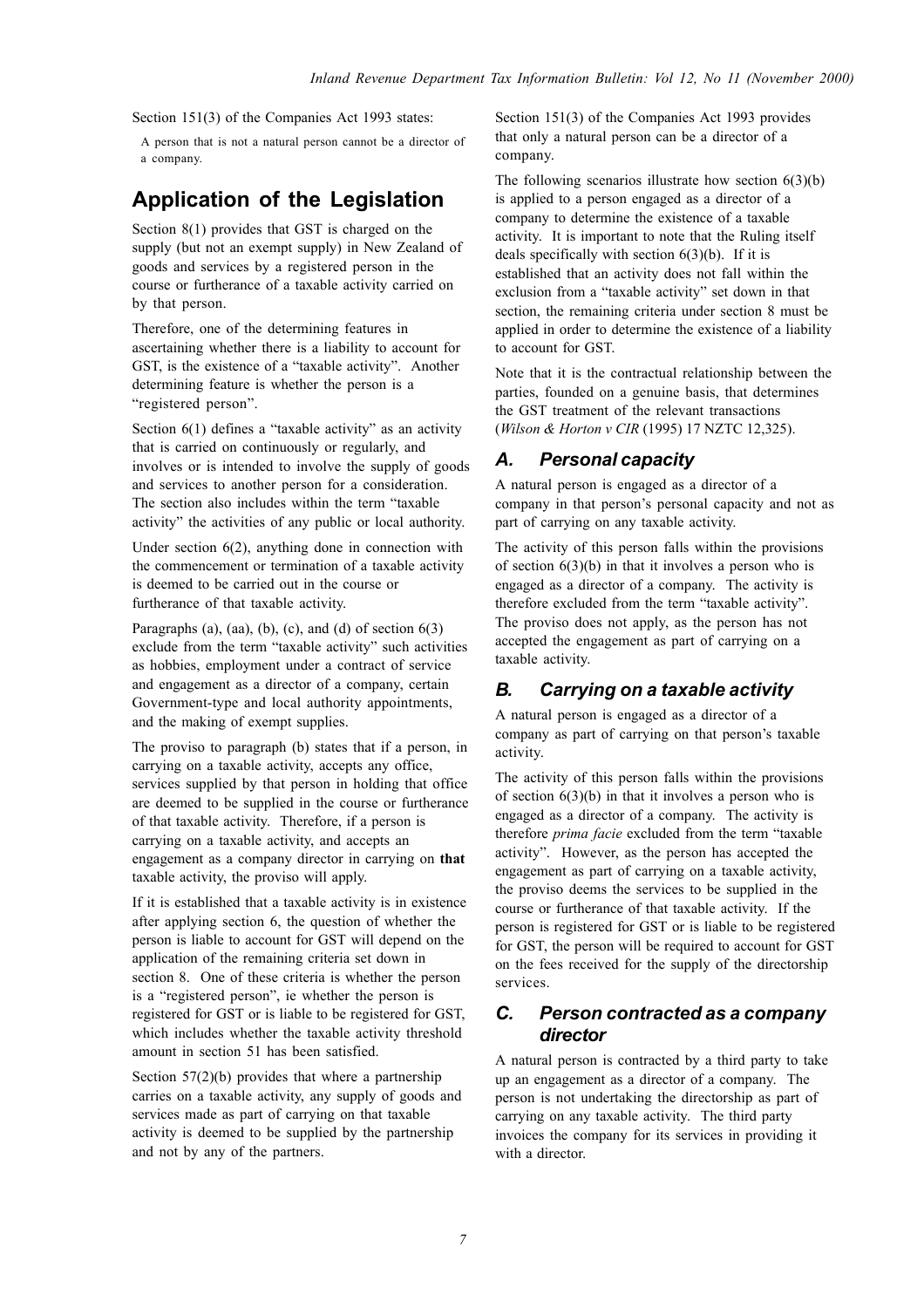The engagement of the person as a director of a company is excluded from the term "taxable activity" under section  $6(3)(b)$ . The proviso to the section does not apply as the services are not supplied as part of carrying on the person's taxable activity. The provision by the third party of the services of the director does not fall within the provisions of section  $6(3)(b)$ , as the third party is not engaged as a director of a company. Provided the third party is registered for GST, or is liable to be registered for GST, that party will be required to account for GST on the fees received for the supply of the services of the person as a director of the company.

## *D. Person contracted as a company director in carrying on a taxable activity*

A natural person, as part of carrying on a taxable activity, is contracted by a third party to take up an engagement as a director of a company. The third party invoices the company for providing the services of the director, who in turn invoices the third party for his or her services.

The engagement of the person as a director of a company is *prima facie* excluded from the term "taxable activity" under section  $6(3)(b)$ . However, as the person has accepted the engagement as part of carrying on a taxable activity, the proviso to the section deems the directorship services to be supplied in the course or furtherance of that taxable activity. The natural person's liability for GST will therefore depend on satisfying the remaining requirements of section 8. The provision by the third party of the services of the director does not fall within the provisions of section 6(3)(b) as the third party is not engaged as a director of a company. Provided the third party is registered for GST or is liable to be registered for GST, that party will be required to account for GST on the fees received for the supply of the person's directorship services.

## *E. Employee engaged as director*

An employee of an employer is engaged as a director of a third party company as part of the person's employment duties.

The engagement of this person as a director of a company is excluded from the term "taxable activity" under section  $6(3)(b)$ . The proviso to the section does not apply as the person has not accepted the directorship as part of carrying on a taxable activity the person is merely carrying out employment duties.

The provisions of section  $6(3)(b)$  do not apply to the employer who is supplying the services of its employee as the employer is not engaged as a director of a company. Provided the employer is registered for GST, or is liable to be registered for GST, that party will be required to account for GST on the fees received for the supply of the services of the person as a director of the company.

## *F. Employee required to pay over directors' fees to employer*

Sometimes an employee is permitted to accept directorships of third party companies provided the employee accounts to the employer for the fees received. This might occur with family companies. In this type of scenario there would not be a contract between the employer and the third party company.

In this situation, the engagement of the person as a director of a company is excluded from the term "taxable activity" under section  $6(3)(b)$ . The proviso to the section does not apply as the person has not accepted the directorship as part of carrying on a taxable activity. The employer company, provided it is registered for GST, or liable to be registered for GST, will be required to account for GST on the supply of services to the employee. These services could best be described as allowing the employee to undertake directorship duties in work time or permitting the employee to be a director.

## *G. Partner in a partnership engaged as a director*

A partner in a partnership accepts an engagement as a director of a company as part of the partnership's business.

The engagement of this person as a director of a company is excluded from the term "taxable activity" under section  $6(3)(b)$ . The proviso to the section does not apply as, although the partner may be carrying on the taxable activity of the partnership, the services are deemed to be supplied by the partnership in terms of section 57(2)(b). Therefore, the partner is not required to account for GST on the supply of the directorship services. Section  $6(3)(b)$  does not apply in the case of the partnership as the partnership is not engaged as a director of a company. The partnership supplies the services of one of its partners to the company as part of its taxable activity. The partnership will therefore be required to account for GST on the fees received for the supply of the partner's directorship services.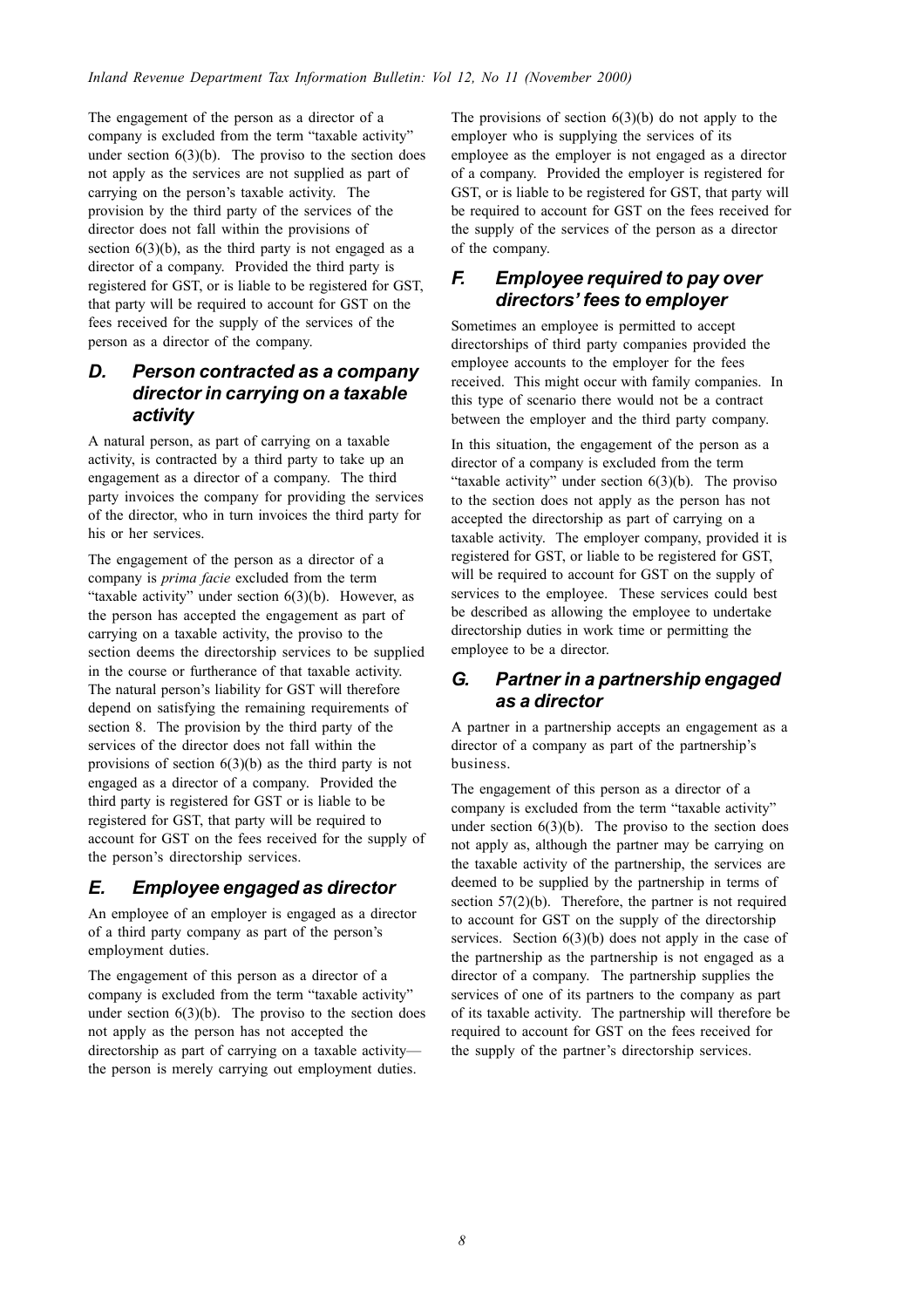## **Examples**

## *Example 1*

Taxpayer A, who is not registered for GST, is a partner in a firm of chartered accountants. Company B engages taxpayer A as a director, and pays him fees for his services. Taxpayer A's appointment as a director is not connected with his involvement in the partnership nor has he accepted the directorship as part of carrying on a taxable activity. He retains the fees, having received them in his personal capacity.

Taxpayer A is engaged as a director of a company, an activity that is excluded from the term "taxable activity" by section  $6(3)(b)$ . The proviso to the section does not apply, as taxpayer A is not providing directorship services as part of carrying on a taxable activity. Taxpayer A is not required to account for GST on the fees received for directorship services.

## *Example 2*

Taxpayer B is a human resources consultant in business on her own. She is registered for GST. She accepts a company directorship as part of carrying on her taxable activity, and receives fees for her services.

Taxpayer B's engagement as a director is *prima facie* excluded from the term "taxable activity" in terms of section 6(3)(b). However, as she has accepted the engagement as part of carrying on her taxable activity, the proviso to the section deems the directorship services to be supplied in the course or furtherance of her taxable activity. She should therefore account for GST on the fees she is paid.

## *Example 3*

A GST-registered financial management company supplies the services of one of its specialist employees as a director of another company. Directors' fees are paid to the company for the services provided.

The engagement of the employee as a director is excluded from the term "taxable activity" under section  $6(3)(b)$ . The proviso does not apply as the employee has not accepted the office as part of carrying on a taxable activity. Therefore, the employee is not required to account for GST on the supply of the directorship services. Section 6(3)(b) does not apply to the activity of the management company as that company is not engaged as a company director. The fees are paid in consideration of the management company providing the services of one of its employees to the other company. This is a supply in the course or furtherance of a taxable activity of the management company and that company will be required to account for GST on the fees received for this supply.

## *Example 4*

A partner of a GST-registered legal partnership is elected onto the board of directors of a client company as a representative of the partnership. The partnership is providing legal advice to the company, which in turn pays fees into the partnership's account.

The engagement of the partner as a director of a company falls within the provisions of section 6(3)(b) and is therefore excluded from the term "taxable activity". The proviso to the section does not apply as, although the partner may be carrying on the taxable activity of the partnership, the services are deemed to be supplied by the partnership in terms of section 57(2)(b). Therefore, the partner is not required to account for GST on the supply of the directorship services. The provisions of section  $6(3)(b)$  do not apply to the partnership as it is not engaged as a director of a company.

The partnership will therefore be required to account for GST on the fees it receives from the company.

## *Example 5*

A GST-registered accountant in business on his own is contracted by a consulting firm to take up an engagement as a director of a company with the object of monitoring the company's financial systems.

The engagement of the accountant as a director of a company is excluded from the term "taxable activity" under section  $6(3)(b)$ . However, as the person has accepted the engagement as part of carrying on his taxable activity, the proviso to the section deems the directorship services to be supplied in the course or furtherance of his taxable activity. The accountant will therefore be required to account for GST on the fees he receives in respect of these services. The provision by the consulting firm of the services of the accountant does not fall within the provisions of section  $6(3)(b)$  as the firm is not engaged as a director of a company. Provided the consulting firm is registered for GST or is liable to be registered for GST, it will be required to account for GST on the fees received for the supply of the directorship services of the accountant.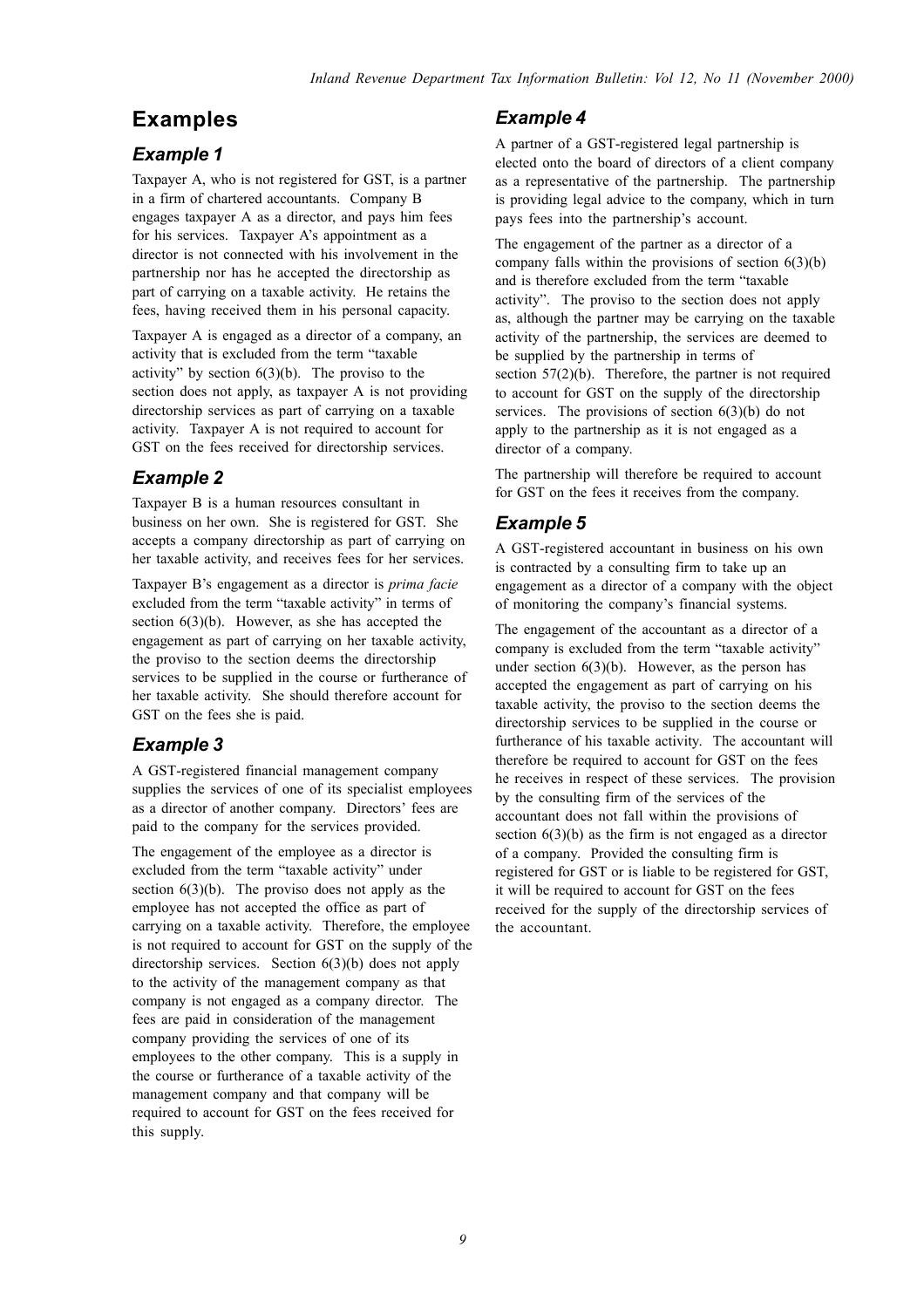## *Example 6*

Company A agrees to one of its employees taking up a directorship position with Company X on the proviso that the employee hands over the directors' fees payable to the employee by Company X. There is no contract between Company A and Company X.

The engagement of the employee as a director is excluded from the term "taxable activity" under section  $6(3)(b)$ . The proviso does not apply as the employee has not accepted the office as part of carrying on a taxable activity. Therefore, the employee is not required to account for GST on the supply of the directorship services. If Company A is registered for GST or is liable to be registered for GST, it is required to account for GST on the supply of services, ie permitting the employee to be a director of Company X.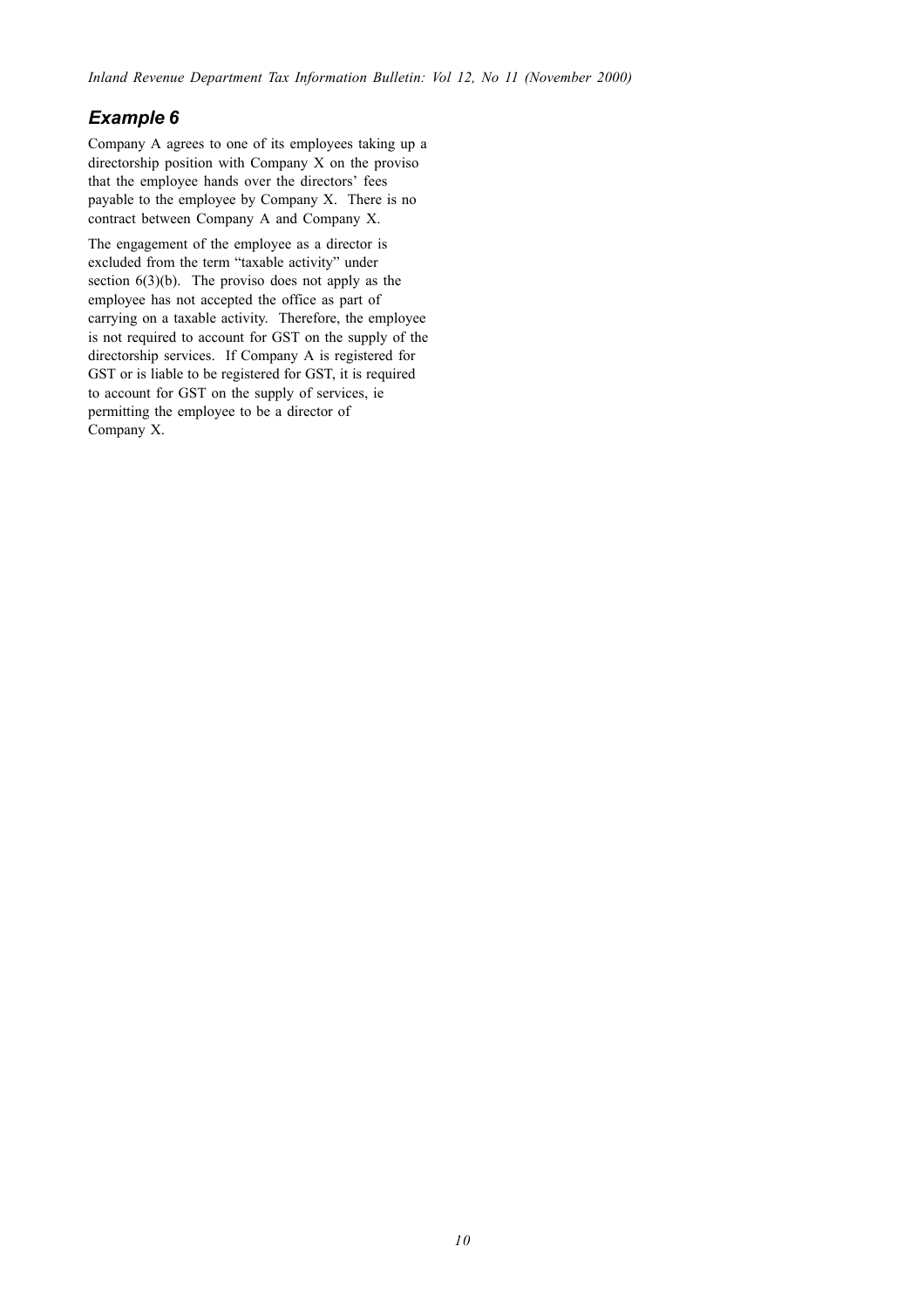# **NEW LEGISLATION**

# **TAXATION (FBT, SSCWT AND REMEDIAL MATTERS) ACT 2000 00/34**

# **SECURITIES AMENDMENT ACT 00/35**

The Taxation (FBT, SSCWT and Remedial Matters) Bill was introduced into Parliament in March 2000. The legislation resulting from the bill's passage through Parliament was enacted as two separate Acts in September 2000:

- The Taxation (FBT, SSCWT and Remedial Matters) Act 2000, and
- The Securities Amendment Act.

The main features of the legislation are the introduction of a multi-rate fringe benefit tax and a superannuation fund withdrawal tax to counter avoidance of the top personal tax rate through the use of employer contributions to superannuation funds.

# **POLICY ISSUES**

# **SUPERANNUATION FUND WITHDRAWAL TAX**

*Sections CL 3-21, EN 6-7, NE 2, NE 2AA, NE 3, NEA 1 of the Income Tax Act 1994; sections 32A– 32C and 165AA of the Tax Administration Act 1994; section 7A of the Securities Act 1978*

# **Introduction**

A new legislative measure is intended to counter avoidance of the top personal tax rate through the use of employer contributions to superannuation funds. In certain circumstances, a 5% fund withdrawal tax will apply to withdrawals from superannuation funds.

# **Background**

The specified superannuation contribution withholding tax (SSCWT), set at 33%, is a tax on employers' contributions to superannuation funds.

Increasing the top personal tax rate to 39% from 1 April this year and leaving the SSCWT rate unchanged at 33% introduced scope for avoidance of the 39% rate. Employees earning over \$60,000 could have negotiated an increase in their employer superannuation contributions, which are subject to the 33% SSCWT rate, with a corresponding reduction in salary and wages subject to tax at 39%. They could have withdrawn the increased employer contributions shortly afterwards, thus avoiding the 39% top personal tax rate.

The fund withdrawal tax is intended to remove this avoidance concern. It works by applying a 5% tax on certain withdrawals from superannuation funds. The principal exemptions are for withdrawals when ceasing employment and for reasons of significant financial hardship, and by those earning under \$60,000 a year.

The measure has been designed to prevent avoidance of the 39% rate without creating disincentives for increasing superannuation savings.

At 5%, the fund withdrawal tax should remove the tax benefit for those earning over \$60,000 a year from substituting employer contributions to a superannuation fund for salary and wages. However, the Government signalled in its report to the Finance and Expenditure Committee on the submissions received that the measure is anti-avoidance in nature and if significant revenue is received by way of this tax the rate will be reviewed.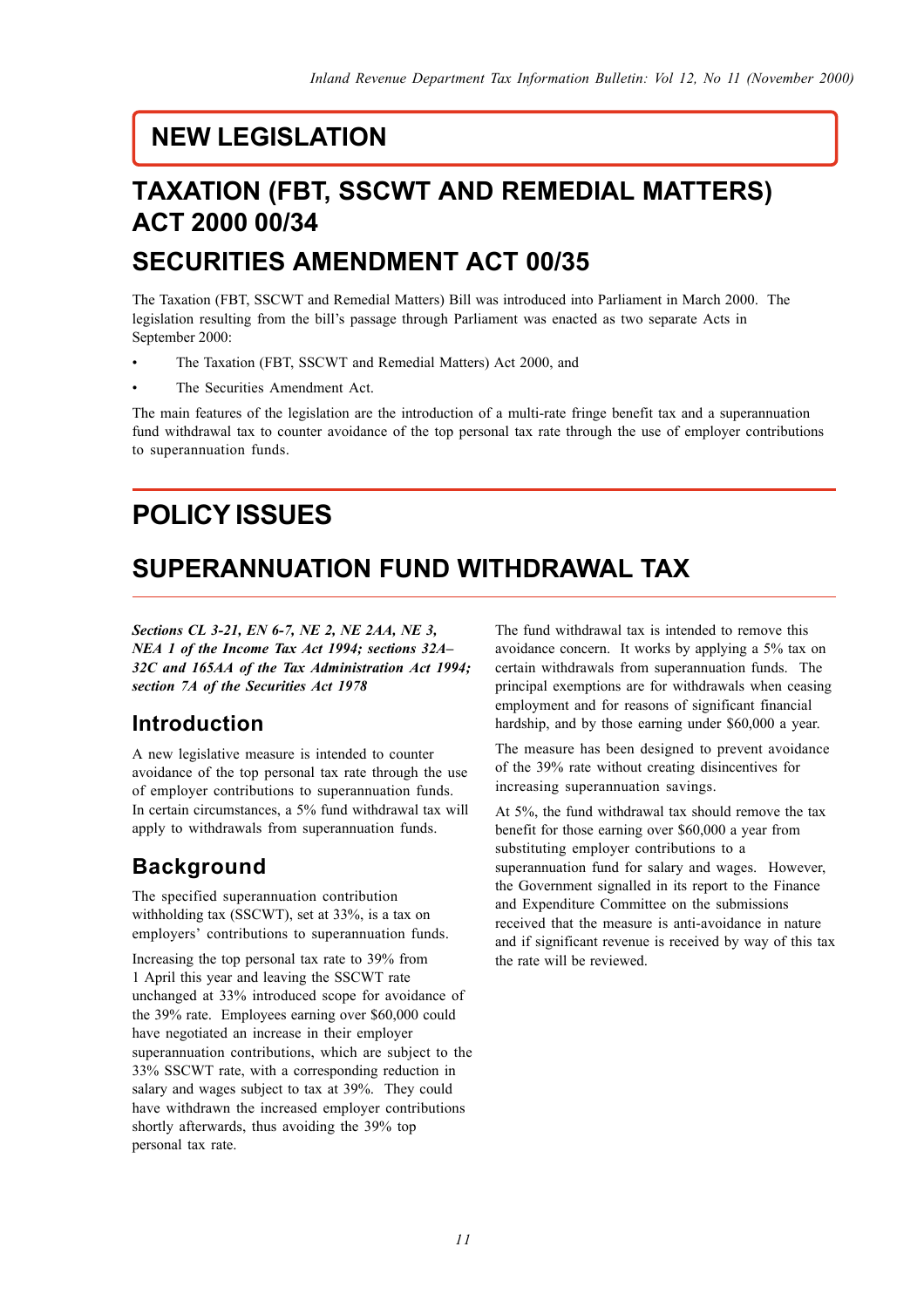# **Key features**

- A withdrawal tax of 5% of the amount withdrawn from a superannuation fund will apply to certain withdrawals. If the trustee can identify the amount of the employer contribution on a member's behalf, only that amount may be taxed.
- Contributions made before 1 April 2000 and contributions that continue at levels set before that date are not subject to the withdrawal tax.
- The tax on a withdrawal is payable by superannuation fund trustees in the following income year unless the superannuation fund winds up or leaves New Zealand. This measure is intended to address a number of provisional tax and use-of-money interest issues.
- The legislation allows superannuation fund trustees to withhold the withdrawal tax from a withdrawal as well as recover any withdrawal tax due from any member if insufficient tax was withheld from a withdrawal.
- Members and trustees may request from members, employers and other superannuation funds any information necessary to apply the withdrawal tax. Trustees may rely on the information provided as being correct unless there are reasonable grounds for them to believe the information is not correct.

## *Withdrawal exemptions*

- The withdrawal tax does not apply to funds that are withdrawn on, shortly before, or after an employee ceases employment except in limited circumstances.
- The tax does not apply to withdrawals made for reasons of significant financial hardship. A list of circumstances that may give rise to significant financial hardship is included in the legislation to provide guidance to trustees.
- The withdrawal tax does not apply to withdrawals necessary to settle the division of matrimonial property.
- An exemption is provided for those earning less than \$60,000 a year. If in any of the four income years preceding the year of a withdrawal, a member's taxable income, including employer specified superannuation contributions, is less than \$60,000, the withdrawal tax will be reduced by 25%. This means that, if in all four years the \$60,000 threshold is not exceeded, no withdrawal tax applies at all.

Withdrawals made on the basis of partial retirement are also exempt. Partial retirement occurs when:

- the member works less than 30 hours per week
- has reduced working hours as a lead-in to full retirement
- provides written notification that he or she does not intend to increase hours in paid employment in the future
- the employer certifies that there is no understanding to increase work hours in the future, and
- all employer and employee contributions to a superannuation fund cease.
- Withdrawals used to purchase a life annuity, or one to be paid over ten or more years, are not subject to the withdrawal tax. The same provisions apply to pensions with those terms.
- Withdrawals to meet fund administration costs and the costs of group and individual life, health, sickness or accident insurance on behalf of members are exempt.

Although the legislation provides exemptions for certain types of withdrawal, such as withdrawals on the grounds of partial retirement, they can only take place if authorised by the superannuation fund's trust deed. For example, if a superannuation fund trust deed does not provide for an inservice withdrawal, any exemption and those provisions relating to inservice withdrawals are not relevant to that fund or its members.

## *Treatment of transfers to or from superannuation funds and superannuation schemes*

Table 1 outlines the withdrawal tax treatment of a transfer from a superannuation fund or scheme to another superannuation fund or scheme—for example, from a superannuation fund to a foreign superannuation scheme.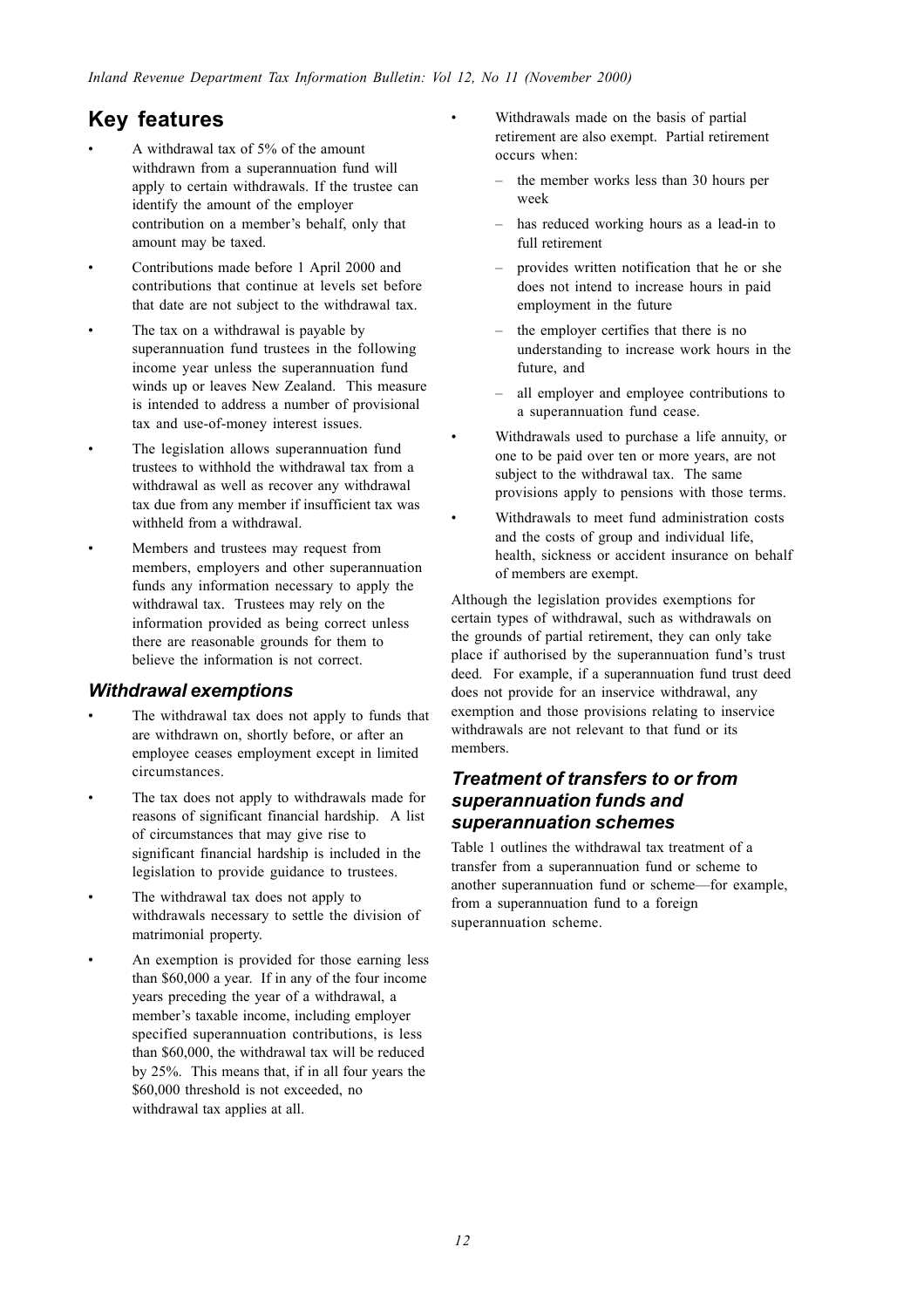| Transfers <sup>1</sup>                      | To a superannuation<br>fund                                                                            | To a defined benefit<br>superannuation fund                                                              | To a superannuation<br>scheme                    | To a foreign<br>superannuation<br>scheme |
|---------------------------------------------|--------------------------------------------------------------------------------------------------------|----------------------------------------------------------------------------------------------------------|--------------------------------------------------|------------------------------------------|
| From a                                      |                                                                                                        |                                                                                                          |                                                  |                                          |
| superannuation fund                         |                                                                                                        |                                                                                                          |                                                  |                                          |
| • Supporting<br>information provided        | Transfers retain their<br>same nature as in<br>transferring fund <sup>2</sup><br>(Section CL $14(1)$ ) | Grandparented and<br>employee contributions<br>retain their nature <sup>2</sup><br>(Section CL $14(3)$ ) | Withdrawal <sup>4</sup><br>(Section CL $14(1)$ ) | Withdrawal <sup>4</sup>                  |
| • Supporting<br>information not<br>provided | Treated as employer<br>contributions to<br>superannuation savings<br>(Section CL $14(2)$ )             | CL 4 applies subject<br>to exemption<br>application <sup>3</sup><br>(Section CL $14(4)$ )                | Withdrawal <sup>4</sup>                          | Withdrawal <sup>4</sup>                  |
| From a defined benefit                      |                                                                                                        |                                                                                                          |                                                  |                                          |
| superannuation fund                         |                                                                                                        |                                                                                                          |                                                  |                                          |
| • Supporting<br>information provided        | Transfers keep same<br>nature as in<br>transferring fund <sup>2</sup>                                  | Grandparented and<br>employee contributions<br>retain their nature                                       | Withdrawal <sup>4</sup>                          | Withdrawal <sup>4</sup>                  |
| • Supporting<br>information not<br>provided | Treated as employer<br>contributions to<br>superannuation savings                                      | CL 4 applies subject<br>to exemption application <sup>3</sup>                                            | Withdrawal <sup>4</sup>                          | Withdrawal <sup>4</sup>                  |
| From a superannuation<br>scheme             | Treated as member<br>contributions                                                                     | Treated as member<br>contributions                                                                       | n/a <sup>5</sup>                                 | n/a <sup>5</sup>                         |
| From a foreign<br>superannuation scheme     | Treated as member<br>contributions                                                                     | Treated as member<br>contributions                                                                       | n/a <sup>5</sup>                                 | n/a <sup>5</sup>                         |

**Table 1. Tax treatment of transfers**

Note: 1. Section CL 13 deems a transfer to be a withdrawal.

2. "Retain their nature" is considered to mean that employer contributions received from a transferring fund continue to be treated as employer contributions. See discussion in section CL 14 for full discussion.

3. Not deemed to be employer contribution to superannuation saving as the rules for defined benefit fund rules work by taxing withdrawals other than those grandparented, exempt or made by members.

4. No specific rules so transfer is simply treated as withdrawal.

5. The withdrawal tax affects only superannuation funds. Transfers between schemes do not enter the withdrawal tax base except to the extent that a scheme making a transfer was previously a superannuation fund, in which case the superannuation fund rules apply.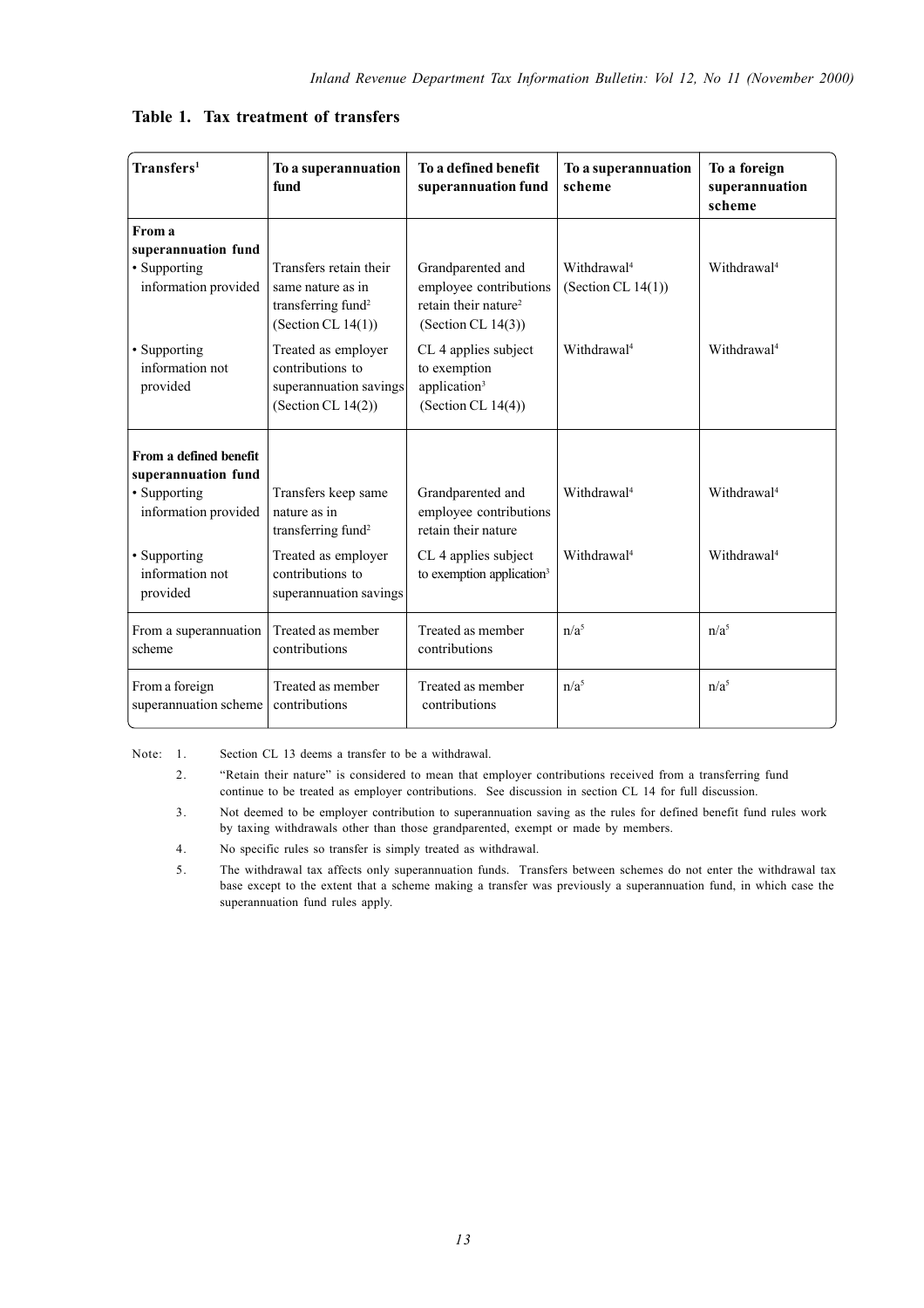## *Other features*

- Employees may elect, with the approval of their employer, that a 39% SSCWT rate apply to specified superannuation contributions made by the employer on the employee's behalf. Only employees who earn over \$60,000 a year are likely to use this option.
- **•** Employees may elect to apply the optional 39 percent SSCWT rate from 1 October 2000.
- Employees may also elect to apply the PAYE rules to an employer superannuation contribution.

# **Application date**

The withdrawal tax rules apply from 14 September 2000. From that date, withdrawals may be subject to withdrawal tax. However, the withdrawal tax exemption for withdrawals of existing amounts in a superannuation fund applies to employer contributions up to and including 31 March 2000. Employer contributions after that date may be subject to the withdrawal tax if withdrawn after 14 September 2000. Similarly, the exemption for employer contributions that have not increased is based on the employee's last pay period ending before 1 April 2000.

The option to elect a 39% SSCWT rate applies from 1 October 2000.

## **Detailed analysis**

## *Key definitions*

*Superannuation fund* is a superannuation scheme registered under the Superannuation Schemes Act 1989.

*Superannuation scheme* is any:

- (a) trust or unit trust established by its trust deed principally for the purpose of providing retirement benefits to beneficiaries who are natural persons, or
- (b) company (not being a unit trust) that is not resident in New Zealand which has been established principally for the purpose of providing retirement benefits to members or relatives of members who are natural persons
- (c) arrangement constituted under an Act of Parliament principally for the purpose of providing retirement benefits to natural persons other than the Social Security Act 1964, and
- (d) similar legislative arrangement as detailed in paragraph (c) constituted under the legislation of a country outside New Zealand.

*Defined benefit fund* is a superannuation scheme registered under the Superannuation Schemes Act 1989 that must comply with section  $15(1)(a)$  of that Act. Section  $15(1)(a)$  refers to a scheme acting on the principle of unallocated funding. This definition is included in section OB 1 of the Income Tax Act 1994.

## *SECTION CL 3: EXEMPTIONS*

#### *Grandparenting exemptions – contributions made before 1 April 2000*

Subsection (1)(a) provides an exemption for the withdrawal of any amount that exists in a superannuation fund on the close of business on 31 March 2000.

As a superannuation fund may not balance on 31 March 2000, the compliance cost of determining the amount existing in a fund on that date may be high. Therefore, a superannuation fund has the option of determining the amount existing in a superannuation fund as at the fund's balance date immediately preceding 1 April 2000.

This exemption also applies to an amount which existed in a different superannuation fund as at 1 April 2000, which has subsequently been transferred under section Cl 14(1) and is now being withdrawn.

Subsection(1)(b) exempts earnings on those amounts existing in a superannuation fund at 31 March or the balance date chosen by the fund. This exemption for earnings on the grandparented amounts reflects a general approach in the withdrawal tax rules that returns take the underlying nature of the funds generating them.

These exemptions reflect that contributions made before 1 April 2000 occurred before the increase in the top personal tax rate to 39%. As the 6% margin between the top tax rate and the SSCWT rate came into being from 1 April 2000, contributions made before that date could not have been made with the intention of avoiding the 39% rate. Therefore they are not subject to the withdrawal tax.

Subsection(1)(a) is supported by Section CL  $3(2)$ , which requires the value used to determine an amount that exists in a superannuation fund to be the market value.

Section CL 3(3) covers contributions due to, but not received by, a superannuation fund on the date the fund chooses to balance. The best example of the application of this rule would be specified superannuation contribution deductions made by employers but not yet paid to a superannuation fund. This subsection provides that amounts due but not received at 31 March 2000, or the balance date of the fund (if elected), still comprise part of the balance of the fund.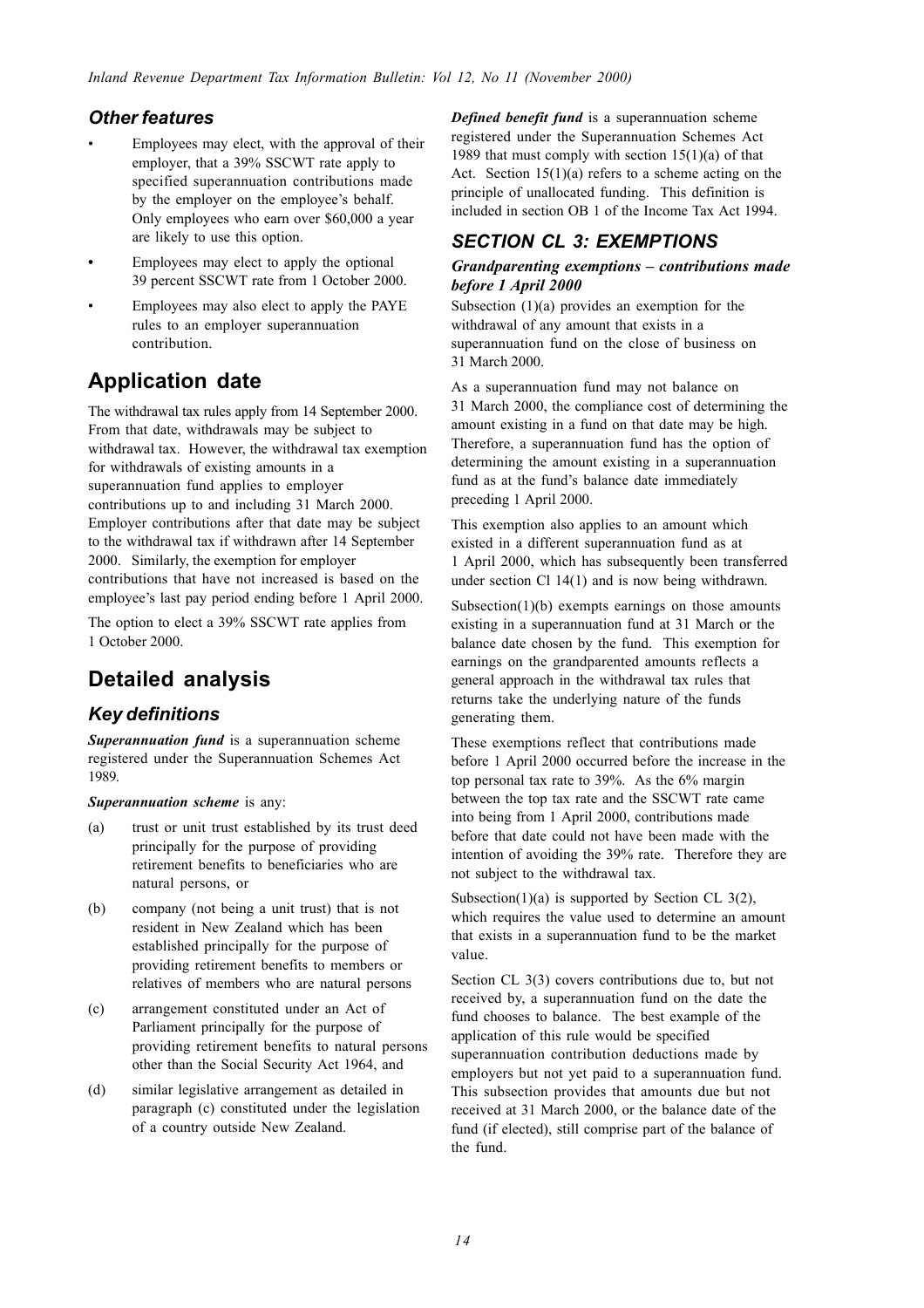#### *Employee contributions exemption*

Subsection(1)(c) exempts withdrawals of member contributions because they are made from after-tax income. The term "member contributions" is defined in section OB 1 to include any return on those contributions.

The use of the word "return" in the context of these provisions refers to any fund earnings attributable to that contribution, whether taxable or non-taxable. For example, for the purposes of the withdrawal tax, the withdrawal of a return on employer contributions to superannuation savings is potentially liable, even though it may not have been taxable for income tax purposes.

#### *Grandparenting exemption – locked-in contribution level*

Subsection(1)(d) provides grandparenting for employer contributions to superannuation savings that continue at existing levels. This measure reduces compliance costs and reflects the fact that the contribution levels were set before the increase in the top marginal tax rate gave rise to a tax advantage from salary sacrifice.

The exemption continues as long as the level of contribution does not increase from what it was on the last pay period ending before 1 April 2000. If the level of contributions increases, all contributions are then liable.

## *Definition of "employer contributions to superannuation savings"*

The definition of "employer contributions to superannuation savings" means specified superannuation contributions made on or after 1 April 2000 other than:

- Contributions subject to the 39% SSCWT rate. The election of the 39% withholding rate is provided for under section NE 2AA and removes any salary sacrifice concern.
- Specified superannuation contributions treated as salary or wages under section NE 2A.

The definition also includes any returns on the liable specified superannuation contributions and reserves. The extent to which reserves are included depends on the size of the superannuation fund. "Reserves" are defined as specified superannuation contributions made on or after 1 April 2000 that do not vest in a member.

The reserves of a superannuation fund with ten or more unassociated members include those that have been allocated to a member of a superannuation fund other than those allocated for smoothing investment returns. This measure is included to reduce the compliance costs that larger superannuation funds would incur in having to track reserves accurately.

Although the term "smoothing investment returns" is not defined, the concept of smoothing is considered to be one of lowering returns to members in years the fund has a higher than average return, and raising the return in years of lower returns to maintain an average return. As part of that smoothing policy, specified superannuation contributions may be included.

In the case of all other superannuation funds with nine or fewer members, all reserves (as defined) are treated as employer contributions to retirement savings.

In this provision the general Income Tax Act definition of "associated person" in section OD 7 applies. This means that natural persons are associated if connected by blood relationship (within the fourth degree), marriage, or adoption. Further, a person is associated with another person if their marriage partner has a blood relationship with that second person.

#### *Definition of not increasing contributions*

Section CL 3(4) provides that an employer is not treated as increasing the level of specified superannuation contributions if the increase is required by a trust deed or a contract in existence before 1 April 2000. An increase in the level of employer contributions does not include an increase in the amount of contributions if the percentage of salary remains the same. Therefore, if an employee's pay increase does not change an employer's percentage contribution rate, no increase in employer contribution has occurred for the purpose of this section.

#### *Expense exemptions*

Subsection(1)(e), (f) and (g) provide exemptions for withdrawals from a member's account to meet superannuation fund administration costs, and for group or individual life, health, sickness and accident insurance. The exemptions recognise that these withdrawals are necessary for effective management of the superannuation fund. Section CL 3(6) defines "fund administration costs" to be the fees and expenses associated with the management and marketing of the superannuation fund.

Various classes of insurance are also exempted. The reason is that these types of insurance are common to many superannuation funds, and imposing the tax on withdrawals to provide these benefits would significantly affect the structure of the industry and impose significant compliance costs.

Subsection(1)(h) exempts withdrawals to pay an amount claimed under paragraphs (f) or (g). The combined effect of paragraphs (f), (g) and (h) is that withdrawals from a fund to pay the various listed types of insurance are exempt, and if a claim under an insurance policy is made, paying that claim out to a member is also exempt.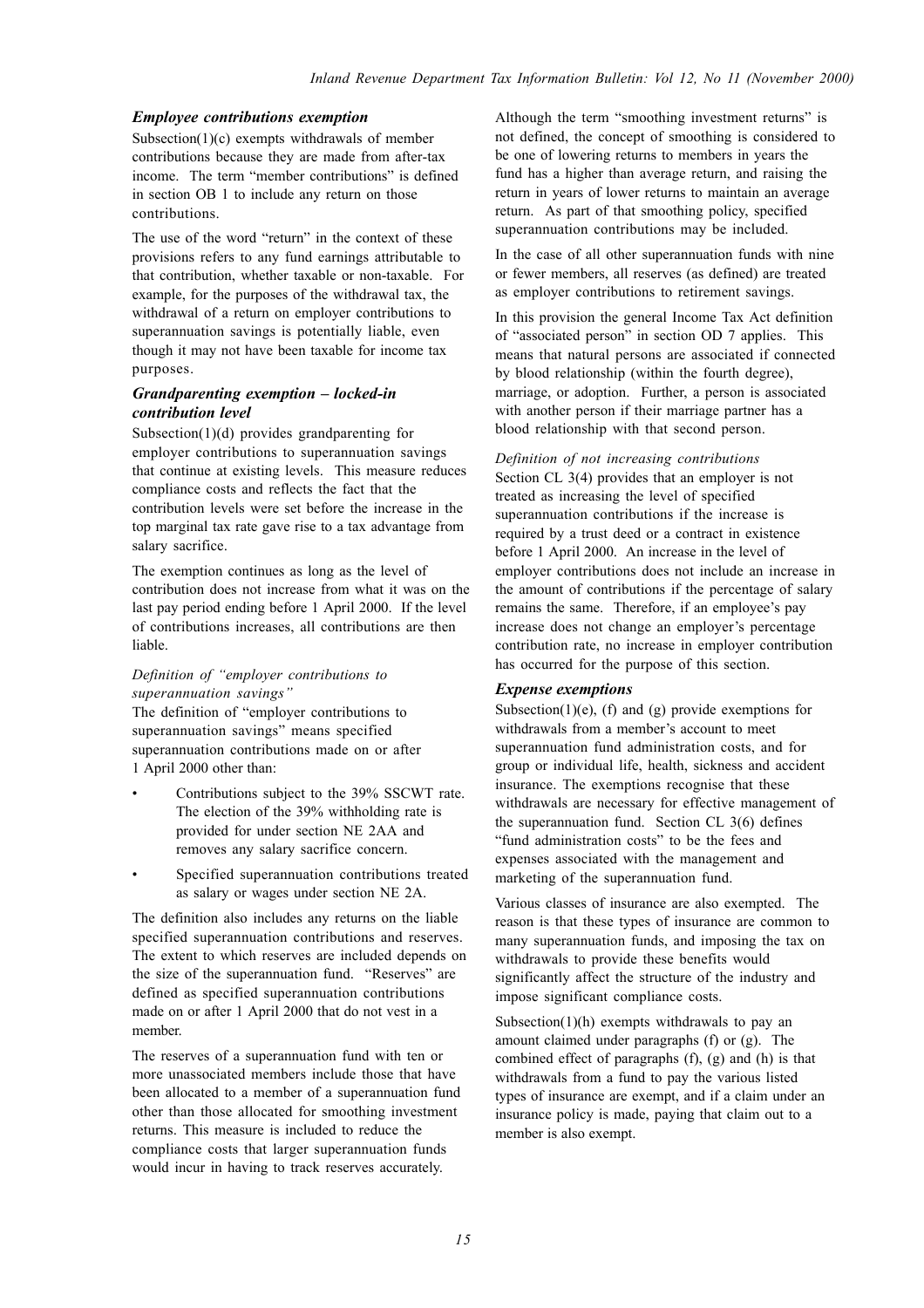## *Transfer exemptions*

Subsection $(1)(i)$  and  $(i)$  provide exemptions for direct transfers of an amount from a superannuation fund to another superannuation fund and from a superannuation fund that is winding up to another superannuation fund.

As the definition of "superannuation fund" includes defined benefit superannuation funds, these exemptions also apply to transfers from those funds.

The objective of these exemptions is to avoid withdrawals from a superannuation fund triggering the withdrawal tax when the amount being withdrawn is not actually received by the member.

The term "direct transfer" is a payment by a superannuation fund to another superannuation fund without the amount being physically received by the member (at which point there is a risk that the member may not transfer the amount withdrawn from the first fund to the second fund). Direct transfer also includes the member authorising a superannuation fund to make payment as agent to another superannuation fund.

## *Ordering of withdrawals*

Given the various exemptions and the different treatment accorded employer, employee and grandparented contributions, different tax outcomes can arise depending on the ordering of the amounts withdrawn. The withdrawal tax does not provide any ordering rules. For example, the legislation does not presume, or specify, that withdrawals have to be on a first-in, first-out basis. The ordering of withdrawals is a matter for the member making the withdrawal and the trustee of the superannuation fund involved.

## *SECTION CL 4: IMPOSITION OF WITHDRAWAL TAX*

Under section CL 4(1), superannuation funds subject to these rules are those receiving employer contributions on behalf of members and those receiving transfers from other superannuation funds. The second inclusion reflects the fact that no tax is paid when a superannuation fund makes a direct transfer to another superannuation fund, so the fund receiving the transfer becomes liable if the transferred amount is withdrawn.

Section CL 4(2) establishes the amount of the withdrawal which is gross income to the superannuation fund. This is:

Gross income equals: 0.05 x amount tax rate withdrawn Given the 33% tax rate on superannuation funds, this formula results in 15.15% of any withdrawal being gross income to a superannuation fund. Multiplied by the 33% tax rate, this results in a tax liability equal to 5% of the amount withdrawn—the rate of withdrawal tax set by the Government.

Subsection (2) provides that the full amount of the withdrawal is liable. The issue of limiting this to employer contributions is dealt with under subsection (6) (*Employer contributions of superannuation savings restriction* on page 17).

#### *Exemption for those earning under \$60,000*

Sections CL 4(3) and (4) provide the exemption for those earning under \$60,000 a year.

If in any of the four income years preceding the year of withdrawal, the member's taxable income, including his or her employer specified superannuation contributions, is less than \$60,000, the withdrawal tax is reduced by 25%. Application of this provision requires the superannuation fund to know whether the member's income is less than the threshold, otherwise the withdrawal tax applies in full. The provisions in the new sections 32A and 32B of the Tax Administration Act 1994 allow members and superannuation fund trustees to request the required information from employers. Employer specified superannuation contributions are the gross contributions by the employer before SSCWT applies.

This provision requires the member's gross income and employer contributions to be less than \$60,000. It is not necessary to determine this total to the cent in every case, but simply to ensure that the result would be over or under the threshold. It is only close to the threshold that a higher level of accuracy is required.

For example:

- Members earning \$70,000 over each of the last four income years need not request from their employer their employer superannuation contribution levels to determine that the exemption does not apply.
- Members earning \$30,000 each year with an employer contributing 5% of salary need not establish the level of employer superannuation contributions on their behalf to determine that the exemption does apply.

The exemption is based on the four income years before that in which the withdrawal is made. The income and employer contributions in the income year the withdrawal is made are excluded, as determining a likely current year income and employer contribution would have significant compliance costs with possibly little, or no, increase in the accuracy of the application of the exemption.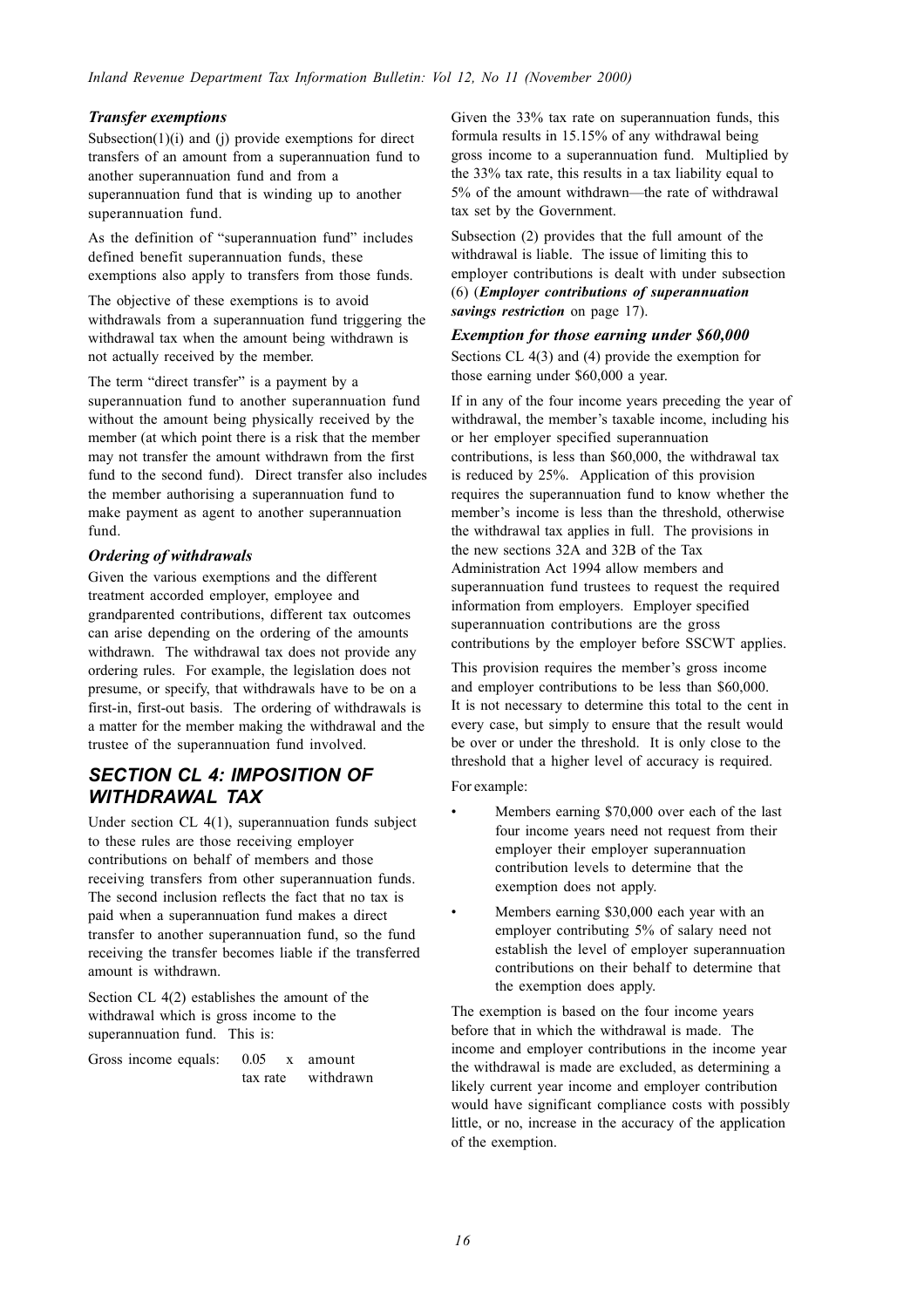#### *Non-monetary withdrawals*

Section CL 4(5) ensures that non-monetary withdrawals have their monetary value for withdrawal tax purposes.

#### *Employer contributions of superannuation savings restriction*

Subsection CL 4(6) provides that the application of the withdrawal tax is limited to employer contributions to superannuation savings if these can be established.

In effect, subsection CL  $4(2)$  provides that if no information about the nature of the withdrawal is available, the full amount is liable. Subsection (6) limits the application if the information necessary to calculate the employer contribution component is available. (Section CL  $3(1)(a) - (d)$  limits the application of the tax to the extent that information on those amounts, rather than information on employer contributions, is available.)

To ensure that trustees can obtain the necessary information, new powers for trustees to request information are included in sections 32A to 32C of the Tax Administration Act.

## *SECTION CL 5 TO 12 EXCEPTIONS*

Sections CL 5 to CL 12 provide exemptions for withdrawals made for reasons of significant hardship, matrimonial property settlements, annuities and pensions, cessation of employment and partial retirement.

## *SECTION CL 5: HARDSHIP EXEMPTION*

Section CL 5 provides that a withdrawal is exempt to the extent that it is necessary to alleviate significant financial hardship. Subsection (2) provides a list of difficulties that may cause significant financial hardship:

- (a) a member's inability to carry out his or her usual occupation because of temporary illness, injury or disability, or permanent illness, injury or disability
- (b) a member's inability to meet minimum living expenses
- (c) a member's inability to meet mortgage repayments on the principal family residence to such an extent that the mortgagee is seeking to foreclose
- (d) the cost of modifying a residence to meet special needs arising from the disability of a member or a member's dependant
- (e) the cost of medical treatment for the illness or injury of a member or a member's dependant
- (f) the cost of palliative care for a member or a member's dependant
- (g) the cost of a funeral or burial for a deceased member or a member's dependant.

The list is not intended to be exhaustive, rather it is set as a guide to the circumstances that should be considered for significant financial hardship. This is reflected in the fact that the definition of "significant financial hardship" is inclusive, allowing other circumstances also to be considered.

The existence of any of these circumstances in themselves, with the exception of paragraphs (b) and (c), is not sufficient to constitute serious financial hardship—rather, they must give rise to serious financial hardship for the member. For example, paragraph (e) specifies the cost of medical treatment as a circumstance which may result in the significant financial hardship exemption applying. However, if these medical costs were minor, meeting them might not impose significant financial hardship, so any fund withdrawal to cover these costs would be liable if not otherwise exempt.

The events referred to in paragraphs (b) and (c) are slightly different from the other circumstances in that they, in themselves, are likely to constitute significant financial hardship.

## *SECTION CL 6: MATRIMONIAL PROPERTY EXEMPTION*

Section CL 6 provides that a withdrawal is exempt to the extent necessary to settle a division of matrimonial property upon separation or dissolution of marriage. A withdrawal of property as part of a matrimonial property agreement alone, rather than as a consequence of separation or dissolution of marriage, will be liable provided the other exemptions do not apply.

## *SECTION CL 7: PENSIONS AND ANNUITY EXEMPTION*

Section CL 7 exempts withdrawals as annuities or pensions. A restriction applies in that the annuity or pension must be payable for life or ten or more years. This does not mean that the annuity must be paid for ten years, but that is the period the annuity must cover on issue. Also exempted are withdrawals to purchase an annuity meeting the above restrictions.

Deliberate use of pensions and annuities to avoid the withdrawal tax—for example, by a person commuting an annuity (receiving its cash value) immediately after issue—may be subject to the application of the antiavoidance provisions of the Income Tax Act.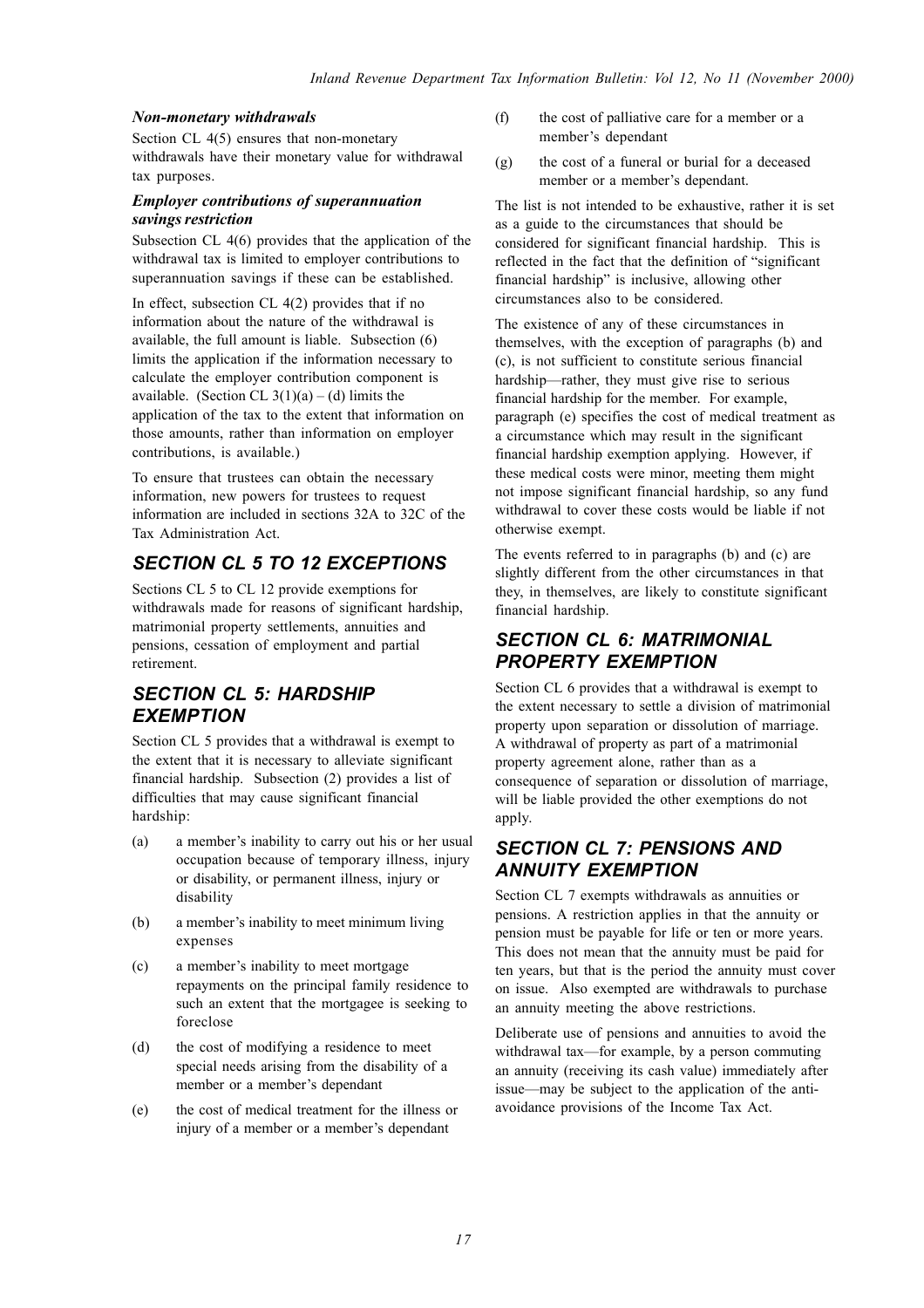## *CESSATION OF EMPLOYMENT*

#### *Section CL 8: Cessation of employment exemption*

Section CL 8 provides for an exemption for withdrawals on or after, or shortly before, cessation of employment. "Cessation of employment" is defined in section CL 11.

Subsection (1) establishes that a withdrawal on or after cessation of employment is not subject to the tax if employment ceased because of injury, disablement or death. In effect, this provision ensures that withdrawals in these cases will be exempt from the tax regardless of the level of employer contribution and length of service.

Subsections (2) and (3) provide the cessation of employment exemption. Subsection (2) provides that the cessation of employment exemption detailed in subsection (3) applies if a member is employed for two years or more and, in the year of cessation and the two preceding years, employer contributions on behalf of the member have not increased by 50% or more. The employer contribution in the year of cessation must be annualised.

Subsection (3) exempts withdrawals that meet the subsection (2) criteria and are made on or after cessation of employment as well as shortly before cessation of employment. In this last case, the withdrawal must be in anticipation of the member ceasing employment.

Subsections (4) and (5) further define whether an employer's contributions have increased by 50% or more. Subsection (4) exempts increases in contribution levels if they occur before 1 April 2000 or in accordance with a requirement of a trust deed or a contract in existence before 1 April 2000. Subsection (5) exempts increases to the extent the additional contribution is to make up for underpaid contributions.

Subsection (6) provides that a non-exempt withdrawal on cessation of employment will be subject to withdrawal tax up to the maximum of the employer contributions from the start of the income year two years before the member ceases employment. In other words, the liable employer contributions to superannuation savings will equal the amount contributed by the employer over the last two full income years and the period up to the date of withdrawal.

#### **Example**

A member ceases employment with a company for which she has worked for the last four years and nine months. Before she stopped employment, her employer's contributions had increased by 100% in the final year. Under the superannuation fund's trust deed, the member can withdraw all the employer contributions. The amounts she withdraws are:

- Current year employer contributions: \$9,000 (covering the nine months of the year up to the date of the cessation of employment)
- $\text{Year } 4$   $\text{\$6,000}$
- **•** Year 3  $\qquad$  \$6,000
- **Frame** 1 and 2 \$5,000

As the member did not cease employment on the grounds of injury, disablement or death, section CL 8(1) does not apply. Neither does section CL 8(3) because of the significant increase in contributions by her employer.

The withdrawal tax liability under section CL 8(6) is limited to \$21,000, being the amount contributed by the employer in the year of withdrawal and the two immediately preceding years. The \$10,000 representing the first two years of employer contribution is not included in the withdrawal tax liability calculation.

Starting the measurement period from the beginning of an income year reduces the compliance costs associated with undertaking this calculation, although it does extend the measurement period to a maximum of three years less one day.

Subsection (7) ensures that only amounts contributed by the employer with whom the member is ceasing employment, and any return on those contributions, are exempt. Therefore, withdrawals of contributions made by a previous employer are not exempt (unless of course they are exempt in their own right—perhaps because they are withdrawn after cessation of that earlier employment). Also, employer contributions to superannuation savings made by a second employer with whom the member is not ceasing employment, are not exempt and are fully liable, subject to the application of any other exemptions. Each withdrawal must be considered separately and its treatment worked out accordingly. Subsection (7) also ensures that the two-year "look back" rule in subsection (6) applies only in relation to contributions made by the employer with whom the member is ceasing employment.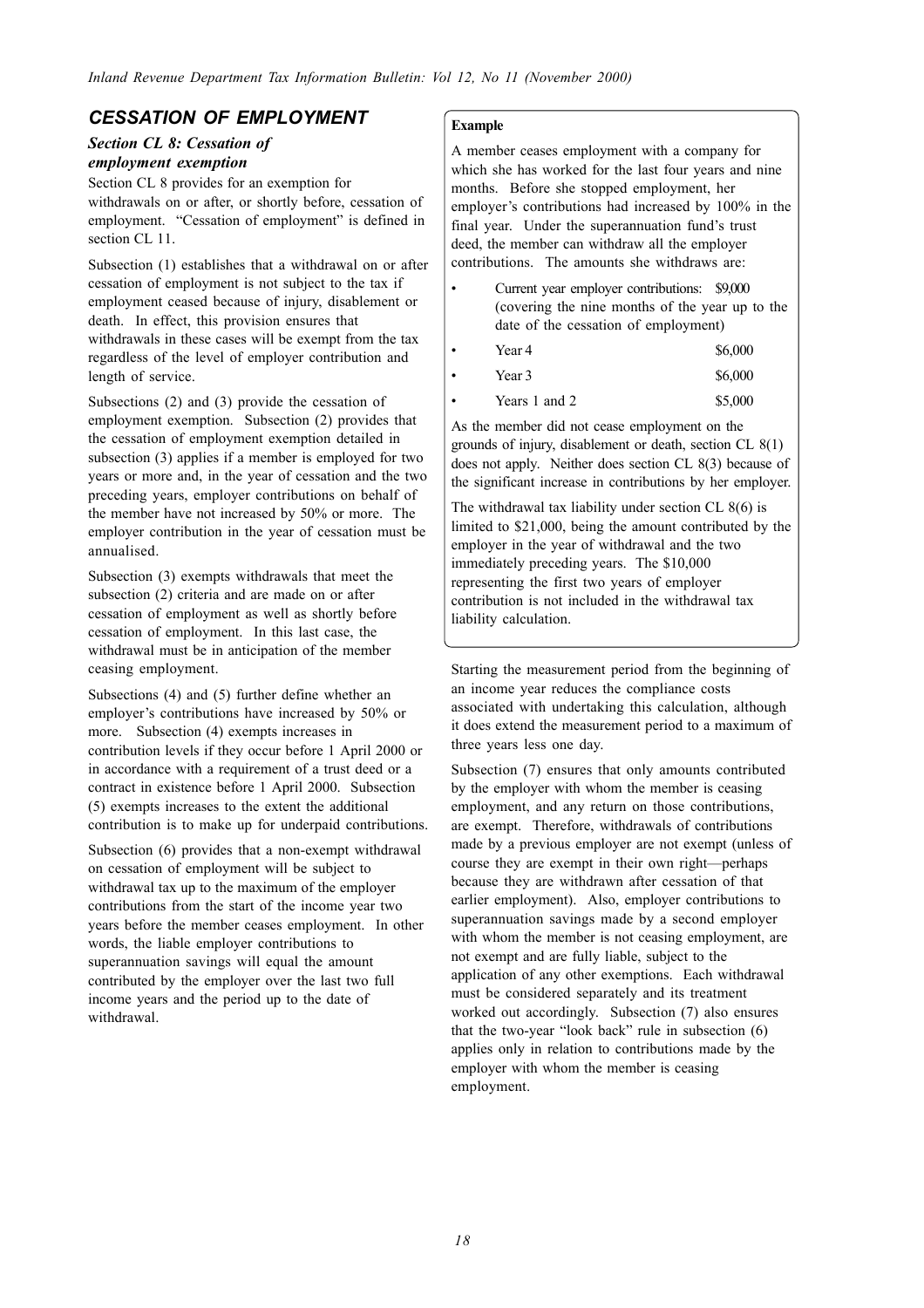## *Section CL 9: Contribution lock-in rule*

Section CL 9(1) provides that if a member, who would be liable for withdrawal tax on cessation of employment, chooses to defer receipt of that withdrawal for two years, the withdrawal tax will not apply. This provision is on the basis that deferral of receipt for two years on cessation of employment addresses the concern that the withdrawal may be made as a substitute for salary.

This subsection does not specify the evidence required to verify deferral of the receipt of the withdrawal. In practice, this would involve sufficient records to show cessation of employment by a member, a request by that member for a withdrawal, and evidence that the withdrawal was not received by the member for two years after the request.

Subsection (2) provides that a withdrawal under subsection (1) that is deferred for two years or more after cessation of employment does not have to be locked away to be free of the withdrawal tax.

## *Section CL 10: Cessation of employment and defined benefit funds*

The treatment of defined benefit funds varies from that of defined contribution funds in that the rules taxing withdrawals of amounts within two years of beginning employment, or when an employer increases contributions by 50 percent or more, do not apply. This means that all withdrawals from a defined benefit fund are exempt on cessation of employment. The basis for this variation is that, under a defined benefit fund, the employee's withdrawal entitlement is independent of the amount of employer contribution.

Eligible withdrawals may be made on or after cessation of employment as well as shortly before cessation of employment. In the latter case the withdrawal must be in anticipation of the member ceasing employment.

## *Section CL 11: Definition of cessation of employment*

"Cessation of employment" is defined to exclude a member transferring from one employer to a related employer. Employers are related if they are separate employers but one is a branch or division of the other, or they are associated. The association test is that set out in section OD 7.

## *SECTION CL 12: EXCEPTION FOR WITHDRAWAL ON PARTIAL RETIREMENT*

Section CL 12 provides that a member meeting certain criteria, defined as partial retirement, may make exempt withdrawals. Section CL 4 does not apply to a withdrawal at the time, or after a person partially retires if:

- The member is employed for 30 hours a week or less. This test is to ensure that the member is not in full employment.
- The member reduces work hours because he or she is nearing full retirement. This provision establishes that a reduction in work hours must have occurred and that the cause of that reduction is the approach of full retirement.
- The member notifies the trustee in writing that he or she does not intend to increase hours in paid employment in the future. This test is to ensure that the first two tests are not being met only for a short period of time, but will be met up until full retirement. However, this test is intention-based and does not prevent an increase in worked hours in the future.
- The member and his or her employer (or employers) cease contributing to any superannuation fund. This provision ensures that a member who is partially retiring is not both contributing to a superannuation fund and drawing down on that superannuation fund.

This exemption balances the need to recognise partial retirement with the objective of preventing the use of superannuation funds to avoid the 39% top marginal tax rate.

Although the test for no increase in hours is intentionbased, that intention must have a reasonable basis. To ensure this, the member's written notice of partial retirement must include a signed statement by the employer that the employer's understanding is that paid employment for that member will not increase in the future.

Subsection (3) provides that the written notice of a member's intention need not be updated every time a member makes a withdrawal, provided the member's intention has not changed.

## *TRANSFERS OF FUNDS*

## *Section CL 13: Transfers are withdrawals*

Section CL 13 provides that an amount transferred directly from one superannuation fund to another superannuation fund or superannuation scheme is a withdrawal. The purpose of this provision is to ensure that the withdrawal tax applies in cases other than those exempted.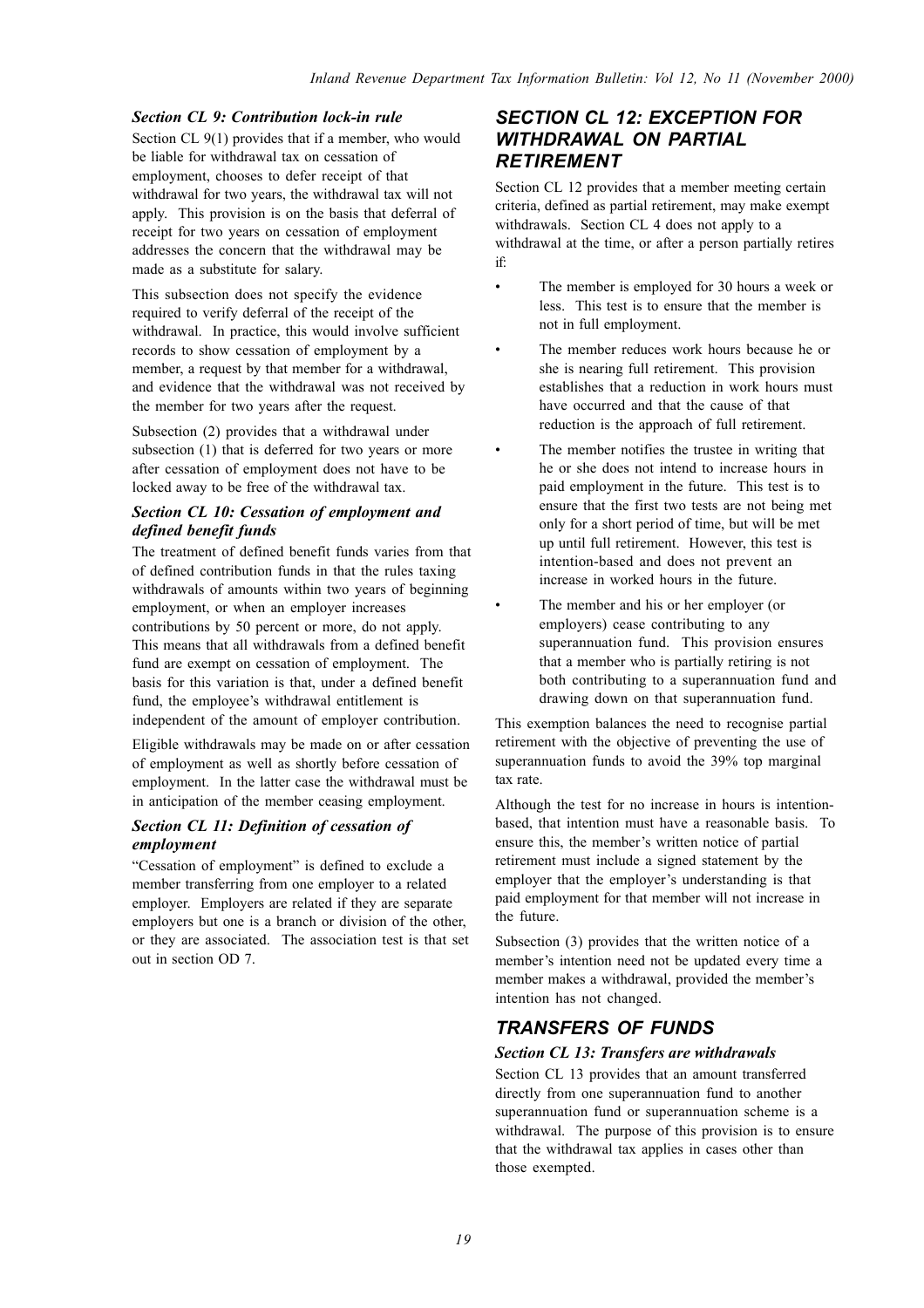#### *Section CL 14: Transfers from superannuation fund to superannuation fund*

Section CL 14 provides for the treatment of amounts transferred from one superannuation fund to another.

Subsection (1) provides that an amount transferred from one superannuation fund to another (other than a defined benefit fund) retains its nature in the receiving fund if the transferee fund is informed of the nature of the funds.

This means that, for example, employer contributions that are transferred retain their nature as employer contributions in the receiving superannuation fund if detailed. Amounts contributed before 1 April 2000 continue to be treated as amounts contributed before that date.

Amounts subject to the two-year lock-in rule under section CL9 also retain their nature on transfer as long as appropriate information is provided.

Subsection (2), however, provides that if information as to the nature of an amount transferred is not provided to the receiving superannuation fund, the amount received is to be treated as employer contributions to superannuation savings. This means the amount would be liable for withdrawal tax if withdrawn, subject to the various exemptions, such as significant financial hardship.

Although, in most cases, it is expected that the information would be provided by the transferring superannuation fund, the section does allow information to be provided by an employer or past employer. This is mainly to cover cases where the transferring fund is unable or unwilling to provide information.

Subsections (3) and (4) provide for transfers to defined benefit funds. As the amount of employer contributions relating to a particular member is unknown, subsection (3) provides that the amounts on transfer that keep their nature are member contributions and amounts in the transferring superannuation fund as at 31 March 2000 (or earlier balance date if section CL 21 applies). Subsection (4) requires the transferring superannuation fund to provide the required information as to the nature of the transfer. This is on the basis that an employer or past employer would not be in a position to provide information as to the nature of the amounts transferred, since employer contributions are not attributable to individual members.

Subsection (4) provides that if the transferring superannuation fund does not notify the nature of the amounts transferred to a defined benefit fund, section CL 4 applies to a subsequent withdrawal of the amount transferred. For ease of understanding, this subsection makes clear that the exemptions may still apply to that withdrawal.

#### *Section CL 15: Transfers from a superannuation scheme to a superannuation fund*

Section CL 15 defines the nature of transfers from a superannuation scheme to a superannuation fund. It provides that the amount received by a superannuation fund from a superannuation scheme is treated as member contributions to the fund.

Contributions to superannuation schemes have been taxed appropriately, either through the fringe benefit tax rules, or through the member making contributions from post-tax income. Therefore, no withdrawal tax issues are raised by a withdrawal of these amounts from a superannuation scheme. Consistent with this, the transfer of these amounts to a superannuation fund, and subsequent withdrawal from that fund, does not raise a withdrawal tax issue.

## *Section CL 16: Superannuation funds investing in superannuation funds or schemes*

This section provides the rules for superannuation funds that are members of a second superannuation fund or a superannuation scheme.

Subsection (1) provides that when a superannuation fund invests in another superannuation fund, the payment into, and withdrawal from, the second superannuation fund is not a transfer from the first fund. This means that the rules relating to transfers of amounts between superannuation funds and the associated information provision rules do not apply. The subsection also provides that the return of the investment to the first superannuation fund is not treated as a withdrawal from the second fund.

Subsection (2) provides that when a superannuation fund invests in a superannuation scheme, the investment into the superannuation scheme, and the withdrawal of that investment, are not a transfer and are not subject to the information provision rules. (The withdrawal from the scheme is not subject to withdrawal tax.)

The intention of the measure is that an investment by a superannuation fund in another fund or a scheme raises no withdrawal tax issues on entry or exit.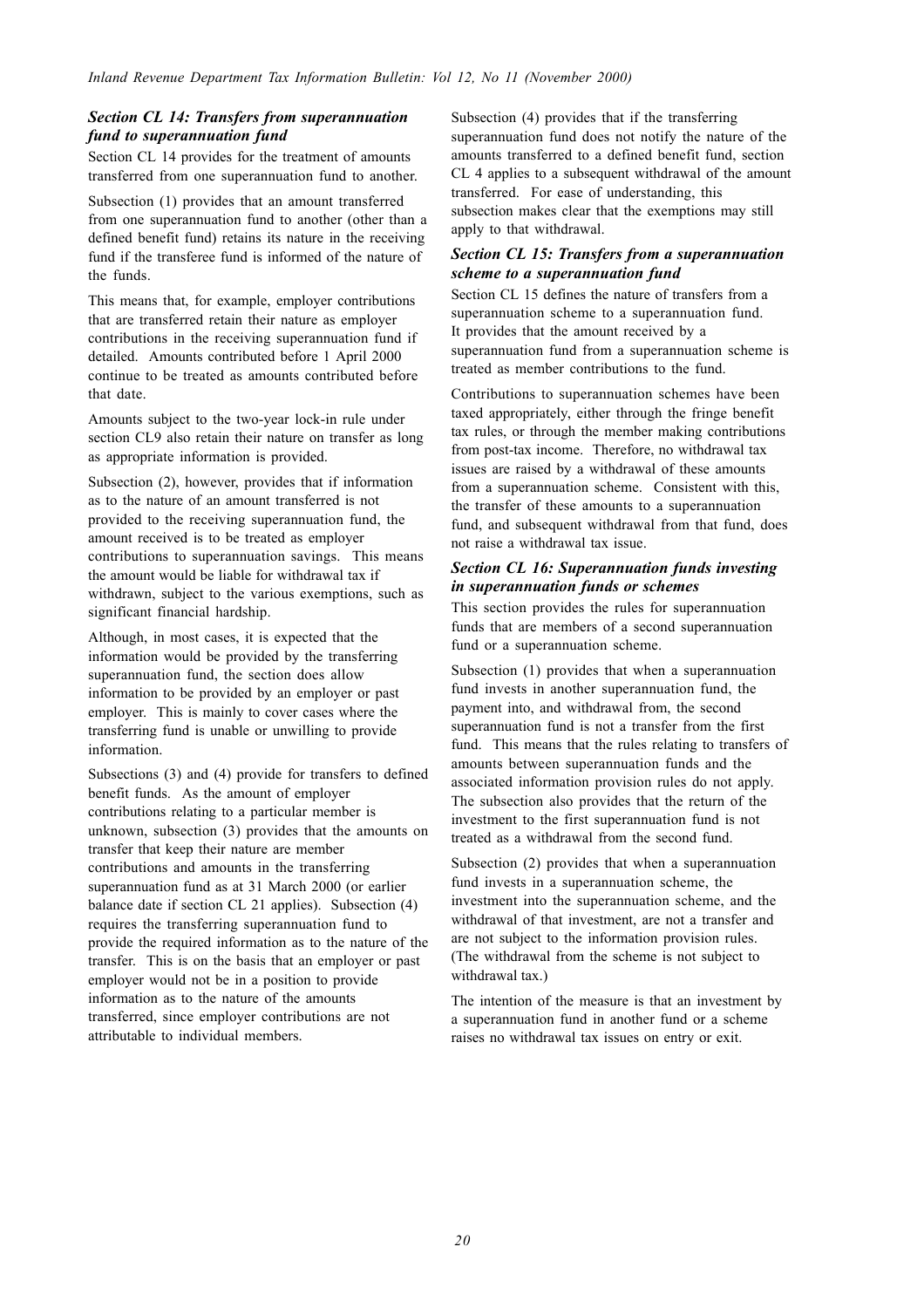## *CHANGE IN NATURE OF SUPERANNUATION FUNDS AND SCHEMES*

#### *Section CL 17: Superannuation fund becomes superannuation scheme*

Subsection (1) provides the withdrawal tax rules for when a superannuation fund becomes a scheme other than a foreign superannuation scheme. The objective is to ensure that amounts potentially liable for the withdrawal tax retain their nature when withdrawn. The subsection provides that amounts retain their nature and that the withdrawal tax provisions continue to apply.

Subsection (2) provides that the value of the amounts in the superannuation fund at the time it becomes a scheme are determined according to their market value.

#### *Section CL 18: Superannuation fund becomes foreign superannuation scheme*

The withdrawal tax model is one of creating gross income on which a superannuation fund pays income tax at a rate which equates to the withdrawal tax. However, if a superannuation fund becomes a foreign superannuation scheme, New Zealand income tax ceases to be payable, so the withdrawal tax ceases to apply. To address this, this section deems all amounts in the superannuation scheme to have been withdrawn immediately before the fund becomes a foreign superannuation scheme. This will give rise to withdrawal tax obligations, subject to the application of the exemptions.

## *Section CL 19: Superannuation scheme becomes superannuation fund*

This section provides that amounts in a superannuation scheme that becomes a superannuation fund are member contributions. This equates to the treatment of individual members withdrawing from a superannuation scheme and transferring the withdrawal to a superannuation fund.

If a superannuation fund becomes a superannuation scheme and then reverts back to a superannuation fund, any amounts contributed during the superannuation scheme period are treated as member contributions. Amounts contributed before the fund becomes a scheme are covered by section CL 17. This section provides that:

- Amounts in the superannuation fund at the time it became a superannuation scheme retain their nature, and
- On withdrawal, they are treated as if they had continued to be in a superannuation fund.

## *Section CL 20: Treatment of winding-up of a fund*

This section provides that when a superannuation fund is wound up, a distribution in respect of a person's membership is treated as a withdrawal and the rules on withdrawals apply. This provision also applies to a partial wind-up of a superannuation fund. If the member is ceasing employment at the same time the superannuation fund winds up, the withdrawal could be exempt under the cessation provisions, subject to the two-year rule and the level of employer contribution involved.

Amounts can be transferred on wind-up, under the transfer rules, to a second superannuation fund, resulting in no withdrawal tax liability on the amounts transferred.

## *MISCELLANEOUS MATTERS*

#### *CL 21: Balance date option*

Section CL 21 provides the authority for a trustee to calculate the amount that exists in a fund other than on 31 March 2000. This section works in conjunction with section CL  $3(1)(a)$  and CL  $3(1)(b)$ .

#### *Section EN 6: Timing of gross income from withdrawal*

Section EN 6(1) provides that gross income of a superannuation fund is derived in the income year following the withdrawal. This measure is intended to remove provisional tax and use-of-money interest issues raised if a disproportionate number of withdrawals were made late in an income year.

Subsection (2) provides that this rule does not apply to a withdrawal in the year a fund is wound up or a superannuation fund becomes a foreign superannuation scheme. Subsection (3) provides that in these cases the gross income is derived in the income year of the withdrawal.

The first exception to the deferral of the recognition of the gross income reflects the fact that a delayed income tax obligation would postpone the wind-up of the fund. In the second case, it is the concern that the superannuation fund is leaving the New Zealand tax base.

If a superannuation fund that has become a superannuation scheme winds up, the withdrawal tax is due in the year of wind-up. This is because section CL 17 deems that section EN 6 applies as if a withdrawal from a superannuation scheme were a withdrawal from a superannuation fund. Payments on wind-up are treated as withdrawals.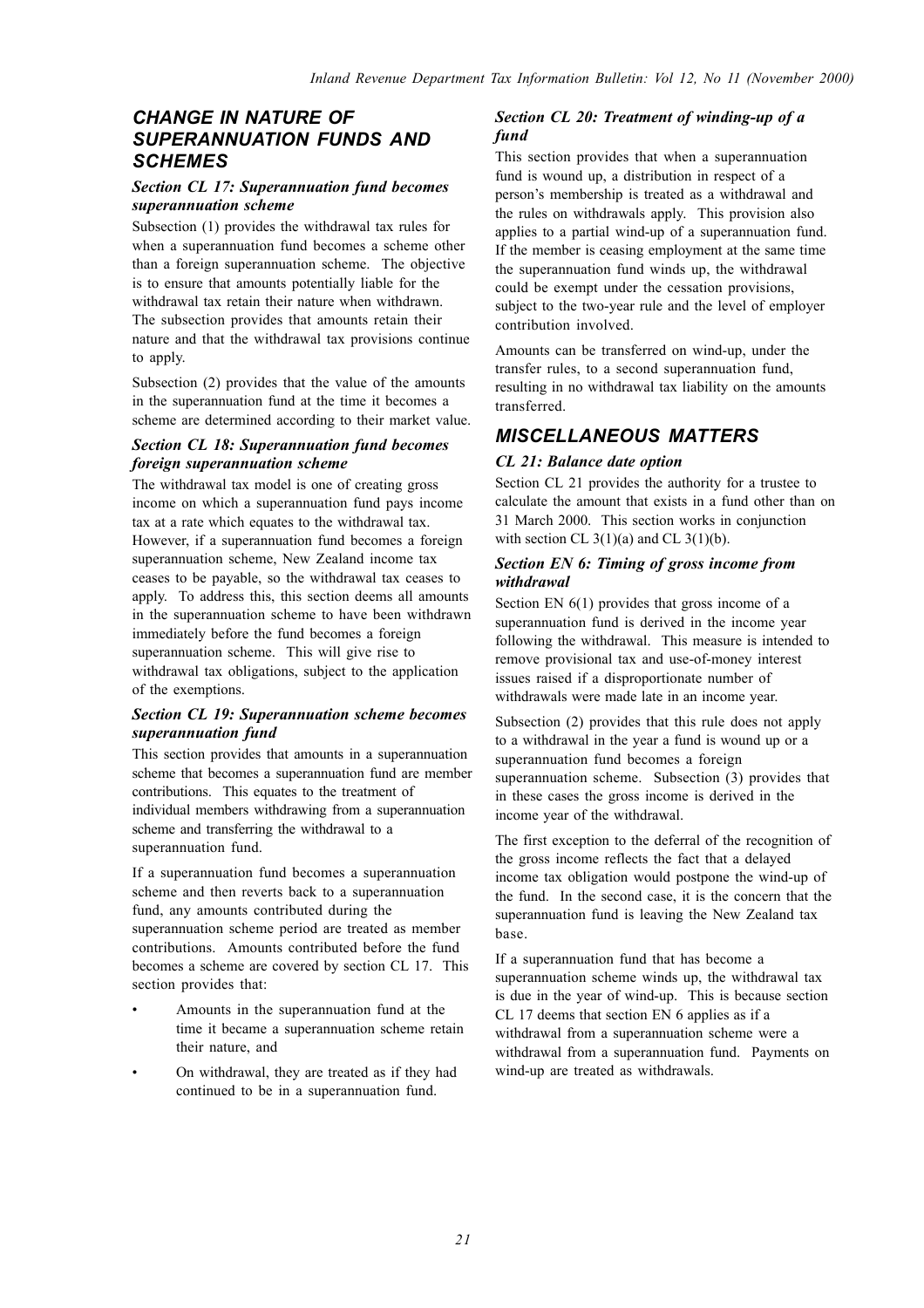## *Section EN 7: Late balance date superannuation funds*

This section provides that a superannuation fund with a late balance date that derives gross income from a withdrawal in the period 31 July 2000 to 30 September 2000 has that gross income treated as being derived in the 2001/2002 income year. This measure is intended to ensure that early payment is not required as a result of these entities having late balance dates.

A late balance date is one falling between 1 April and 30 September inclusive.

## *ELECTION OF 39% SSCWT RATE*

## *Section NE 2AA: Election of 39% SSCWT rate*

Section NE 2AA allows an employee, with the agreement of the employer, to elect that a 39% SSCWT rate apply to employer contributions made on the employee's behalf. The employer's agreement is required because deducting SSCWT at 39% may impose compliance costs on employers.

Subsection (2) requires the employer to apply the  $39\%$ SSCWT rate if the employee has made an election. The election continues to be valid until revoked in writing. This is specified by subsection (3).

An amendment is made to the First Schedule of the Income Tax Act 1994 to provide for both a 33% and a 39% SSCWT rate.

The application date for these provisions is 1 October 2000.

## *WITHHOLDING AND RECOVERY*

## *Section NEA 1 Income Tax Act 1994 and section 165AA of the Tax Administration Act 1994*

The purpose of these sections is to allow trustees to pass on any withdrawal tax liability they incur to the person making the withdrawal. If this measure were not adopted, all the members of a superannuation fund would bear costs imposed by the decision of one member.

Section NEA 1 provides that a trustee may withhold from a withdrawal an amount equal to the withdrawal tax imposed on that withdrawal.

Section 165AA provides for a recovery ability if a withdrawal is paid out with insufficient or no withdrawal tax deducted. This section also makes it clear that this recovery power may be applied irrespective of a superannuation fund's trust deed.

## *INFORMATION PROVISION SECTIONS*

Three new sections have been added to the Tax Administration Act 1994 to provide authority for the information transfers necessary if the withdrawal tax rules are to work smoothly. They provide those who require information to make the withdrawal tax work effectively, with the ability to get that information.

Trustees of superannuation funds and employers need to be in a position to provide the information that may be requested. Failure to provide the information requested is an offence under the Tax Administration Act.

Although the Act places obligations on employers and trustees, they may in some cases be able to establish alternative systems to minimise compliance costs. For example, a trustee requesting information regularly from an employer so, if a withdrawal is made, the trustee can determine application of the withdrawal tax without approaching the employer for details. In that case, the trustee would already know the extent of employer superannuation contributions on behalf of an employee over the last four years so the under \$60,000 income exemption could be applied correctly without requiring additional information from the employer.

Requests must be made in writing given that a time period for a response is set and penalties may apply. There is, however, no specification that any response must be in writing. This is a matter for the person making the request and the person receiving the request to resolve.

#### *Sections 32A to 32C Tax Administration Act 1994*

Section 32A requires an employer to provide a record of all specified superannuation contributions made by the employer on a member's behalf in the four years before a withdrawal by the member. A member may request this information directly or a trustee of a superannuation fund may make the request on the member's behalf.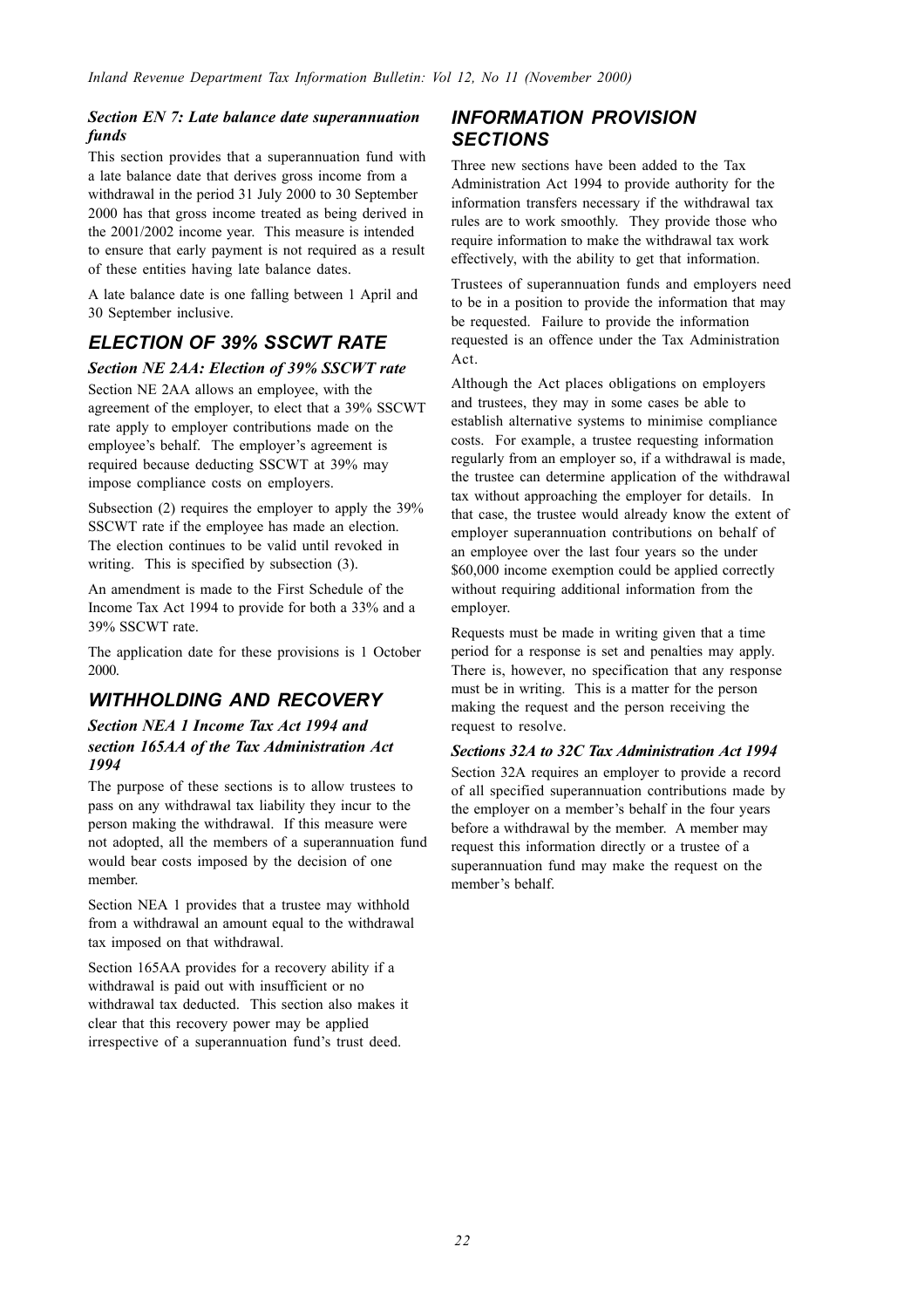#### **Example**

A member of a superannuation fund makes a withdrawal of employer contribution to his superannuation fund. This is allowed under the superannuation fund's trust deed.

The member had taxable income of \$45,000 four years ago, \$50,000 three and two years ago, and \$55,000 for the last year. This was his only source of income. The income for the current year is not relevant for determining the application of the exemption.

On the basis of this information, under section 32A, the member requests the level of the employer superannuation contributions made on his behalf in the last four years.

The employer is required to provide those details for each year and to reply within 20 working days. Note:

- The request could have been made by the trustee of the superannuation fund on the member's behalf.
- The superannuation fund may hold the details requested by the member in any case so no request would need to have been made to the employer.
- If the employer's rate of contribution was  $10\%$ of salary, the exemption will be met for the first three years, with only specific information being needed for the fourth year to determine whether the exemption applies for that year.

Section 32B provides a trustee of a superannuation fund with the authority to request information from a member or a member's employers (both past and present). This information is required by a superannuation fund to determine the extent to which the various exemptions apply.

The information covered by either of these sections may be requested at the time a member makes a withdrawal or by a trustee of a superannuation fund in anticipation of a possible withdrawal. The latter approach reduces the risk that a request may be made for information covering a number of, possibly distant, income years. The flexibility around the request process is intended to allow superannuation funds and employers to determine processes that work effectively for them.

Section 32C allows a trustee receiving a transfer of funds from a second superannuation fund to request from the trustee of that fund that information necessary to determine the nature of the money transferred.

In the case of all these sections:

- Requests must be made in writing.
- A trustee is entitled to rely on the information provided as being correct unless the trustee has reasonable grounds to believe it is not correct.
- The information provided is treated as correct if reasonably relied on by the trustee. If the information provided is not correct, the criminal penalty sections of the Tax Administration Act 1994 may be applied to the person providing that incorrect information.

In the case of sections 32A and 32B, the person receiving the request for information must reply within 20 days, while in section 32C a 40-day response period is allowed. The extension recognises that a trustee receiving an information request may in turn have to request information from a third party.

## *AMENDMENT TO SECURITIES ACT 1978*

A new section 7A was inserted into the Securities Act 1978. This section provides that an advertisement, registered prospectus or investment statement does not trigger any penalty or response under the Securities Act if:

- the advertisement, prospectus or investment statement was printed before 14 September 2000, and
- the member making an investment is informed in writing of the withdrawal tax before making that investment.

The purpose of the provision is to reduce compliance costs on trustees, who would otherwise have to reprint their documents at considerable cost. The goal of ensuring informed decision-making is considered to be met by the requirement that the member sees, in writing, information relating to the withdrawal tax.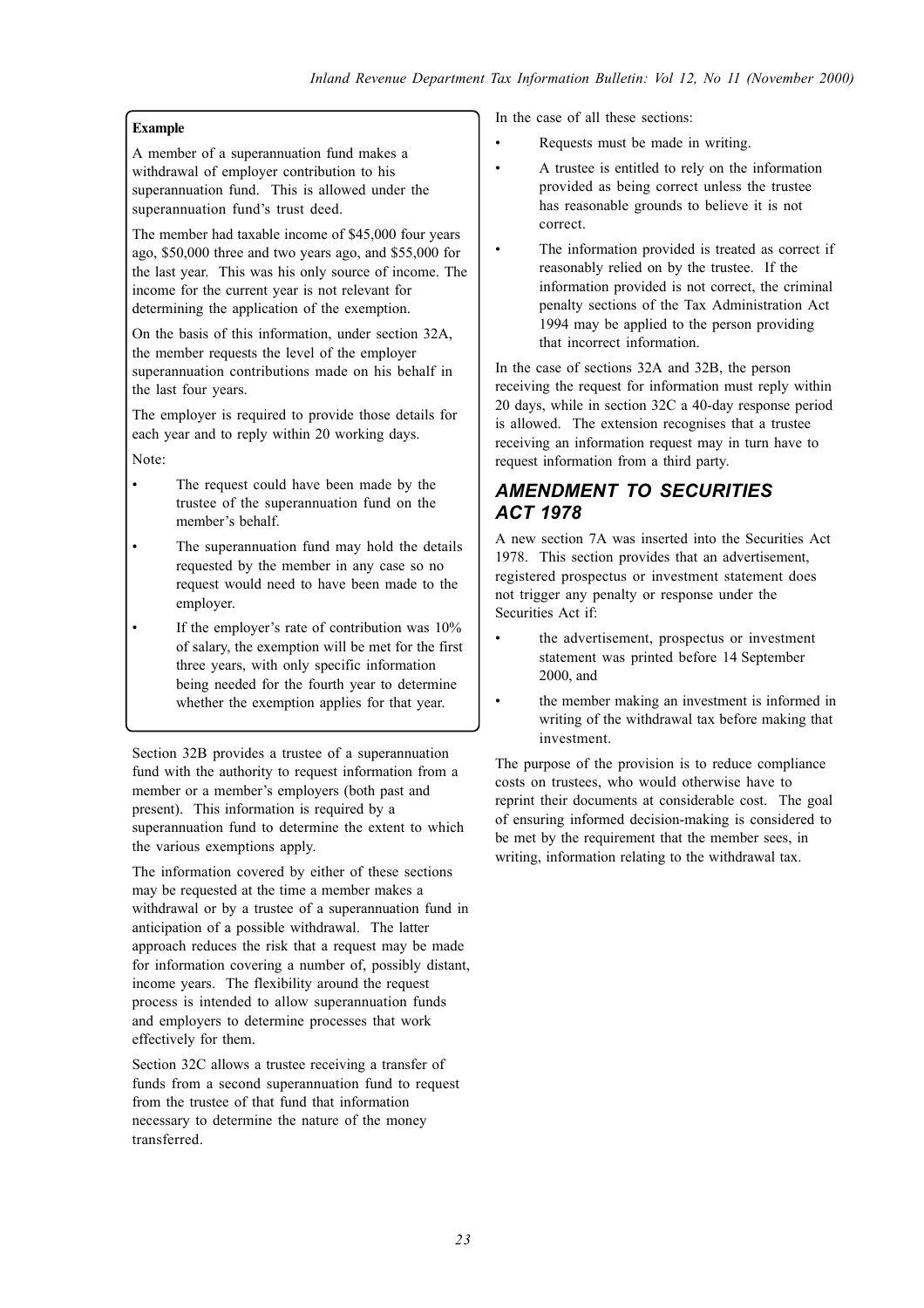# **MULTI-RATE FRINGE BENEFIT TAX RULES**

*Sections CF 2(11)(b)(ii), CI 1, CI 2A(4), CI 3, CI 4, CI 5, CI 7, CI 8, CI 11, ND 1 – 16, OB 1 and Schedule 2 of the Income Tax Act 1994; sections 3(4)(b) and 120C(1) of the Tax Administration Act 1994; and section 21(4) of the Goods and Services Tax Act 1985*

## **Introduction**

The fringe benefit tax (FBT) rules in Part ND of the Income Tax Act 1994 have been amended to implement the new multi-rate FBT. Under these rules employers can either pay FBT at the flat rate of 64% on the taxable value of all the fringe benefits provided, or elect the new multi-rate FBT.

Under the multi-rate system, benefits that are attributed to an individual employee are subject to FBT at a rate that takes into account cash remuneration such as salary or wages received from the employer as well as the taxable value of those attributed fringe benefits. Fringe benefits that are not attributed to an individual employee are taxed at a flat rate of 49% (or 64% if a major shareholder-employee is one of the recipients of the non-attributed benefit).

The amendments create optional rules for all employers and relate only to calculating the FBT payable on benefits provided or granted. They do not change other aspects of the FBT rules, such as valuation provisions or what constitutes a fringe benefit.

# **Background**

The FBT rate increased to 64% from 1 April 2000, to prevent high-income employees substituting fringe benefits for monetary remuneration to avoid the increase in the top personal tax rate to 39%, also from 1 April 2000. Since their introduction in 1985, the FBT rules have overtaxed low-income employees. The Government announced late last year, when the FBT rate was increased to 64%, that it would look at ways to reduce the over-taxation of low and middle-income employees receiving fringe benefits. Without these amendments, the 64% rate would have further exacerbated the over-taxation of low-income employees and would have overtaxed middle-income employees subject to a 33% personal tax rate.

## **Key features**

A new Part ND, which deals with the calculation and payment of FBT and filing of returns, has been inserted into the Income Tax Act 1994 to implement the new multi-rate FBT rules. The new multi-rate FBT system requires employers to attribute certain benefits to the individual employee to whom the fringe benefit

is provided or granted. The FBT tax payable on these attributed benefits is calculated on the basis of the cash remuneration, such as salary or wages, paid during the year by that employer and the annual taxable value of those attributed benefits. Nonattributed benefits are pooled and taxed a flat rate of 49% or 64%, depending on whether a major shareholder-employee is a recipient of the nonattributed benefit. This is an annual calculation undertaken as part of calculating the FBT payable for the fourth quarter. FBT payable in the first three quarters of the year is calculated in the same way as in previous years.

# **Application date**

The amendments apply to fringe benefits provided or granted on or after 1 April 2000. For employers who pay FBT on fringe benefits provided to shareholderemployees on an income year basis, the amendments apply to benefits provided or granted during the 2000– 2001 income year.

# **Detailed analysis**

## *FBT rate options*

Employers have the option of paying FBT on the value of fringe benefits provided or granted to all employees at a flat rate of 64% or using the multi-rate rules. New sections ND 1 and ND 2 set out the options available to employers in calculating and paying FBT. An employer who pays FBT on a quarterly basis must elect:

- to pay FBT at either the 64% or the 49% rate for the first three quarters of an income year on the taxable value of the fringe benefits provided or granted during the respective quarters, and calculate and pay FBT for the final quarter using the multi-rate FBT calculation (new sections ND 5 and 6), or
	- to pay FBT at the 64% rate for the first three quarters of an income year on the taxable value of the fringe benefits provided or granted during the respective quarters, and either pay FBT for the final quarter using the multi-rate FBT calculation, or pay FBT for that quarter at the rate of 64% on the taxable value of the benefits provided in that final quarter.

An employer who pays FBT on an annual or an income year basis must either use the multi-rate FBT calculation for the fringe benefits provided or granted during that year or pay FBT at the 64% rate on the taxable value of the all fringe benefits provided or granted during that year.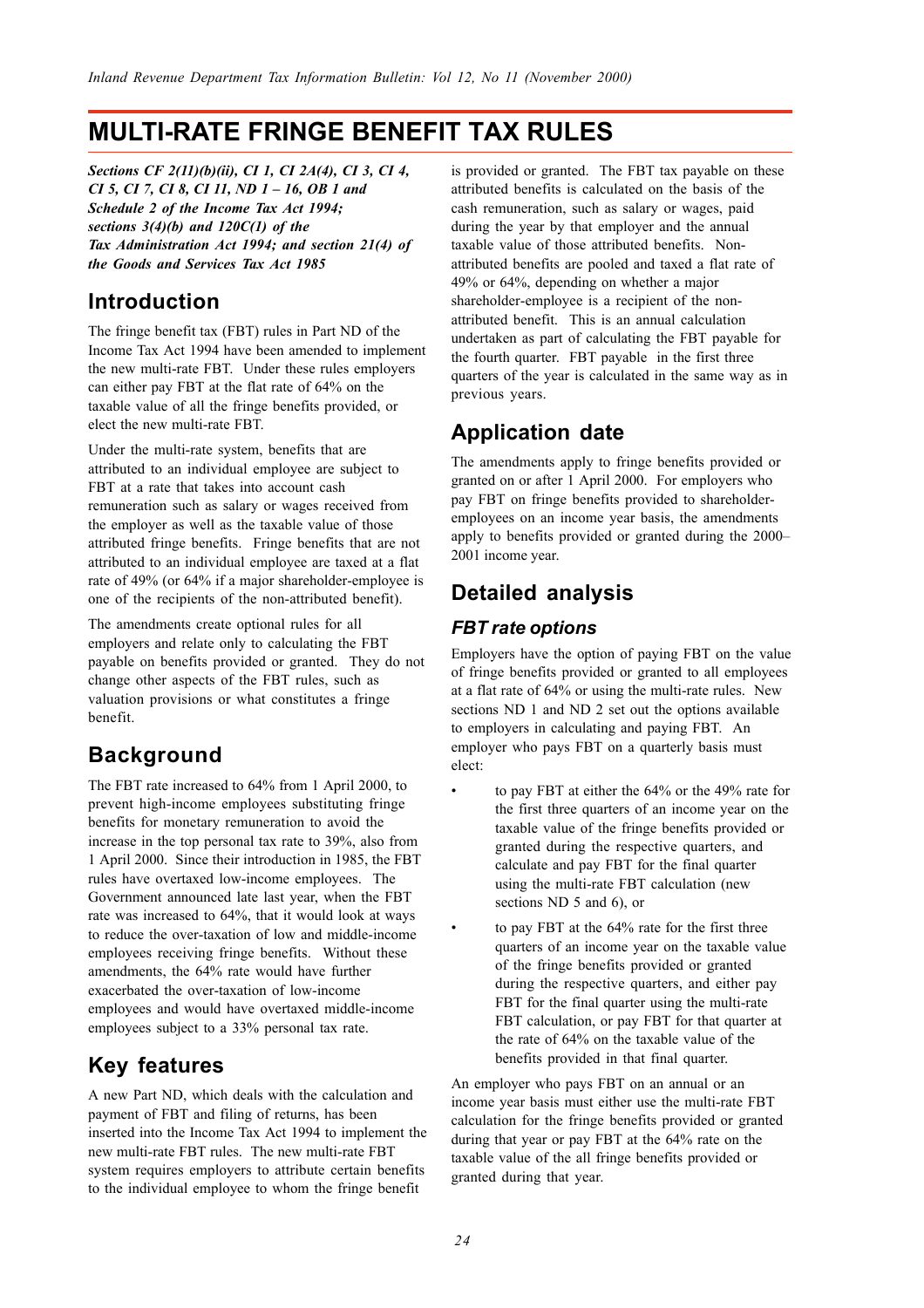| Return period            | Rate to use (quarters 1 to 3 apply only to quarterly filers)                                                                   |                                                                                                                                                                                       |  |  |  |
|--------------------------|--------------------------------------------------------------------------------------------------------------------------------|---------------------------------------------------------------------------------------------------------------------------------------------------------------------------------------|--|--|--|
| Ouarter 1                |                                                                                                                                | 49\% or $64\%$                                                                                                                                                                        |  |  |  |
| Ouarter 2                |                                                                                                                                | 49\% or $64\%$                                                                                                                                                                        |  |  |  |
| Ouarter 3                | 49\% or $64\%$                                                                                                                 |                                                                                                                                                                                       |  |  |  |
| Quarter 4                | If 49% was used in any of the first three<br>quarters, the employer <b>must</b> use the<br>multi-rate calculation.             | If 64% was used in every quarter, the<br>employer <b>may</b> use the multi-rate<br>calculation or use the $64\%$ rate for the<br>benefits provided or granted during that<br>quarter. |  |  |  |
| Annual or income<br>year | The employer must either use the multi-rate calculation or use the 64% rate year<br>for all benefits provided during the year. |                                                                                                                                                                                       |  |  |  |

**Table 2 – Options for paying FBT**

An employer makes an election to pay FBT by filing an FBT return and paying the FBT at the rate elected. The FBT return will be designed so that the employer can indicate the rate elected on the form. If no rate is indicated on the FBT return, the election will be based on the rate used to calculate the FBT payable for that quarter. Once an election is made it is irrevocable.

As the legislation to enact the new multi-rate FBT rules was not enacted until late September, all employers who file quarterly FBT returns are required to pay FBT at the 64% rate for the first two quarters of the 2000–2001 year, being the quarters beginning on 1 April 2000 and 1 July 2000 respectively. If an employer elects to use the multi-rate calculation, a credit for this tax will be taken into account as part of that calculation and any overpayment refunded.

## *Attributed benefits*

If an employer is required to calculate FBT using the new multi-rate FBT rules, the new section ND 3 provides the rules for what benefits must be attributed to the employee to whom the benefit was provided or granted. The following categories of benefits must be attributed:

- the private use or enjoyment of a motor vehicle or the availability of the private use or enjoyment of a motor vehicle (section CI 1(a) and (b) benefits)
- a low-interest loan (section CI  $1(c)$  benefits), except a low-interest loan provided by a life insurer to a policy holder or an associate, which is treated as a non-attributed benefit
- any subsidised transport (section  $CI$   $1(d)$ ) benefits) with annual taxable value of \$1,000 or more except if the employer elects to treat the benefit as a non-attributed benefit under the provisions in the new section ND 4 (explained later)
- any contribution to a sick, accident, or death fund approved by the Commissioner for the purposes of section CB 5 (section CI 1(e) benefits) if the annual taxable value of contributions is \$1,000 or more
- any specified insurance premium (premiums paid for a policy of life insurance, a policy of pension insurance or a policy of personal accident or sickness insurance), or a contribution to an insurance fund of a friendly society (section CI 1(f) benefits) if the annual taxable value of premiums and contributions is \$1,000 or more
- any contributions to a superannuation scheme (section CI 1(g) benefits) if the annual taxable value of contributions is \$1,000 or more, and
- any benefit of any other kind granted or provided by an employer (section CI 1(h) benefits) if the combined annual taxable value of all such benefits is \$2,000 or more.

If a fringe benefit is provided or granted to more than one employee, the employer must attribute that benefit to the employee who had the principal use, enjoyment or availability of that benefit, or who principally received that benefit during the quarter. In the case of an employer who files FBT returns on an income year basis, the period is the income year rather than the quarter. This rule ensures that fringe benefits are only attributed to one employee. If no employee has the principal use, enjoyment or availability, the benefit is treated as a non-attributed benefit. For example, four employees had the private use of a motor car during the period. Employees A and B each had the car for 27 days and employees C and D each had the car for 16 days. As no one employee had the principal use of the fringe benefit, it is treated as a non-attributed benefit.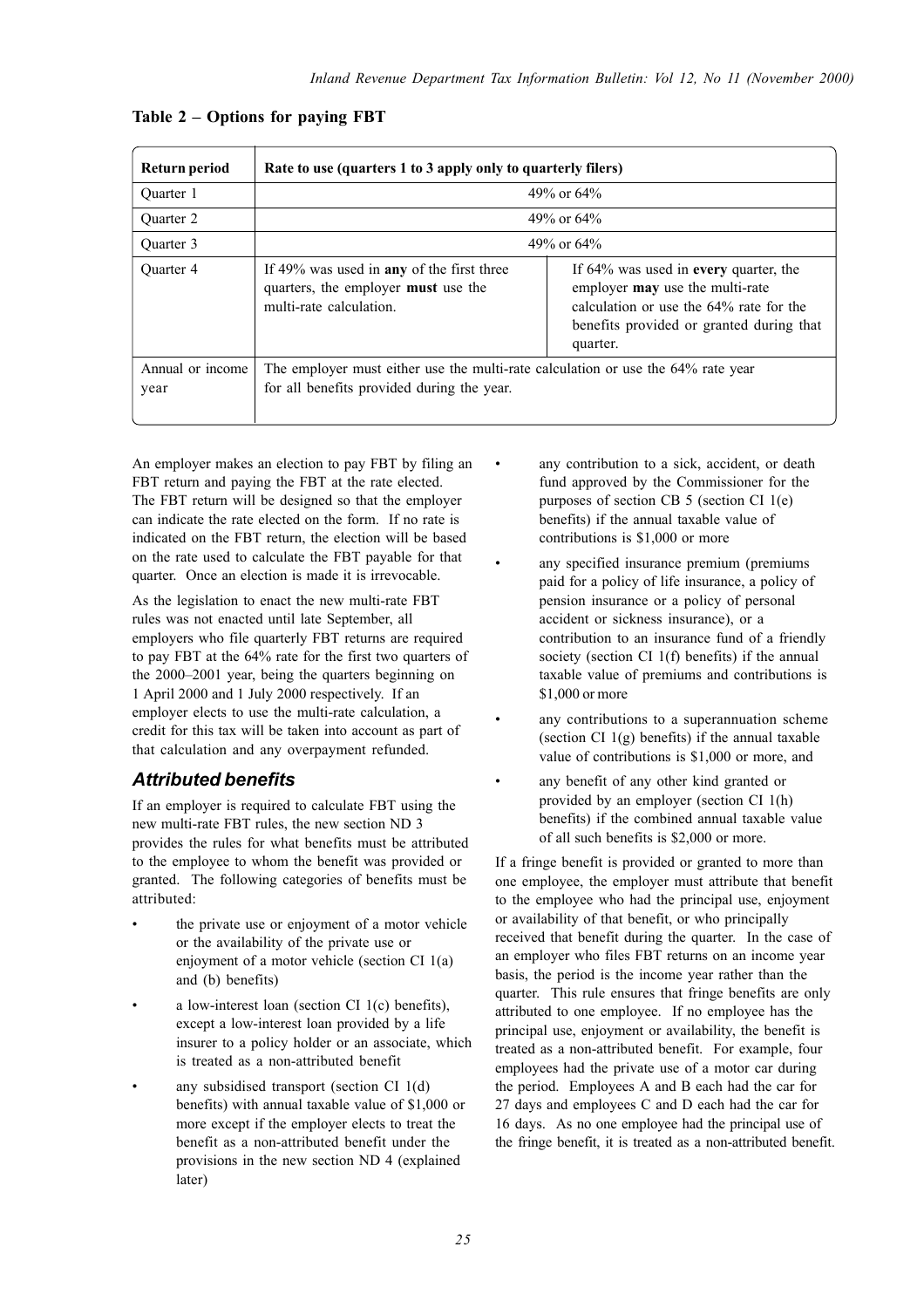If employee A had the car for 30 days and employee B for 26 days, the fringe benefit would be attributed to employee A as he or she had the principal use.

Employers can choose to attribute benefits with an annual taxable value below the monetary thresholds if they wish. However, if any benefits below the monetary threshold are attributed, all benefits in that category must be attributed. In other words, an employer cannot decide to attribute an insurance premium with an annual taxable value of \$500 only to low-income employees and not to all other employees.

New section ND 4 allows employers to treat subsidised transport benefits with an annual taxable value of \$1,000 or more as non-attributed benefits if all their employees have the same or similar entitlement to such benefits. This rule does not apply if the employer is a close company (controlled by five or fewer natural persons).

New section ND 16 allows these monetary thresholds to be amended by Order in Council.

## *Non-attributed benefits (pooled benefits)*

The new section ND 6 sets out the rules for the calculation of FBT payable on non-attributed benefits. The following benefits are treated as non-attributed benefits:

- fringe benefits that have a taxable value of less than \$1,000 per category per year, being benefits to which paragraphs (d) to (g) of section CI 1 apply, and have not been attributed to an individual employee
- fringe benefits that have a taxable value of less than \$2,000 per year, being benefits to which paragraph (h) of section CI 1 applies (benefits of any other kind) and have not been attributed to an individual employee
- subsidised transport benefits to which section ND 4 applies
- fringe benefits that cannot be attributed to an individual employee
- fringe benefits that are provided or granted to a former employee, and
- low-interest loans provided by life insurers to a policyholder or an associate (loans to which either section CI 2(8) or CI 2(9) applies).

An employer is required to create two pools and allocate the non-attributed benefits to each pool according to whether or not a recipient of the benefit is a major shareholder-employee or an associate of a major shareholder-employee. For the purposes of the Income Tax Act 1994, a major shareholder-employee is a person who owns or has in any way the power to control (whether directly or indirectly) or has the right

to acquire, 10% or more of the ordinary shares, voting rights or control of a close company and is also an employee of that company. This means that the requirement to maintain two pools for non-attributed benefits applies only if the employer is a close company (controlled by five or fewer natural persons).

If a major shareholder-employee or an associate of the major shareholder-employee is a recipient of the nonattributed benefit, the annual taxable value of the whole benefit is allocated to one pool and taxed at a flat rate of 64%. This rule does not apply to an associate of the major shareholder-employee if that person receives the fringe benefit as an employee of the employer. If the non-attributed benefits are received by employees, other major shareholderemployees or associates, such benefits are allocated to the second pool and taxed at a flat rate of 49%.

## *Cash remuneration*

The new section ND 7 sets out the rules for determining an employee's cash remuneration for the purposes of the multi-rate calculation. The cash remuneration of an employee other than a major shareholder-employee is the amount of remuneration for the year in which the fringe benefit is provided or granted, that is paid to, credited to or applied on account of the employee by the employer who provided or granted the fringe benefit, or a related employer. Cash remuneration does not include the taxable value of fringe benefits provided or granted by the employer or a related employer. The value of employer superannuation contributions subject to specified superannuation contribution withholding tax is not included in the calculation of an employee's cash remuneration as it is excluded from the definition of salary or wages.

"Remuneration" is defined to include the following:

- salary or wages as defined in section OB 1 of the Income Tax Act 1994
- salary, wages or gross income to which section OB 2(2) applies (such as salary or wages paid to a shareholder-employee that is not subject to PAYE)
- extra emoluments such as bonuses
- withholding payments, and
- payments to a specified office holder (a judicial officer whose salary and principal allowances are determined by the Higher Salaries Commission or a Member of Parliament).

An employer (employer A) is related to another employer (employer B) for the purposes of the FBT rules if employer B is treated as a separate employer from employer A and is a branch or division of employer A or a person associated with employer A.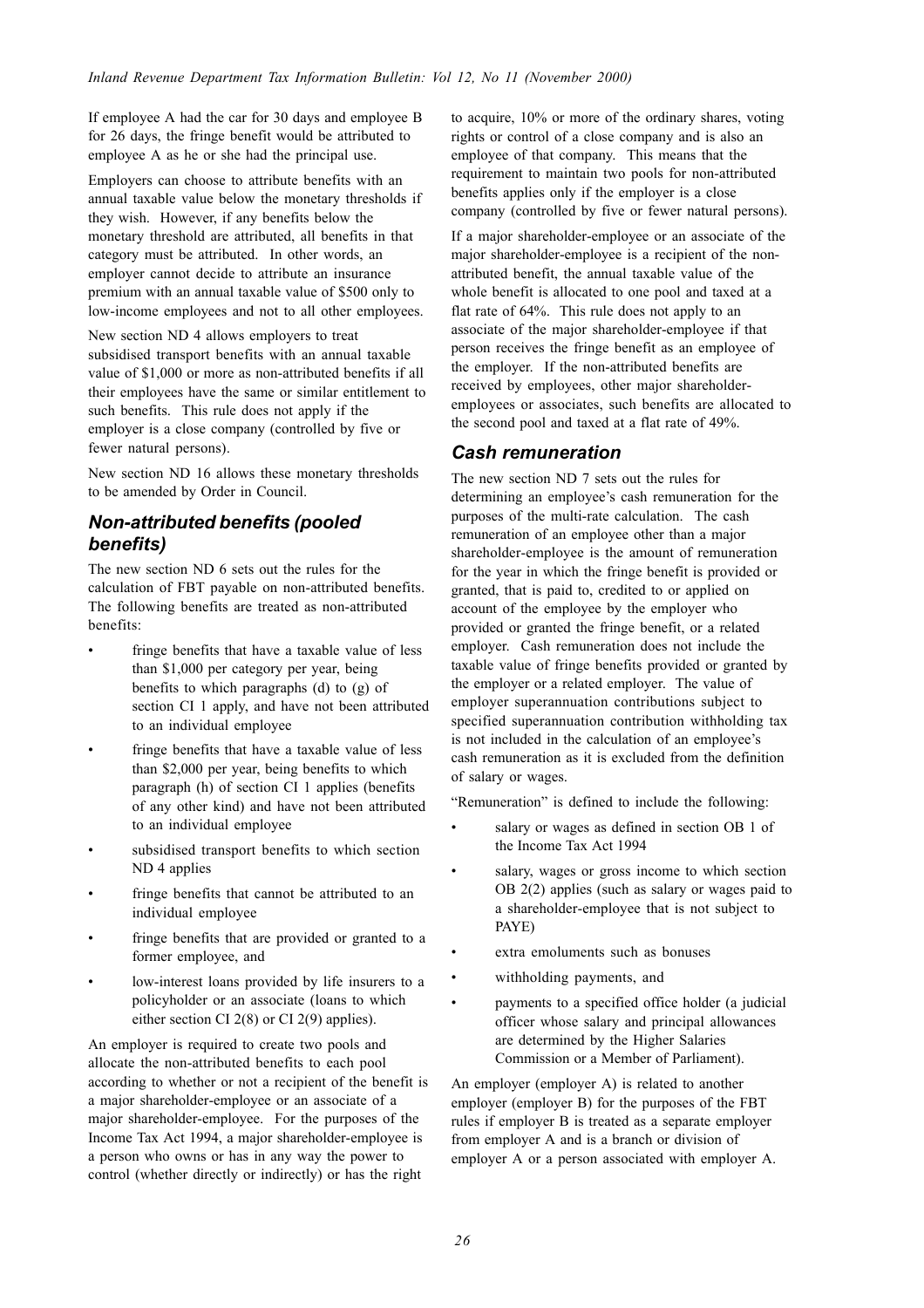For a major shareholder-employee the amount of cash remuneration also includes the amount of interest or dividends received from the employer who provided or granted the fringe benefit, or a related employer.

If the employee works only part of the income year, the employer is not required to annualise the cash remuneration received by the employee.

## *Multi-rate calculation for attributed benefits*

The new section ND 5 provides for the multi-rate calculation of the FBT payable on attributed benefits to individual employees. The calculation for an employee who is not a major shareholder-employee is as follows:

**Step 1:** For each employee who receives attributed benefits, the employer must calculate that employee's fringe benefit-inclusive cash remuneration using the following formula: cash remuneration minus the tax on that cash remuneration plus the taxable value of fringe benefits.

- The cash remuneration is the amount determined in accordance with section ND 7 (see explanation on page 26 on cash remuneration).
- The amount of tax on the cash remuneration is the tax calculated by using the statutory tax rates set out in Schedule 1, Part B of the Income Tax Act 1994 as if the cash remuneration was the only taxable income received by the employee, and taking into account the lowincome rebate. It is not the amount of PAYE deducted by the employer on that remuneration. This amount is subtracted from the cash remuneration to determine the net-oftax cash remuneration. Table 3 sets out the current personal tax rates to be used.
- The taxable value of all fringe benefits attributed to that employee in the year is added to the net-of-tax cash remuneration.

**Table 3 – Tax rates to be used to calculate tax on cash remuneration**

| Cash remuneration (such as salary,<br>wages and extra emoluments)<br>paid to employee | Rate: cents/S |
|---------------------------------------------------------------------------------------|---------------|
| \$9,500 or less                                                                       | 15            |
| More than \$9,500 and less than<br>or equal to \$38,000                               | 21            |
| More than \$38,000 and less than<br>or equal to $$60,000$                             | 33            |
| More than \$60,000                                                                    | 39            |

**Step 2:** The employer then must calculate the tax on each employee's fringe benefit-inclusive cash remuneration (step 1) using the rates specified in Schedule 2, Part B of the Income Tax Act 1994. Table 4 sets out the tax rates to be used.

| Fringe benefit-inclusive cash<br>remuneration             | Rate: cents/\$ |
|-----------------------------------------------------------|----------------|
| \$8,075 or less                                           | 17.65          |
| More than \$8,075 and less<br>than or equal to $$30,590$  | 26.58          |
| More than \$30,590 and less<br>than or equal to $$45,330$ | 49 25          |

#### **Table 4 – Rates for attributed benefits**

More than \$45,330 63.93

**Step 3:** The FBT liability for each employee on the value of attributed benefits is calculated by deducting from the amount of tax calculated in **step 2**, the amount of tax calculated on the cash remuneration in **step 1**. The resulting amount is the FBT payable on the attributed fringe benefits to that employee for the year.

For a major shareholder-employee, the taxable value of attributed benefits to be included in step 1 of the calculation of the employee's fringe benefit-inclusive cash remuneration includes, in addition to attributed fringe benefits received by the major shareholderemployee, the value of attributed benefits received by an associate of that employee. This only applies if the fringe benefits received by the associated person are not received by virtue of that person being an employee of the employer.

# *Filing and payment requirements*

## *Quarterly filers*

The new sections ND 9, 10 and 11 apply to employers who pay FBT on a quarterly basis. The new section ND 11 deals with the return filing requirement of employers who have not provided or granted a fringe benefit during a quarter, and reinstates the legislation contained in replaced section ND 2(3) and (4), which required a nil return to be filed and allowed the Commissioner to waive this return filing requirement. The only change to these provisions is that final quarter returns are now due on 31 May following the end of the quarter, rather than 20 April.

Section ND 9 requires an employer who is required to pay FBT for each of the first three quarters of a year to file an FBT return and pay the tax calculated by the 20th of the month following the end of the quarter.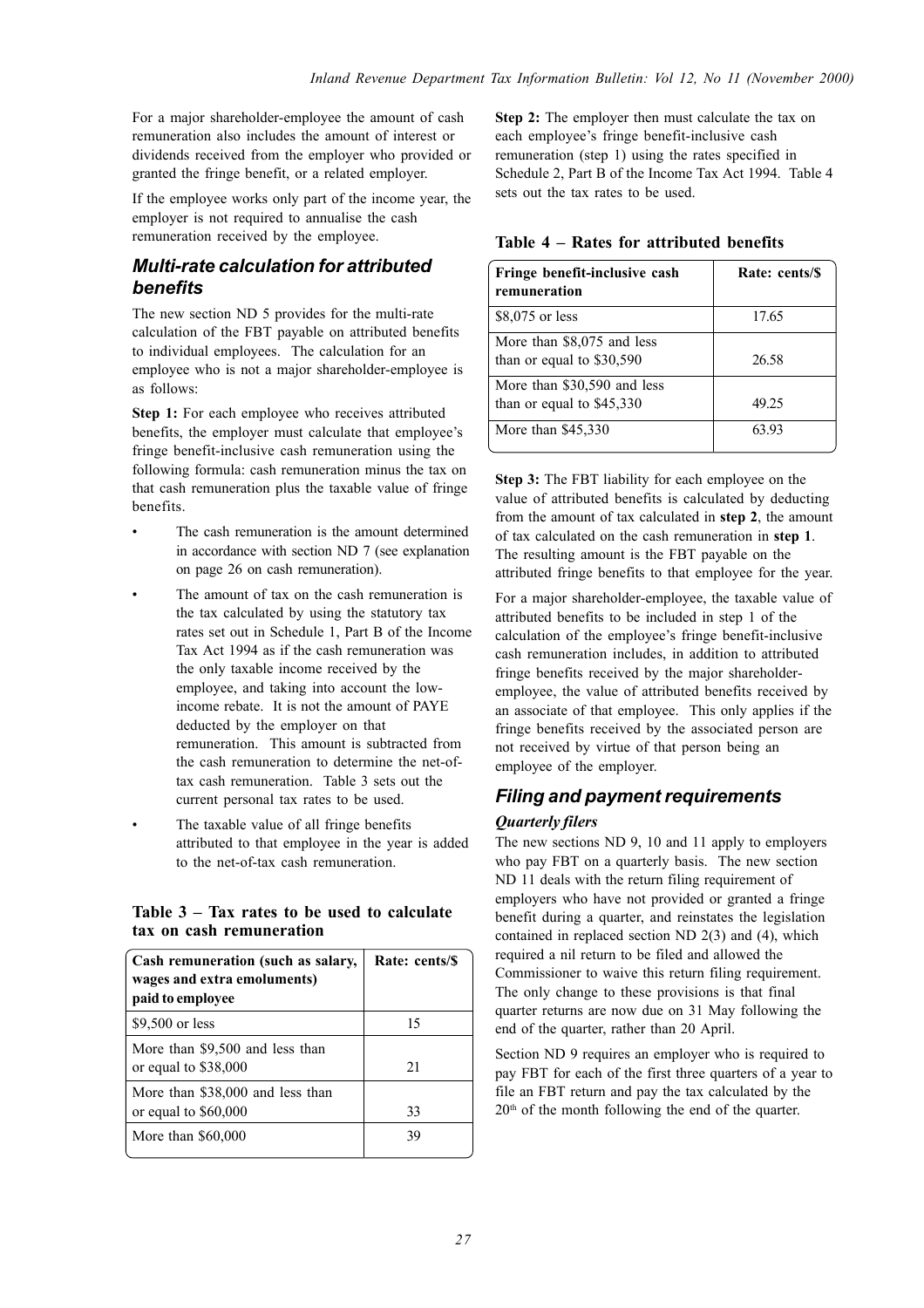If an employer has elected to use the multi-rate calculation in accordance with new sections ND 5 and ND 6, the employer's FBT liability for the final quarter of the year is:

- the sum of all amounts calculated in step 3, under the heading "Multi-rate calculation for attributed benefits", plus
- the amount of FBT payable on the nonattributed benefits (pooled benefits), less
- the amount of FBT assessed in the previous three quarters of the year.

If the amount calculated is a negative amount, the employer is entitled to a refund. If the amount calculated is a positive amount, it is due for payment by 31 May following the end of the quarter. The FBT return for the final quarter is also due by 31 May.

An employer who has elected to pay FBT at the flat rate of 64% for the first three quarters of the year may pay FBT at 64% on the benefits granted or provided during the final period. The return and payment is due by 31 May following the end of that quarter.

#### *Annual filers*

The new section ND 13 deals with employers who file FBT returns on an annual basis for employees who are not shareholder-employees. This section reinstates the provisions in the old section ND 3, which has been replaced. If such an employer elects to use the multirate calculation, the employer is required to undertake the calculation of the FBT payable on the value of attributed benefits provided to each employee during the year and the FBT payable on the non-attributed benefits (pooled benefits). The amount payable is the total of all amounts calculated in **step 3**, under the heading of "Multi-rate calculation for attributed benefits" plus the amount of FBT calculated on the non-attributed benefits (pooled benefits). This amount and the FBT return is due by 31 May (two months after the end of the year).

Alternatively, such employers can choose to pay FBT at the flat rate of 64% on the taxable value of all fringe benefits provided or granted during the year. The FBT payable and the return are due by 31 May (two months after the end of the year).

#### *Income year filers*

The new section ND 14 deals with employers who file FBT returns on an income year basis for employees who are shareholder-employees. This section reinstates the provisions in old section ND 4, which has been replaced. If such an employer elects to use the multi-rate calculation, the employer is required to undertake the calculation of the FBT payable on the value of attributed benefits provided to each shareholder-employee during the year and the FBT payable on the non-attributed benefits (pooled benefits). The amount payable is the total of all amounts calculated in **step 3**, under the heading "Multi-rate calculation for attributed benefits", plus the amount of FBT calculated on the non-attributed benefits (pooled benefits). This amount and the FBT return are due by the terminal tax date of the employer.

Alternatively, such employers can choose to pay FBT at the flat rate of 64% on the taxable value of all fringe benefits provided or granted to shareholderemployees during the year. The FBT payable and the return are due by the terminal tax date of the employer.

Table 5 sets out the options available to employers for FBT and the return and payment obligations.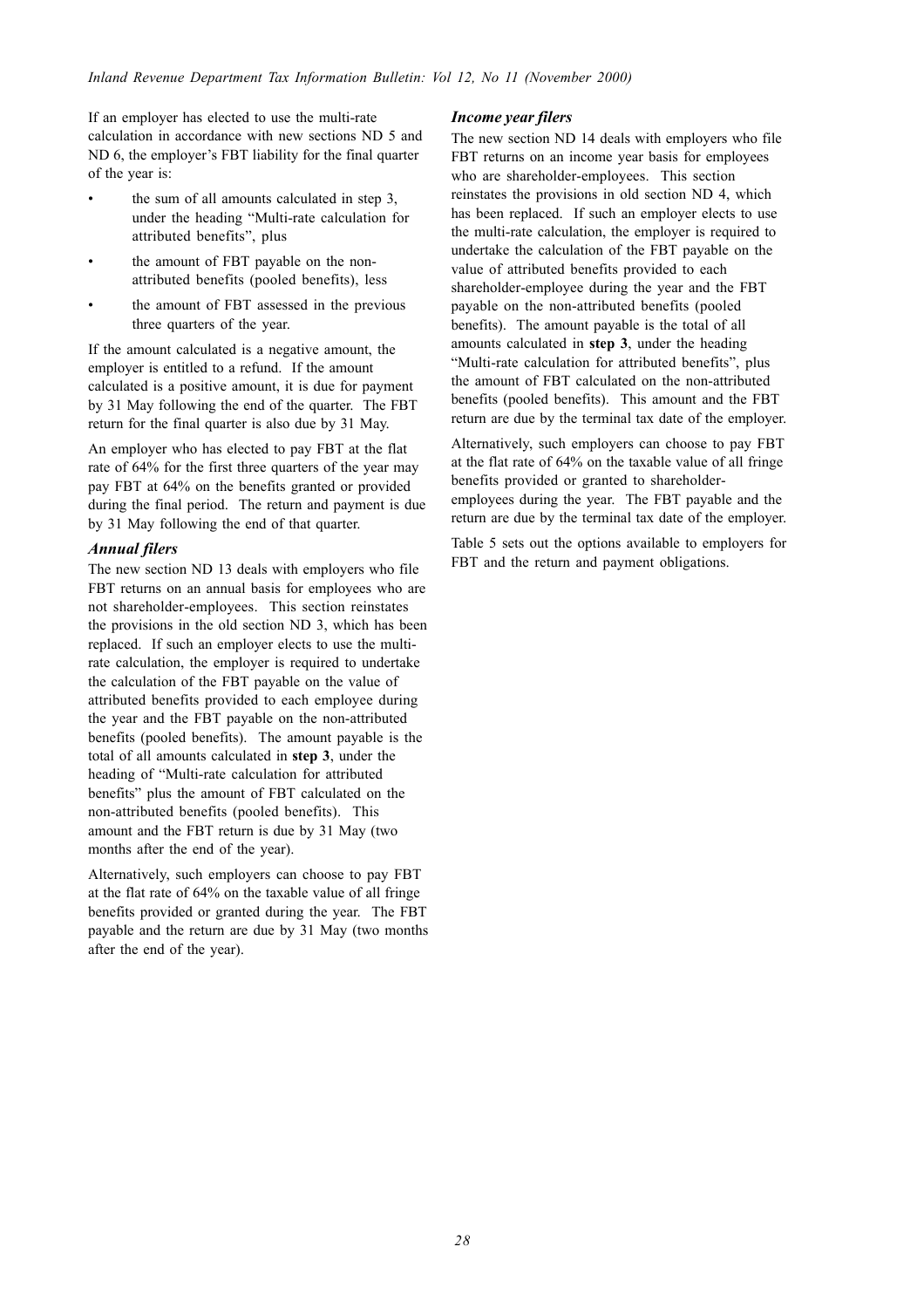| Return period<br>and return | Rate to use (quarters 1 to 3 apply only to quarterly filers)                                                             | Due date for payment                                                                                                                                                               |                                     |
|-----------------------------|--------------------------------------------------------------------------------------------------------------------------|------------------------------------------------------------------------------------------------------------------------------------------------------------------------------------|-------------------------------------|
| Quarter 1                   |                                                                                                                          | 20 July                                                                                                                                                                            |                                     |
| Quarter 2                   |                                                                                                                          | 49% or $64%$                                                                                                                                                                       | 20 October                          |
| Quarter 3                   |                                                                                                                          | 20 January                                                                                                                                                                         |                                     |
| Quarter 4                   | If 49% was used in any of the<br>first three quarters, the employer<br>must use the multi-rate<br>calculation.           | If 64% was used in every quarter, the<br>employer <b>may</b> use the multi-rate<br>calculation or use the 64% rate for the<br>benefits provided or granted<br>during that quarter. | 31 May                              |
| Annual<br>basis             | The employer must either use the multi-rate calculation or use the<br>64% rate for all benefits provided during the year | 31 May                                                                                                                                                                             |                                     |
| Income year<br>basis        | The employer must either use the multi-rate calculation or use<br>the 64% rate for all benefits provided during the year |                                                                                                                                                                                    | Terminal<br>tax date of<br>employer |

**Table 5 – Options for FBT payment and return filing**

## *Employer ceasing employment*

The new sections ND 8 and ND 12 deal with an employer who stops employing staff during the year. The rules require an employer who stops employing staff and does not intend to replace them during the year (1 April to 31 March), to use the multi-rate calculation in the quarter in which the employer stopped employing staff as if that quarter were the final quarter for the year. The FBT return and any tax payable are due two months after the end of that quarter.

This provision does not apply if the employer continues to provide or grant fringe benefits to a former employee. Also, it only applies to employers who file on a quarterly basis.

## *Transitional provisions for the 2000–2001 year*

Transitional rules apply for benefits provided or granted in the 2000–2001 year, as the legislation was not enacted until 25 September 2000. All employers are required to use the 64% rate for the returns due for the first and second quarters (1 April 2000 to 30 June 2000 and 1 July 2000 to 30 September 2000 respectively). Therefore the first opportunity in this year to choose between the 49% and 64% rates is the third quarter (1 October 2000 to 31 December 2000).

Section ND 10(6) and (7) allows an employer who has elected to pay FBT at the 49% rate for the third quarter (1 October 2000 to 31 December 2000) and is therefore required to use the multi-rate calculation for the final quarter, to pay FBT at the flat rate of 64% on all benefits provided during that year. This provision applies if the employer does not have the necessary records and system to use the multi-rate calculation.

## *Use-of-money interest*

Section 120C(1) of the Tax Administration Act 1994 has been amended to provide a specific "date interest start" definition for any overpayment of FBT resulting from the multi-rate calculation. Use-of-money interest on any such overpayment starts from the later of 31 May next following the end of the final quarter and the date on which the return for the final quarter is filed. For example, if an employer was entitled to a refund of overpaid FBT for the final quarter and that return was filed on 20 June, interest would start running from that date rather than 31 May, when the return was due.

If an employer ceases to employ during the year and new sections ND 8 and ND 12 apply, this provision applies as if 31 May were two months immediately following the end of the quarter in which the employer stops employing staff.

## *Consequential amendments*

A number of consequential amendments have been made to provisions in the Income Tax Act 1994, the Tax Administration Act 1994 and the Goods and Services Tax Act 1985 as a result of provisions in Part ND being renumbered as part of the enactment of the multi-rate FBT rules.

The new section ND 15 of the Income Tax Act 1994 reinstates the provisions in the replaced section ND 5.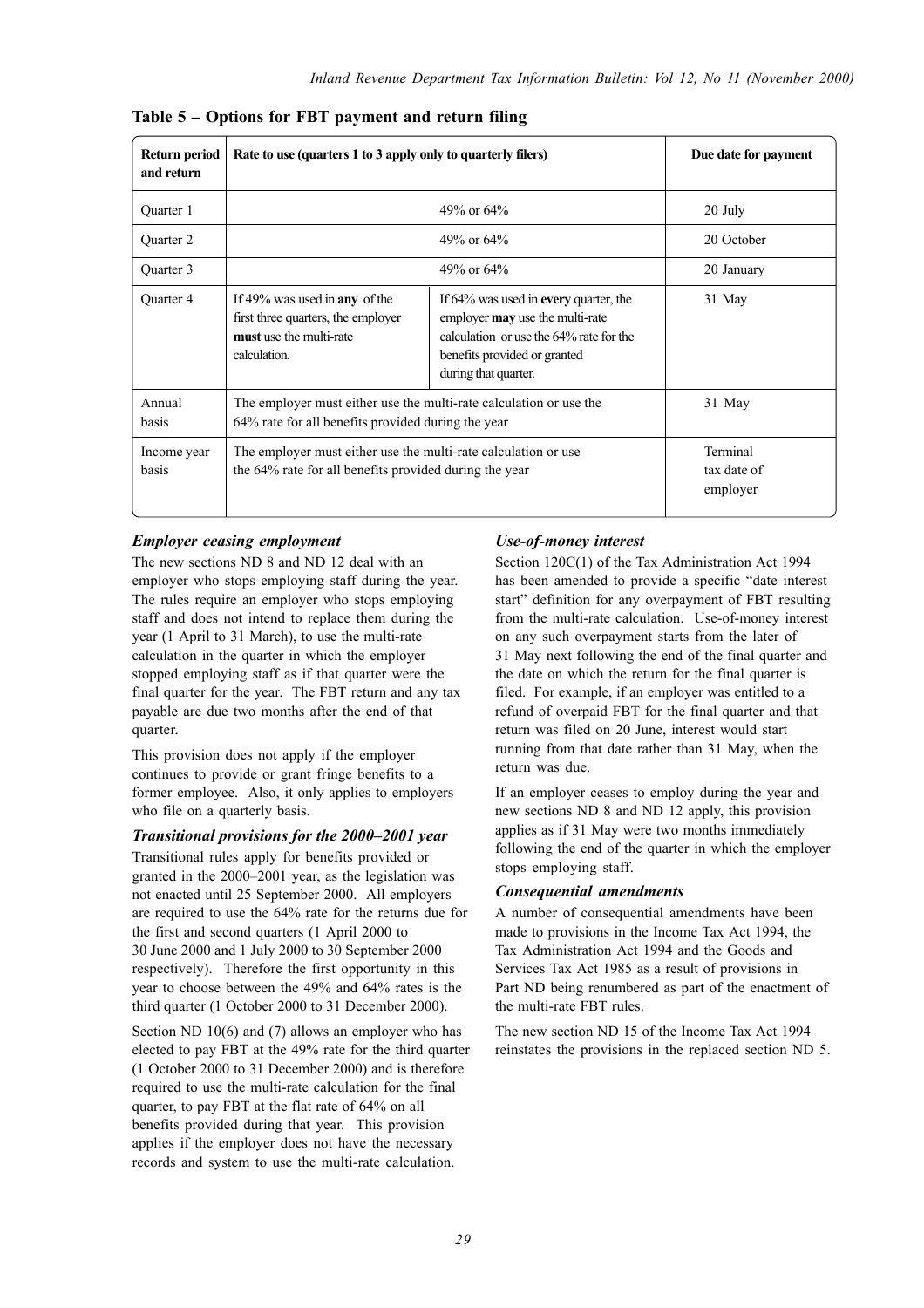## *Detailed example of how the multi-rate FBT rules will apply*

JM Ltd is a close company owned and controlled by the CEO and spouse. The CEO is a major shareholder of the company as he or she owns 50% of the shares of the company. The following schedule shows the fringe benefits provided to the employees of the company on a quarterly basis. The same benefits are provided each quarter.

## *Fringe benefits received by employees (quarterly filing employer)*

|               | <b>Cash remuneration</b><br>for year \$                              | Taxable value (\$) of fringe benefits received per quarter |                                                  |                                       |                                  |  |
|---------------|----------------------------------------------------------------------|------------------------------------------------------------|--------------------------------------------------|---------------------------------------|----------------------------------|--|
|               |                                                                      | Motor<br>vehicles                                          | Foreign<br>superannuation<br>scheme <sup>1</sup> | Medical<br>$in$ surance <sup>2</sup>  | Discounted<br>goods <sup>3</sup> |  |
| <b>CEO</b>    | \$80,000 (includes<br>dividends received<br>of $$5,000$ from JM Ltd) | \$1,800*                                                   | \$750                                            | \$200                                 | \$100                            |  |
| Employee 1    | \$50,000                                                             | \$1,800*                                                   | \$750                                            | \$200                                 | \$100                            |  |
| Employee 2    | \$40,000                                                             |                                                            |                                                  | \$200                                 | \$100                            |  |
| Employee 3    | \$37,500                                                             |                                                            |                                                  | \$200                                 | \$100                            |  |
| Total benefit |                                                                      | \$3,600                                                    | \$1,500                                          | \$800                                 | \$400                            |  |
|               |                                                                      |                                                            |                                                  | <b>Total value of</b><br>all benefits | \$6,300                          |  |

\* based on a \$30,000 vehicle used every day in the quarter (90 days).

- The contributions to a foreign superannuation scheme are covered by paragraph  $(g)$  of section CI 1 and therefore is a category of benefits.
- <sup>2</sup> The medical insurance premiums are covered by paragraph (f) of section CI 1 and therefore is a category of benefits.
- <sup>3</sup> The discounted goods are covered by paragraph (h) of section CI 1 and therefore are a category of fringe benefits.

#### *FBT obligations for the first three quarters of the year*

JM Ltd would aggregate the taxable value of all fringe benefits provided in a quarter and then apply either the 49% or 64% flat rate to this quarter. The company elects the 49% rate.

The FBT liability for quarters 1 to 3 is as follows:

| <b>Ouarter</b> | <b>Taxable value of benefits</b> | <b>FBT</b> rate | <b>FBT</b> payable | Due date for return and<br>payment |
|----------------|----------------------------------|-----------------|--------------------|------------------------------------|
| Ouarter 1      | \$6,300                          | 49%             | \$3,087            | 20 July                            |
| Ouarter 2      | \$6,300                          | 49%             | \$3,087            | 20 October                         |
| Ouarter 3      | \$6,300                          | 49%             | \$3,087            | 20 January                         |
| Total          |                                  |                 | \$9,261            |                                    |

The example ignores the transitional requirement to pay 64% in the first two quarters of the 2000–2001 year.

As JM Ltd has chosen to pay FBT at the 49% rate in any of the first three quarters of the year, it must undertake the multi-rate calculation for the final quarter of the year.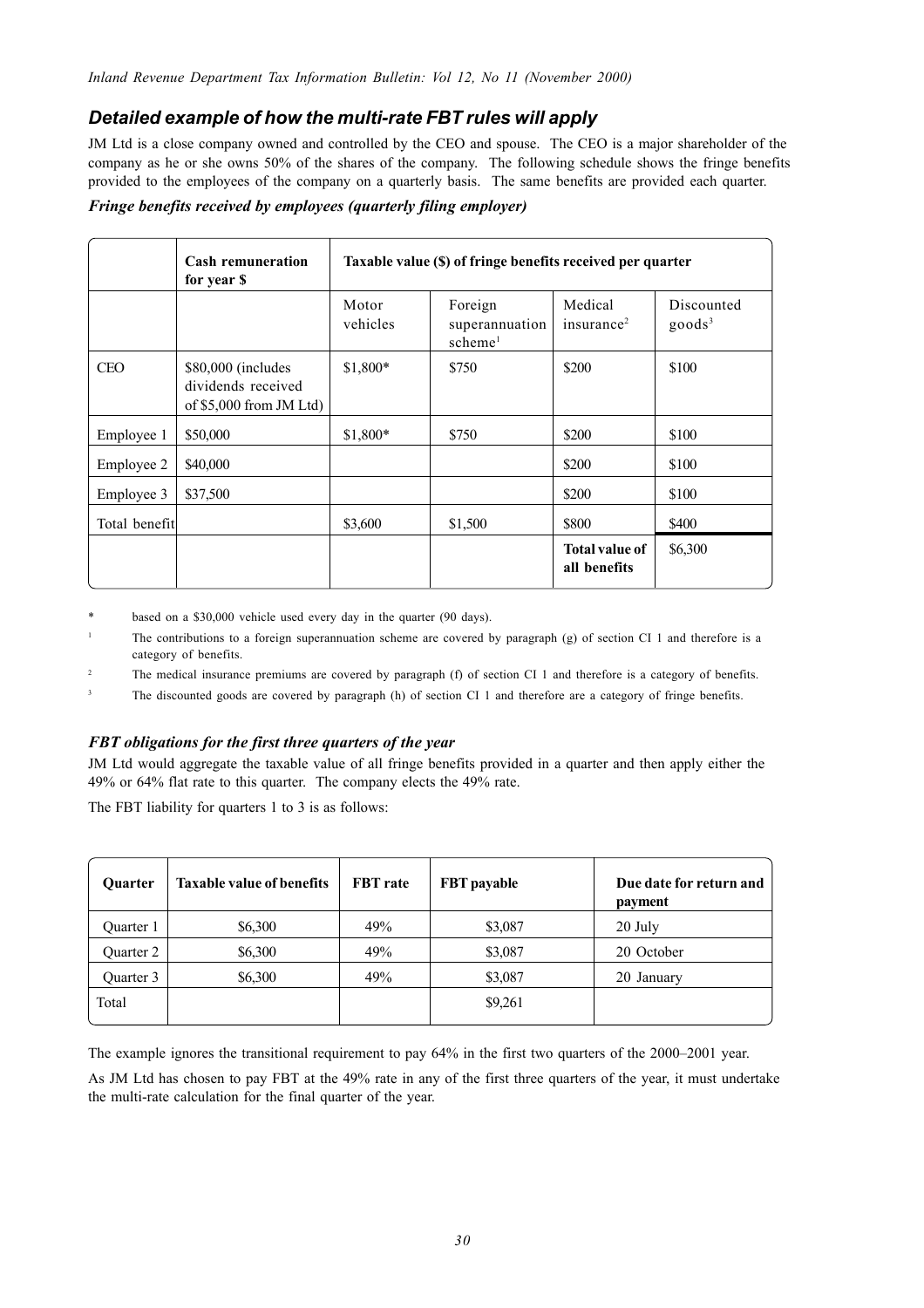## *Multi-rate calculation for the final quarter of the year*

## *Attributed benefits*

In undertaking this calculation JM Ltd needs to determine which benefits must be attributed to the individual employee receiving them and which may be attributed. Under the new rules, the following benefits must be attributed:

- the private use or enjoyment of a motor vehicle or the availability of the private use or enjoyment of a motor vehicle (section CI 1(a) and (b) benefits)
- a low-interest loan (section CI  $1(c)$  benefits), except a low-interest loan provided by a life insurer to a policy-holder or an associate which is treated as a non-attributed benefit
- any subsidised transport (section CI  $1(d)$ benefits) with annual taxable value of \$1,000 or more except if the employer elects to treat the benefit as a non-attributed benefits under the provisions in the new section ND 4 (explained later)
- any contribution to a sick, accident, or death fund approved by the Commissioner for the purposes of section CB 5 (section CI 1(e) benefits) if the annual taxable value of contributions is \$1,000 or more
- any specified insurance premium (premiums paid for a policy of life insurance, a policy of pension insurance or a policy of personal accident or sickness insurance) or a contribution to an insurance fund of a friendly society (section CI 1(f) benefits) if the annual taxable value of premiums and contributions is \$1,000 or more
- any contributions to a superannuation scheme (section CI  $1(g)$  benefits) if the annual taxable value of contributions is \$1,000 or more, and
- any benefit of any other kind granted or provided by an employer (section CI 1(h) benefits) if the combined annual taxable value of all such benefits is \$2,000 or more.

JM Ltd must attributed the following benefits to the employee who received the benefit:

- The CEO's motor vehicle. The annual taxable value of this benefit is \$7,200.
- The CEO's superannuation scheme contributions, as the annual taxable value of this benefit category is more than \$1,000. The annual taxable value is \$3,000.
- Employee 1's motor vehicle. The annual taxable value of this benefit is \$7,200.
- Employee 1's superannuation contributions, as the annual taxable value of this benefit category are more than \$1,000. The annual taxable value is \$3000.

## *Non-attributed benefits (pooled benefits)*

JM Ltd may attribute the medical insurance premiums (annual taxable value of \$800) and benefits of any other kind (the discounted goods—annual taxable value of \$400). If JM Ltd decides to attribute either of these categories of benefits, it must attribute them to all employees who received them. In deciding whether to attribute these benefits, JM Ltd would need to assess the tax cost or savings of attributing and the compliance costs associated. If JM Ltd decides not to attribute these benefits it must either allocate these non-attributed benefits to one of two pools according to whether the recipient of the benefit is a major shareholder-employee or an associate.

The non-attributed benefits are allocated to the respective pools as follows:

Pool 1 (major shareholder-employee a recipient of the benefit—medical insurance and discounted goods provided to the major shareholder-employee)—annual taxable value \$1,200

Pool 2 (major shareholder-employer not a recipient of the benefits—medical insurance, cards and flowers and discounted goods provided to all other employees)—annual taxable value \$3,600.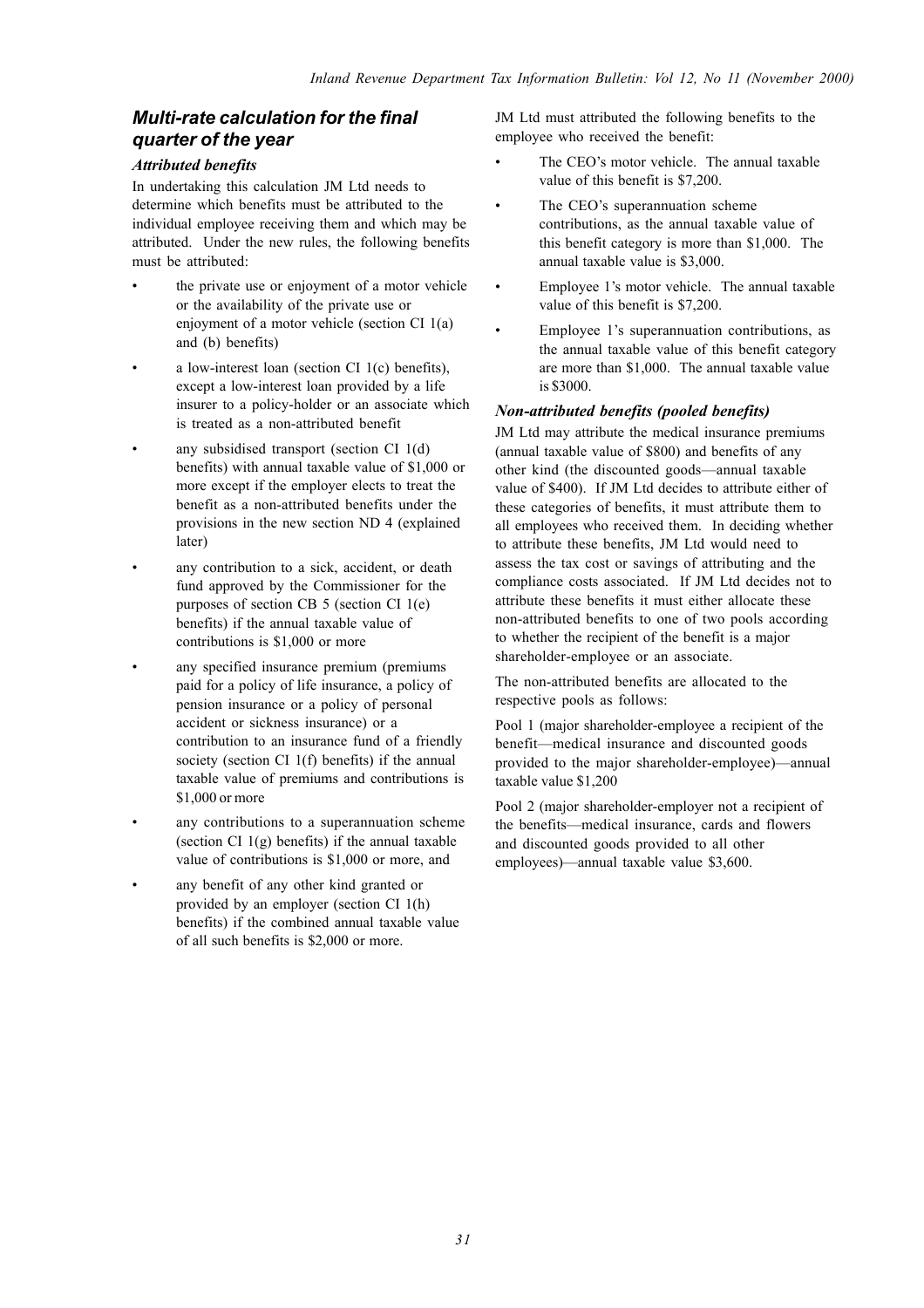#### *Inland Revenue Department Tax Information Bulletin: Vol 12, No 11 (November 2000)*

If JM Ltd decided to attribute these benefits, it could decide only to attribute the medical insurance benefits, the benefits of other kind category or both. If it decided to attribute all these benefits, the annual taxable value of attributed fringe benefits would be:

|                 | Annual taxable value (\$) of attributed fringe benefits received per category |                       |                          |                               |              |  |
|-----------------|-------------------------------------------------------------------------------|-----------------------|--------------------------|-------------------------------|--------------|--|
| <b>Employee</b> | <b>Motor vehicles</b>                                                         | <b>Superannuation</b> | <b>Medical insurance</b> | <b>Benefits of other kind</b> | <b>Total</b> |  |
| <b>CEO</b>      | \$7,200                                                                       | \$3,000               | \$800                    | \$400                         | \$11,400     |  |
| Employee 1      | \$7,200                                                                       | \$3,000               | \$800                    | \$400                         | \$11,400     |  |
| Employee 2      |                                                                               |                       | \$800                    | \$400                         | \$1,200      |  |
| Employee 3      |                                                                               |                       | \$800                    | \$400                         | \$1,200      |  |

#### *Calculation of FBT liability for the final quarter*

#### **Example 1**

In this example of the calculation, JM Ltd attributes only the benefits that must be attributed to the employees who received them, and the other benefits are treated as non-attributed benefits and pooled.

**Step 1:** Calculate the fringe benefit-inclusive remuneration for each employee who received attributed benefits. The calculation is the cash remuneration minus the tax on the cash remuneration plus the annual value of fringe benefits attributed.

| Employee   | Cash remuneration | Less tax on the<br>cash remuneration | <b>Plus</b> annual value of<br>fringe benefits attributed | <b>Equals</b> fringe benefit<br>inclusive remuneration |
|------------|-------------------|--------------------------------------|-----------------------------------------------------------|--------------------------------------------------------|
| CEO        | \$80,000          | \$22,470 <sup>1</sup>                | \$10,200                                                  | \$67,730                                               |
| Employee 1 | \$50,000          | $$11,370^2$                          | \$10,200                                                  | \$48,830                                               |

**Step 2:** Calculate the tax on the fringe benefit-inclusive remuneration from step 1 for each employee. Schedule 2, Part B is the tax rates used for this calculation.

| Employee   | Tax on fringe benefit-inclusive remuneration |
|------------|----------------------------------------------|
| CEO        | \$28,989.483                                 |
| Employee 1 | \$16,906.71 <sup>4</sup>                     |

4 Tax on fringe benefit-inclusive remuneration for employee 1 is as follows: (\$8,075 \* 17.65%) + ((\$30,590 - \$8,075) \* 26.58%)  $+ ((\$45,330 - \$30,590) * 49.25%) + ((\$48,830 - \$45,330) * 63.93%) = \$16,906.71$ 

<sup>&</sup>lt;sup>1</sup> Tax on cash remuneration for CEO is as follows:  $(\$38,000 * 19.5%) + ((\$60,000 - \$38,000) * 33%) + ((\$80,000 - \$60,000) *$  $39\% = $22,470$ 

<sup>&</sup>lt;sup>2</sup> Tax on cash remuneration for employee 1 is as follows:  $(\$38,000 * 19.5%) + ((\$50,000 - \$38,000 * 33%) = \$11,370$ 

<sup>&</sup>lt;sup>3</sup> Tax on fringe benefit-inclusive remuneration for CEO is as follows:  $(\$8,075 * 17.65%) + ((\$30,590 - \$8,075) * 26.58%) +$  $((\$45,330 \cdot \$30,590) * 49.25\%) + ((\$67,730 \cdot \$45,330) * 63.93\%) = \$28,989.48$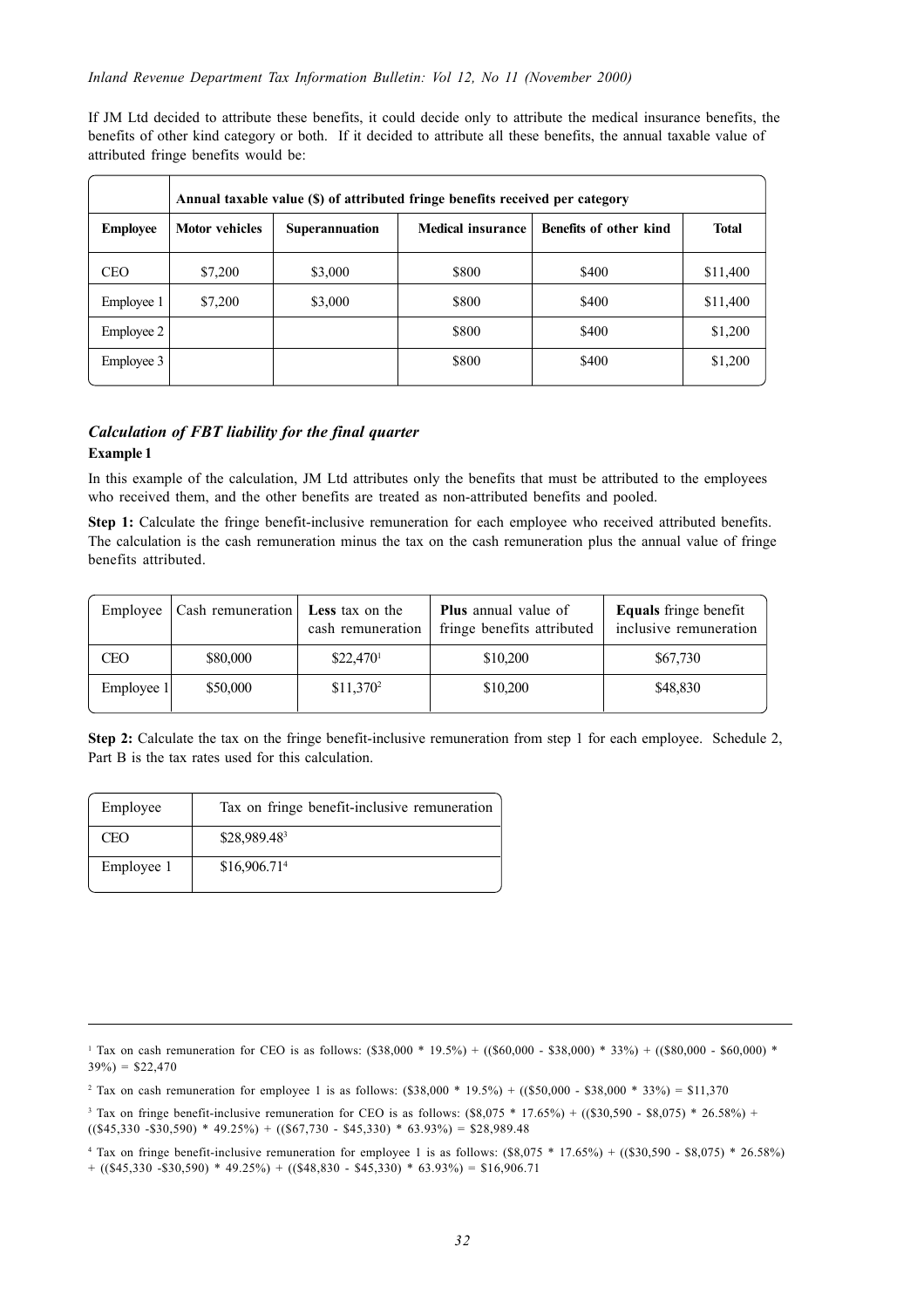| Employee   | Tax on fringe benefit<br>inclusive remuneration | Less tax on the cash<br>remuneration | Equals FBT liability on<br>attributed benefits |
|------------|-------------------------------------------------|--------------------------------------|------------------------------------------------|
| CEO        | \$28,989.48                                     | \$22,470                             | \$6,519.48                                     |
| Employee 1 | \$16,906.71                                     | \$11,370                             | \$5,536.71                                     |
| Total      |                                                 |                                      | \$12,056.19                                    |

**Step 3:** Calculate the FBT liability of the taxable value of attributed benefits. This calculation is the tax on the fringe benefit-inclusive remuneration (step 2) **less** the tax calculated on the cash remuneration in step 1.

**Step 4:** Calculate the FBT on the non-attributed benefits. This amount is calculated by applying the 49% flat rate or the 64% flat rate to the respective pools depending on whether the recipient of the benefit is a major shareholder-employee or an associate.

| Value of non-attributed benefits | <b>FBT</b> rate | <b>FBT</b> liability |
|----------------------------------|-----------------|----------------------|
| \$1,200                          | 64%             | \$768                |
| \$3,600                          | 49%             | \$1,764              |
|                                  |                 | \$2,532              |
|                                  |                 |                      |

**Step 5:** Calculate the final FBT liability for the final quarter. This amount is the total of FBT liability calculated in step 3 (FBT on attributed benefits) **plus** the FBT liability calculated in step 4 (FBT on non-attributed benefits) **less** the FBT assessed in the first three quarters of the year.

| FBT liability calculated<br>in step 3<br>(FBT on attributed<br>benefits) | <b>Plus</b> the FBT liability<br>calculated in step 4<br>(FBT on non-<br>attributed benefits) | Less the FBT assessed<br>in the first three quarters<br>of the year | FBT liability for<br>the final quarter |
|--------------------------------------------------------------------------|-----------------------------------------------------------------------------------------------|---------------------------------------------------------------------|----------------------------------------|
| \$12,056.19                                                              | \$2,532                                                                                       | \$9,261                                                             | \$5,327.19                             |

JM Ltd's FBT liability for the final quarter is \$5,327.19. The tax and the return are due 31 May following the end of the quarter.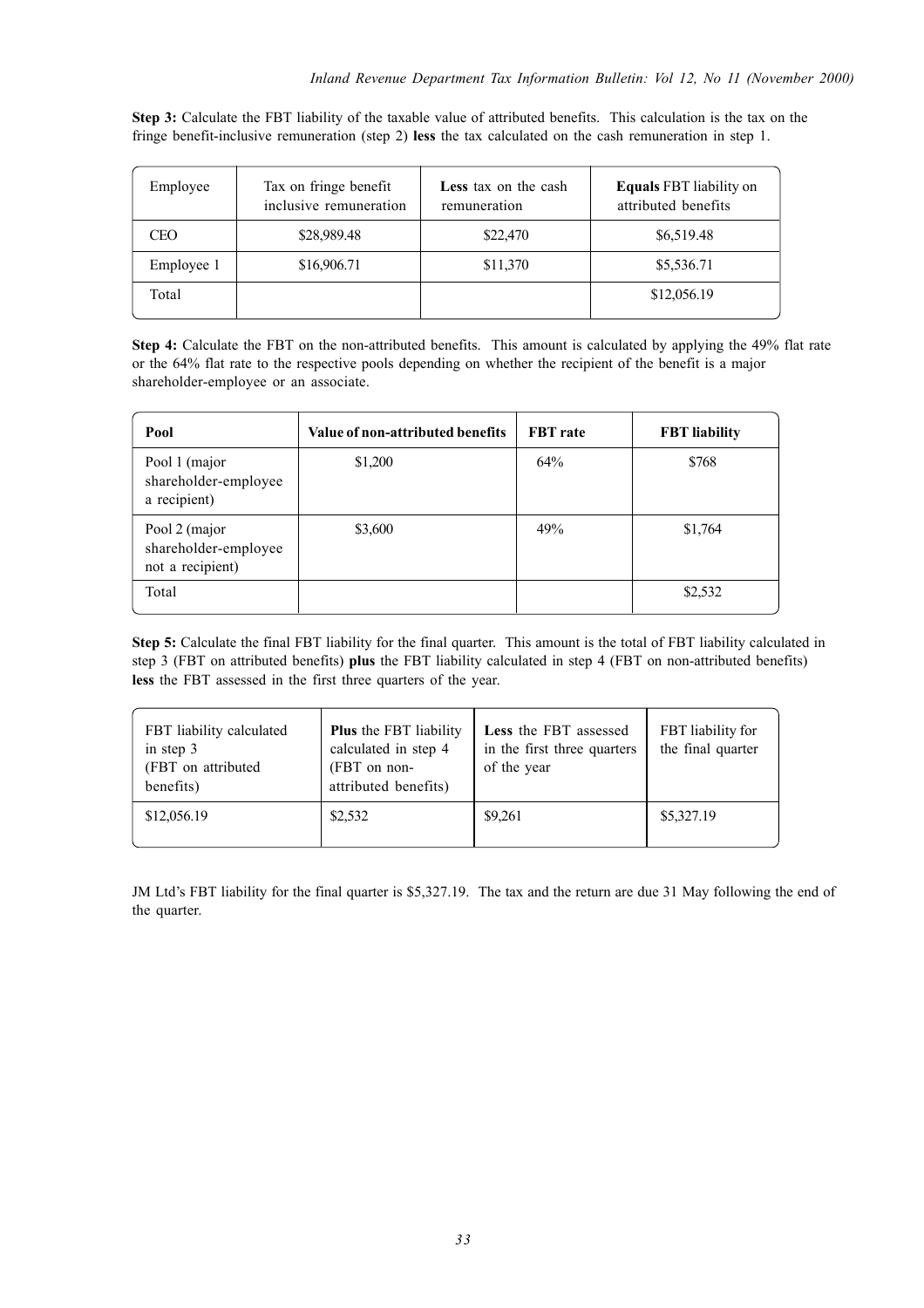## *Calculation of FBT liability for the final quarter* **Example 2**

In this example of the calculation, JM Ltd attributes all the fringe benefits provided to each employee.

**Step 1:** Calculate the fringe benefit-inclusive remuneration for each employee that received attributed benefits. The calculation is the cash remuneration minus the tax on the cash remuneration plus the annual value of fringe benefits attributed.

| Employee   | Cash remuneration | Less tax on the cash<br>remuneration | <b>Plus</b> annual value of<br>fringe benefits attributed | Equals fringe benefit<br>inclusive remuneration |
|------------|-------------------|--------------------------------------|-----------------------------------------------------------|-------------------------------------------------|
| CEO        | \$80,000          | $$22,470^5$                          | \$11,400                                                  | \$68,930                                        |
| Employee 1 | \$50,000          | \$11,370 <sup>6</sup>                | \$11,400                                                  | \$50,030                                        |
| Employee 2 | \$40,000          | $$8,070^7$                           | \$1,200                                                   | \$33,130                                        |
| Employee 3 | \$37,500          | \$7,3058                             | \$1,200                                                   | \$31,395                                        |

**Step 2:** Calculate the tax on the fringe benefit-inclusive remuneration from step 1 for each employee. The tax rates used for this calculation are in Schedule 2, Part B.

| Employee   | Tax on fringe benefit-inclusive remuneration |
|------------|----------------------------------------------|
| CEO        | \$29,756.649                                 |
| Employee 1 | \$17,673.8710                                |
| Employee 2 | \$8,660.6611                                 |
| Employee 3 | $$7,806.17^{12}$                             |

- <sup>6</sup> Tax on cash remuneration for employee 1 is as follows:  $(\$38,000 * 19.5%) + ((\$50,000 \$38,000 * 33%) = \$11,370$
- <sup>7</sup> Tax on cash remuneration for employee 2 is as follows:  $(\$38,000 * 19.5%) + ((\$40,000 \$38,000 * 33%) = \$8,070$
- <sup>8</sup> Tax on cash remuneration for employee 3 is as follows:  $(\text{\$9,500} \cdot \text{15\%}) + ((\text{\$37,500} \cdot \text{$9,500} \cdot \text{$21\%}) = \text{\$7,305}$
- <sup>9</sup> Tax on fringe benefit-inclusive remuneration for CEO is as follows:  $(\$8,075 * 17.65%) + ((\$30,590 \$8,075) * 26.58%) +$  $((\$45,330 - \$30,590) * 49.25%) + ((\$68,930 - \$45,330) * 63.93%) = \$29,756.64$
- <sup>10</sup> Tax on fringe benefit-inclusive remuneration for employee 1 is as follows:  $(\$8,075 * 17.65%) + ((\$30,590 \$8,075) * 26.58%)$ +  $((\$45,330 - \$30,590) * 49.25\%) + ((\$50,030 - \$45,330) * 63.93\%) = \$17,673.87$
- <sup>11</sup> Tax on fringe benefit-inclusive remuneration for employee 2 is as follows:  $(\$8,075 * 17.65%) + ((\$30,590 \$8,075) * 26.58%)$  $+ ((\$33,130 - \$30,590) * 49.25\%) = \$8,660.66$
- <sup>12</sup> Tax on fringe benefit-inclusive remuneration for employee 3 is as follows:  $(\$8,075 * 17.65%) + ((\$30,590 \$8,075) * 26.58%)$  $+ ((\$31.395 - \$30.590) * 49.25\%) = \$7.806.17$

 $5$  Tax on cash remuneration for CEO: is as follows:  $(\$38,000 * 19.5%) + ((\$60,000 - \$38,000) * 33%) +$  $((\$80,000 - \$60,000) * 39\%) = \$22,470$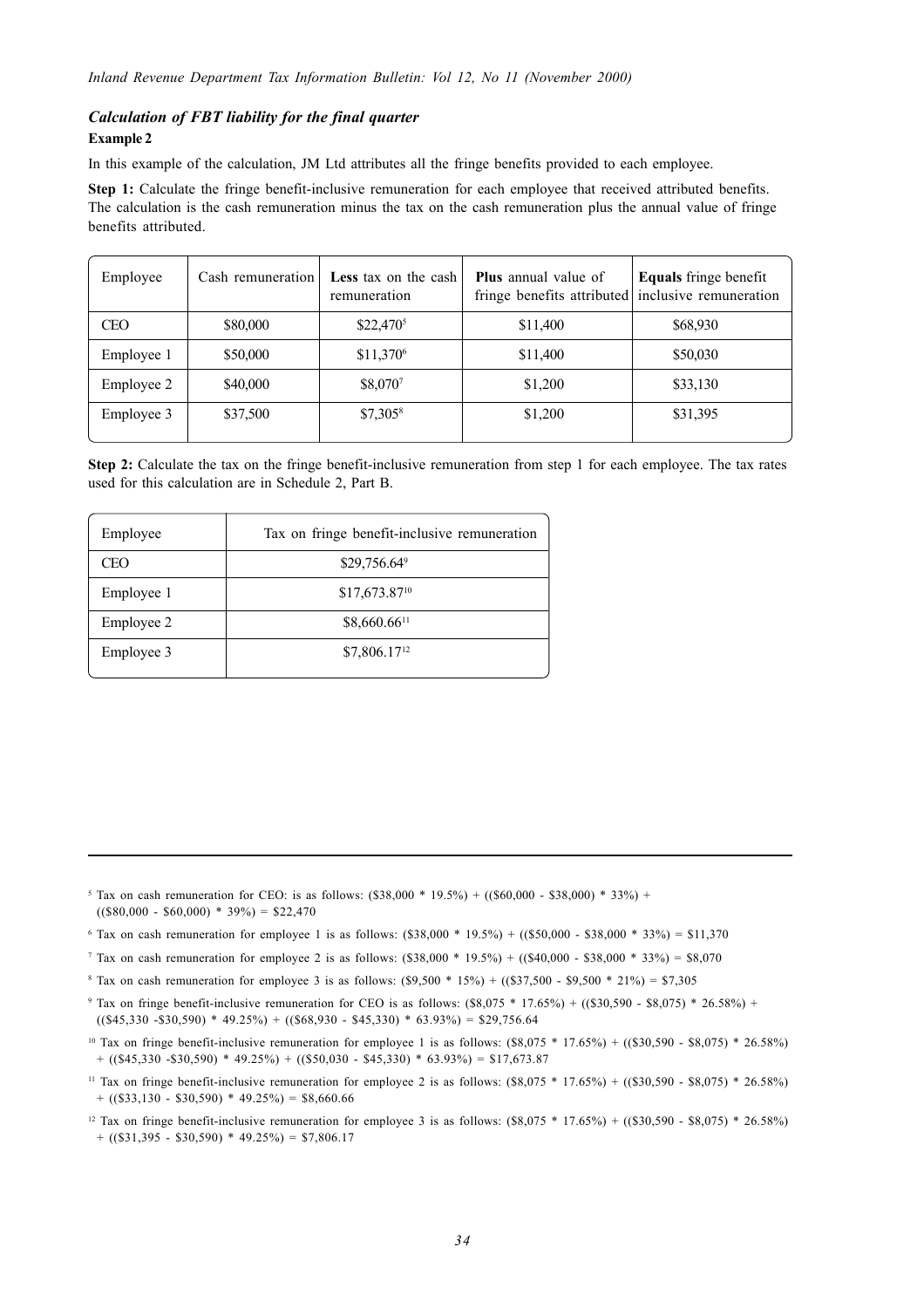| Employee   | Tax on fringe benefit<br>inclusive remuneration | Less tax on the cash<br>remuneration | <b>Equals FBT</b> liability on<br>attributed benefits |
|------------|-------------------------------------------------|--------------------------------------|-------------------------------------------------------|
| CEO.       | \$29,756.64                                     | \$22,470                             | \$7,286.64                                            |
| Employee 1 | \$17,673.87                                     | \$11,370                             | \$6,303.87                                            |
| Employee 2 | \$8,660.66                                      | \$8,070                              | \$590.66                                              |
| Employee 3 | \$7,806.17                                      | \$7,305                              | \$501.17                                              |
| Total      |                                                 |                                      | \$14,682.34                                           |

**Step 3:** Calculate the FBT liability of the taxable value of attributed benefits. This calculation is the tax on the fringe benefit-inclusive remuneration (step 2) **less** the tax calculated on the cash remuneration in step 1.

**Step 4:** Calculate the FBT on the non-attributed benefits. No calculation is required as all fringe benefits have been attributed to the employees who received them.

**Step 5:** Calculate the final FBT liability for the final quarter. This amount is the total of FBT liability calculated in step 3 (FBT on attributed benefits) **plus** the FBT liability calculated in step 4 (FBT on non-attributed benefits) **less** the FBT assessed in the first three quarters of the year.

| FBT liability calculated<br>in step 3<br>(FBT on attributed<br>benefits) | <b>Plus</b> the FBT liability<br>calculated in step 4<br>(FBT on non-attributed)<br>benefits) | <b>Less</b> the FBT assessed in $\vert$<br>the first three quarters | FBT liability for<br>the final quarter<br>of the year |
|--------------------------------------------------------------------------|-----------------------------------------------------------------------------------------------|---------------------------------------------------------------------|-------------------------------------------------------|
| \$14,682.34                                                              | nil                                                                                           | \$9.261                                                             | \$5,421.34                                            |

JM Ltd's FBT liability for the final quarter is \$5,421.34. The tax and the return are due 31 May following the end of the quarter. By attributing all the fringe benefits, JM Ltd has an additional FBT cost of \$94.15.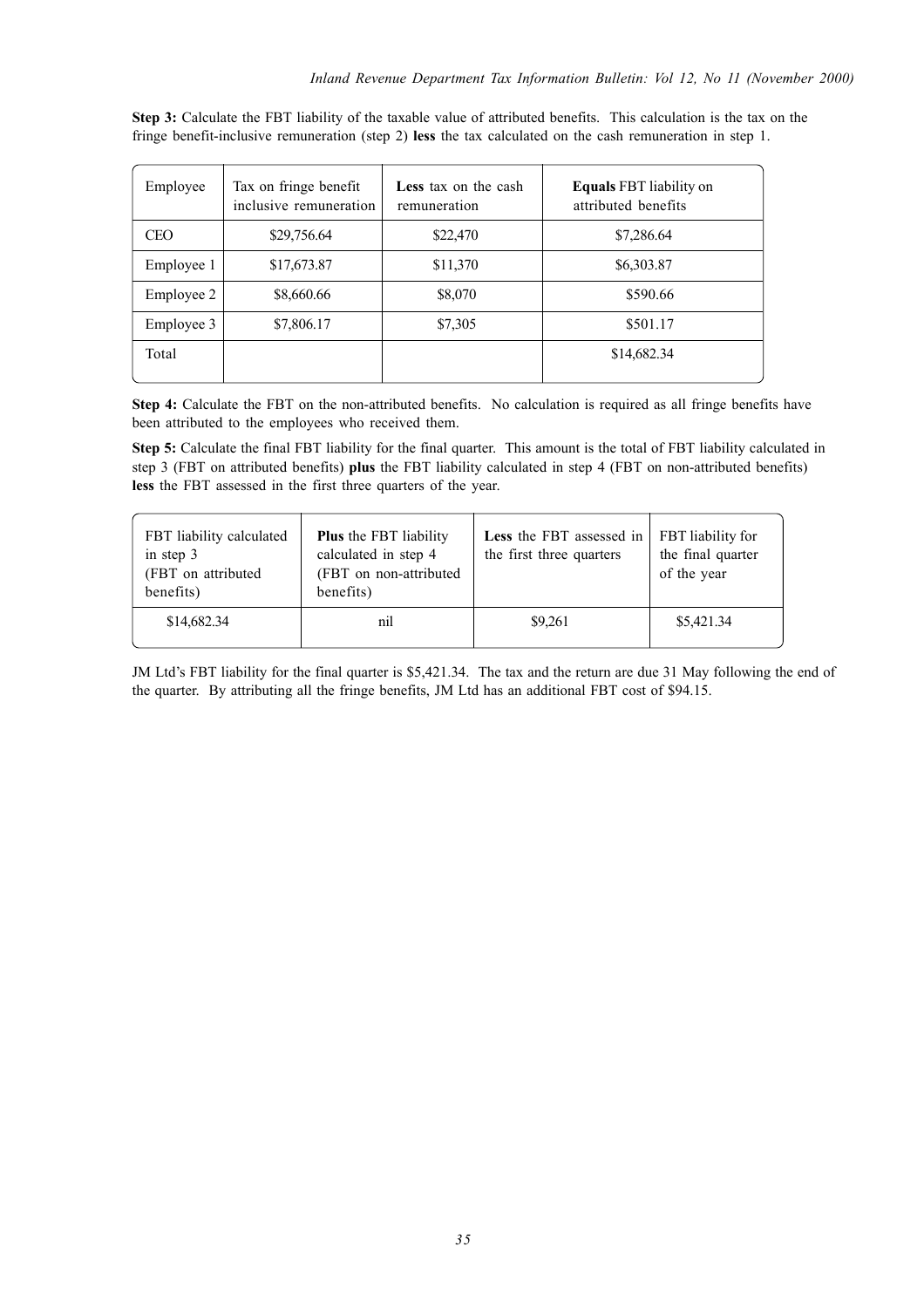# **FBT – REMOVAL OF INTEREST ON ANNUAL AND YEARLY PAYMENTS**

*Section 120S of the Tax Administration Act 1994*

## **Introduction**

Use-of-money interest will no longer be charged on fringe benefit tax (FBT) paid either on an annual basis or an income year basis.

# **Background**

The discussion document *Less Taxing Tax,* released in September last year, considered a number of tax simplification proposals aimed at small businesses. Removing the interest on FBT that is paid yearly is the first of those proposals to be enacted.

FBT is generally paid on a quarterly basis. However, some taxpayers have the option to pay it once a year, either on an annual basis or on an income year basis. Use-of-money interest is applied to yearly payments to compensate the Government for the tax deferral.

This application of use-of-money interest is a disincentive to choosing to pay FBT yearly. Removing its application will increase the number of taxpayers who choose to make one payment and return each year, rather than quarterly returns and payments.

Like other overdue tax payments, overdue yearly payments of FBT will still attract use-of-money interest.

# **Key features**

Section 120S of the Tax Administration Act imposes interest on FBT paid yearly. It has been repealed. Consequential amendments have been made to the definition of "employer" in section  $3(1)$  and to section 3(4) of the Tax Administration Act 1994.

# **Application date**

The amendment applies from 1 April 2001, for taxpayers who pay FBT on an annual basis, and to the 2001–2002 and subsequent income years for taxpayers who pay FBT on an income year basis.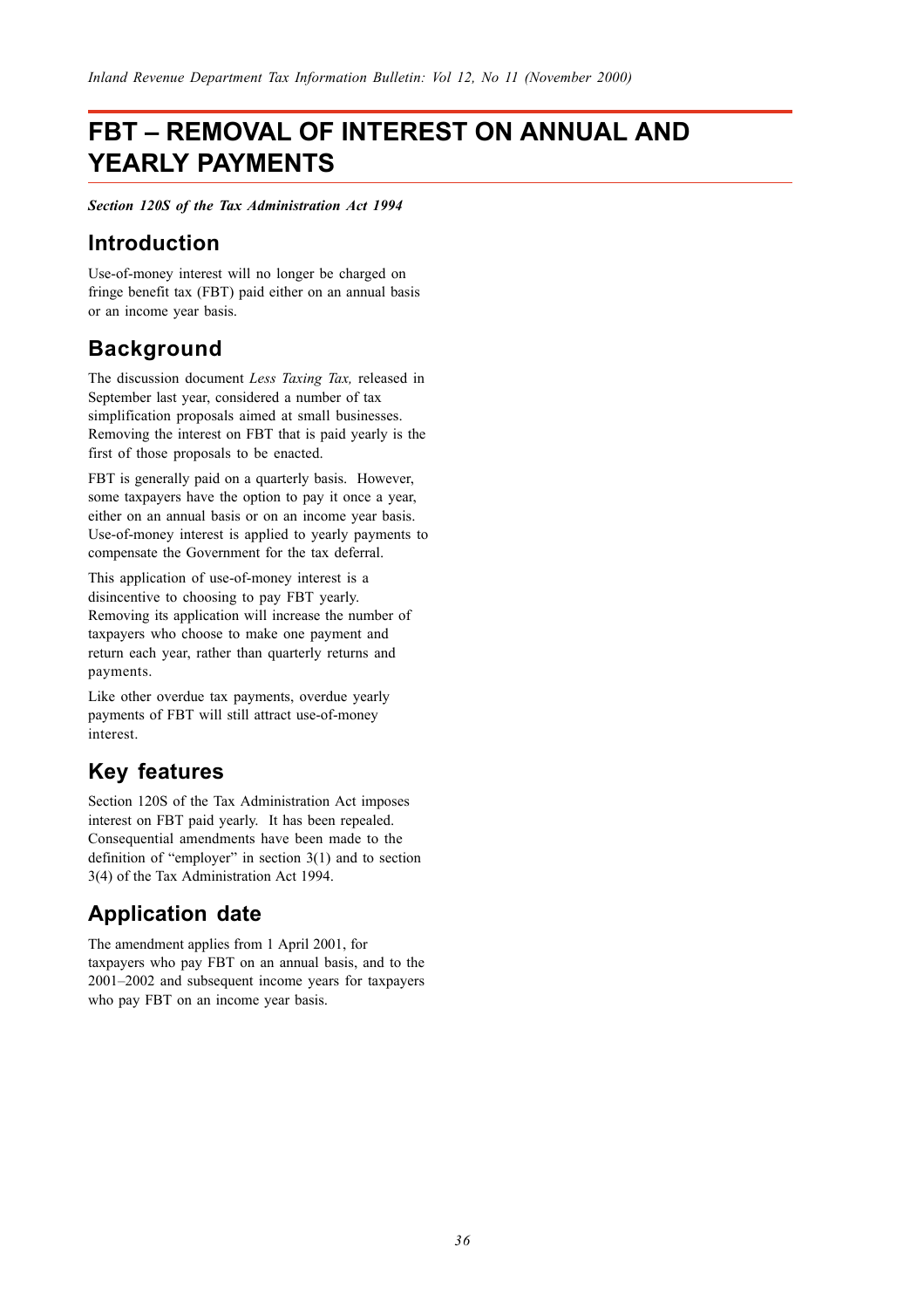# **REMEDIAL ISSUES**

# **FOREIGN INVESTMENT FUNDS – CORPORATE MIGRATION AND OTHER ISSUES**

*Sections CG 14(1)(ca), CG 15(2)(b) CG 23(7A) to (7D), CG 17(3)(b)(ii), CG 17(9)(b)(iii)(A), CG 19(2)(b) and CG 19(3)(b), Income Tax Act 1994*

## **Introduction**

The foreign investment fund (FIF) rules have been amended to cater for a New Zealand entity becoming a foreign entity, or corporate migration as it is commonly known. Increases have also been made to the minimum threshold (*de minimis* exemption) of investment before the rules apply, from \$20,000 to \$50,000, as well as to the maximum threshold for using the deemed rate of return method of calculating FIF income, from \$100,000 to \$250,000. A further amendment has been made to clarify that trustees are not eligible for the *de minimis* exemption.

# **Background**

The FIF rules are part of New Zealand's international tax rules, which are designed to reduce distortions in the investment decisions of our residents. They do this by ensuring that as far as practicable, the worldwide income of New Zealand residents is taxed as it accrues.

The FIF rules were enacted in 1992 and predate the 1993 company law amendments that allow for transfers of incorporation. As a consequence, the FIF rules have now been amended to clarify how they should operate with respect to New Zealand resident investors in companies that migrate from New Zealand.

A recent example of corporate migration is Brierley Investments Limited (BIL), which transferred its place of incorporation to Bermuda but has its head office and, therefore, tax residence in Singapore. Upon its migration BIL became a foreign company for the purposes of the FIF rules and is treated as resident in Singapore. The examples set out below use the BIL scenario to illustrate the effect of the changes to the FIF rules.

# **Key features**

Under new subsection CG  $14(1)(ca)$ , the cost or expenditure incurred in acquiring the holding is to be the market value on the date of the change of residence. For the purposes of the *de minimis* exemption the cost of the interest will, therefore, be the market value on the day of migration rather than original cost.

- Under new subsections CG 23(7A) to (7C), the shares are considered to have been sold and reacquired on the date of the change in residence. Entry to the rules will then be at market value of the holding on the day of migration. A further consequence is that gains and losses will be crystallised at that date for tax purposes for holders of shares on revenue account.
- New subsection CG 23(7D) removes the requirement for separate financial accounts to be prepared for an entity up to the date of migration if the accounting profits method is to be used in that year by its shareholders. Apportionment of the consolidated after-tax accounting profits in the year of migration is now possible.
	- Section CG  $15(2)(b)$  has been amended for the purposes of the FIF rules generally and not just in relation to migrations:
		- to increase the *de minimis* exemption from \$20,000 to \$50,000. This means that shareholders whose total FIF holdings are below \$50,000 cost (as outlined above in the case of corporate migrations "cost" is market value on the day of migration) are excluded from the FIF rules but will continue to be required to return their income from these foreign investments under ordinary principles—for example, return dividend income received from the company, or realised gains on disposal of investments held on revenue account, and
		- to clarify that "natural persons" excludes those acting in their capacity as trustees.
	- Sections CG 17(3)(b)(ii), CG 17(9)(b)(iii)(A), CG 19(2)(b) and CG 19(3)(b) have been amended to increase the maximum level of FIF holdings, from \$100,000 to \$250,000, able to use the deemed rate of return method for calculating FIF income.

## **Application date**

The amendments apply retrospectively to the 1999–2000 and subsequent income years.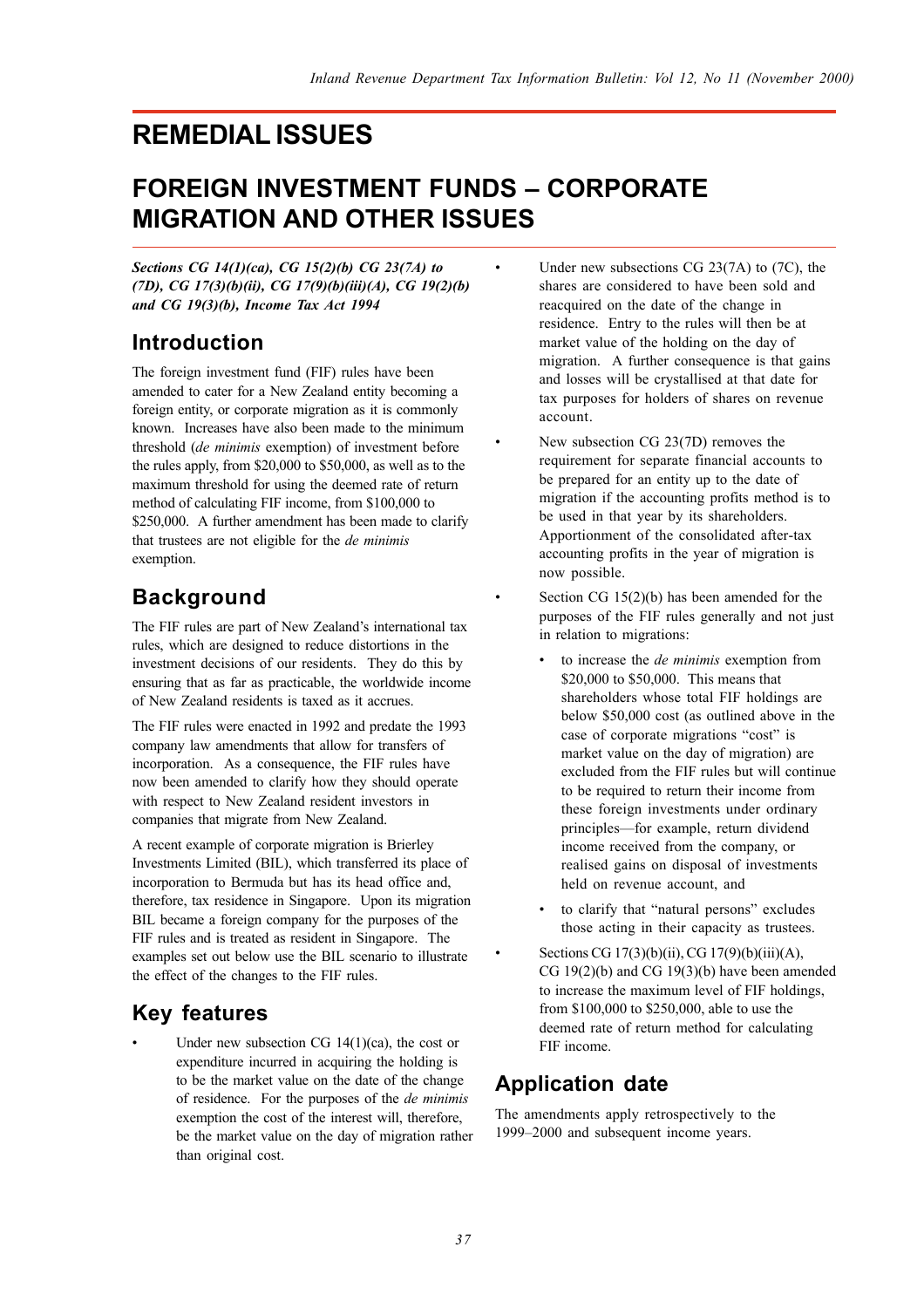## *Specific details for shareholders of Brierley Investments Limited*

Brierley Investments Limited (BIL) ceased to be a New Zealand company on 5 January 2000.

The share price at the end of that day was \$NZ0.40c (40 cents per share). This is the share price to be used for calculating both the *de minimis* exemption and the value at entry to the rules if using the comparative value method or the deemed rate of return method.

The share price at the end of 31 March 2000 was \$NZ0.39c. This is the share price that should be used for calculating FIF income if using the comparative value method.

Note that these share prices are those quoted for the New Zealand share register. If you held your shares on either the Singaporean, Australian or United Kingdom share register you should use the prices relevant to your register.

With the increase in the level of the *de minimis* exemption threshold to \$50,000, most New Zealand resident BIL shareholders will not be affected by the FIF rules. In particular, BIL shareholders who are natural persons (individuals) who hold 125,000 or fewer BIL shares on 5 January 2000 will be exempted from the FIF rules as long as they do not also hold other foreign investments not covered by one of the other FIF exemptions.

Note, however, that the cost threshold applies at all times during an income year, so if further BIL shares (or shares in another foreign company not otherwise exempted) were acquired after 5 January, taking the investor over the cost threshold, then all the shares would be subject to the FIF rules.

For further details on the application of the FIF rules refer to Inland Revenue's booklet *Foreign investment funds (IR 275B)*. You can order a copy by phoning INFOexpress on 0800 257 773.

For BIL shareholders that are companies, if the comparative value or deemed rate of return methods are used to calculate FIF income or loss, no foreign dividend withholding payments need be made in respect of the dividends received from BIL after 5 January 2000. If, however, either the branch equivalent or accounting profits methods are used in calculating the FIF income or loss, foreign dividend withholding payments must be made to Inland Revenue.

For further details about the foreign dividend withholding payments rules refer to Inland Revenue's booklet *Foreign dividend withholding payments (IR 274A)*. You can order a copy by phoning INFOexpress on 0800 257 773.

#### *Obligations if you are NOT subject to the FIF rules*

If you hold BIL shares but are not subject to the FIF rules you are still required to account for income from your investment according to ordinary tax rules. In particular you are required to account for:

- dividend income received before and after migration, and
- realised gains or losses on disposal if the shares were held on revenue account.

If, for example, you did not file an income tax return including the dividend income received after BIL migrated, or you did not otherwise advise Inland Revenue of the dividend income received, you need to file an *IR 3*. To order an *IR 3* you can phone INFOexpress on 0800 257 773.

To contact us with any other general business queries you can phone us on 0800 377 774.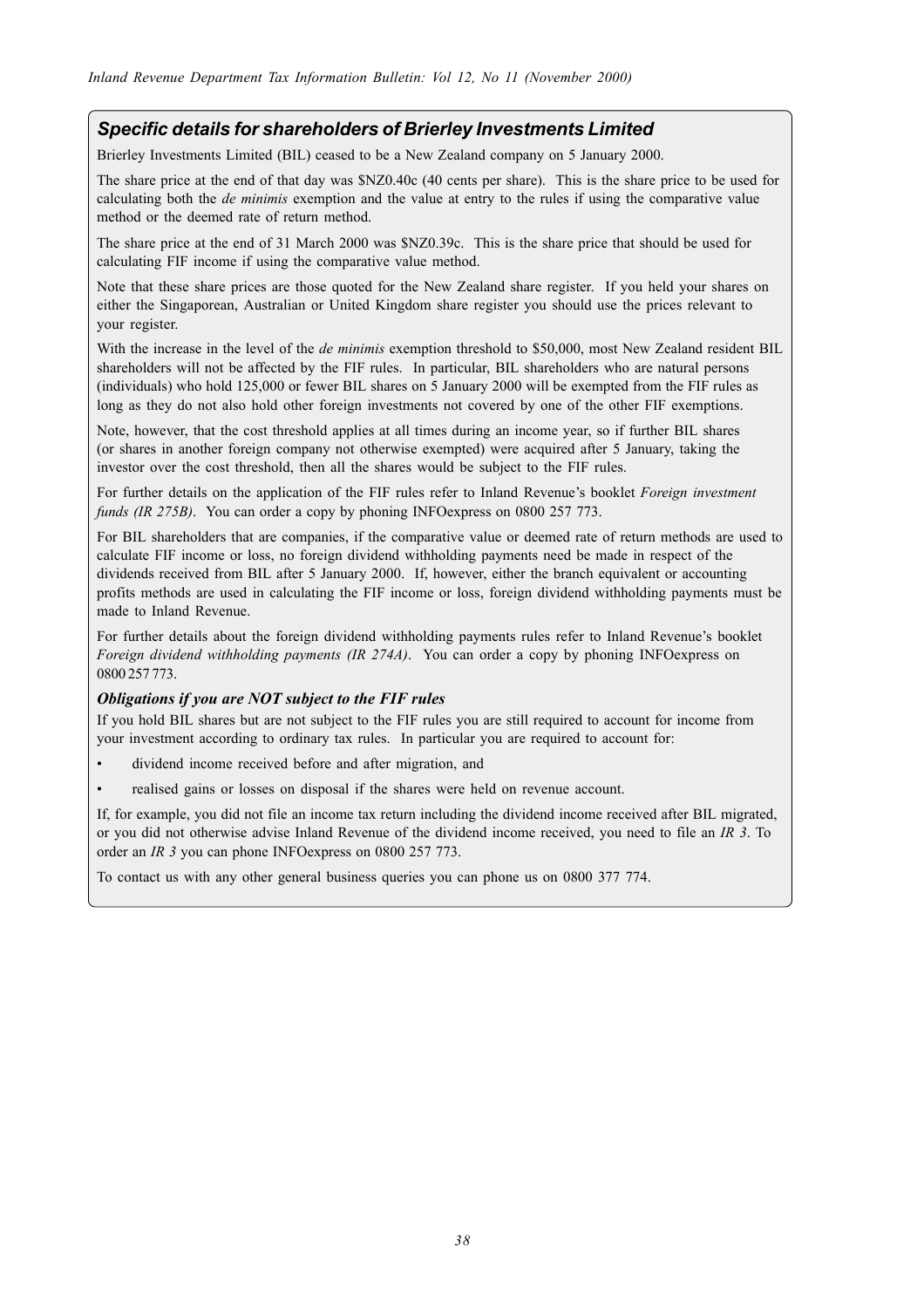## *The* **de minimis** *exemption*

*All examples assume that the taxpayer is neither trading on revenue account nor a trustee.*

#### **Example 1**

Taxpayer A owns 50,000 BIL shares and no other foreign shares. At 40c, her holding had a market value at migration of \$20,000. As this is below the \$50,000 threshold, she will not be subject to the FIF rules.

She will, however, still have to return any dividend income every year and pay New Zealand tax on it.

#### **Example 2**

Taxpayer B owns 150,000 BIL shares and no other foreign shares. At 40c his holding has a market value of \$60,000. He will therefore be subject to the FIF rules.

#### **Example 3**

Taxpayer C owns 50,000 BIL shares, as well as Australian shares that cost \$50,000, British shares that cost \$20,000 and American shares that cost \$10,000.

He is not subject to the FIF rules as:

- Australia, United Kingdom and United States are grey-list countries (along with Canada, Norway, Japan, and Germany) and investments (excluding superannuation schemes and life insurance policies) are generally exempt from the FIF rules, and
- the market value of the BIL shares, \$20,000, is less than the *de minimis* exemption of \$50,000.

This illustrates that, in practice, the *de minimis* exemption is applied last after any other available exemptions.

#### **Example 4**

Taxpayer D has the same holdings as Taxpayer C, except she also owns Malaysian shares with an initial cost of \$40,000.

She is subject to the FIF rules as:

The market value of the BIL shares at the time of migration is \$20,000 plus the original cost of the Malaysian shares of \$40,000 is \$60,000. As \$60,000 exceeds the *de minimis* exemption of \$50,000, the holding of both the BIL and the Malaysian shares are subject to the FIF rules. The Australian, British and American shares remain outside the FIF rules, with only the dividends being taxable.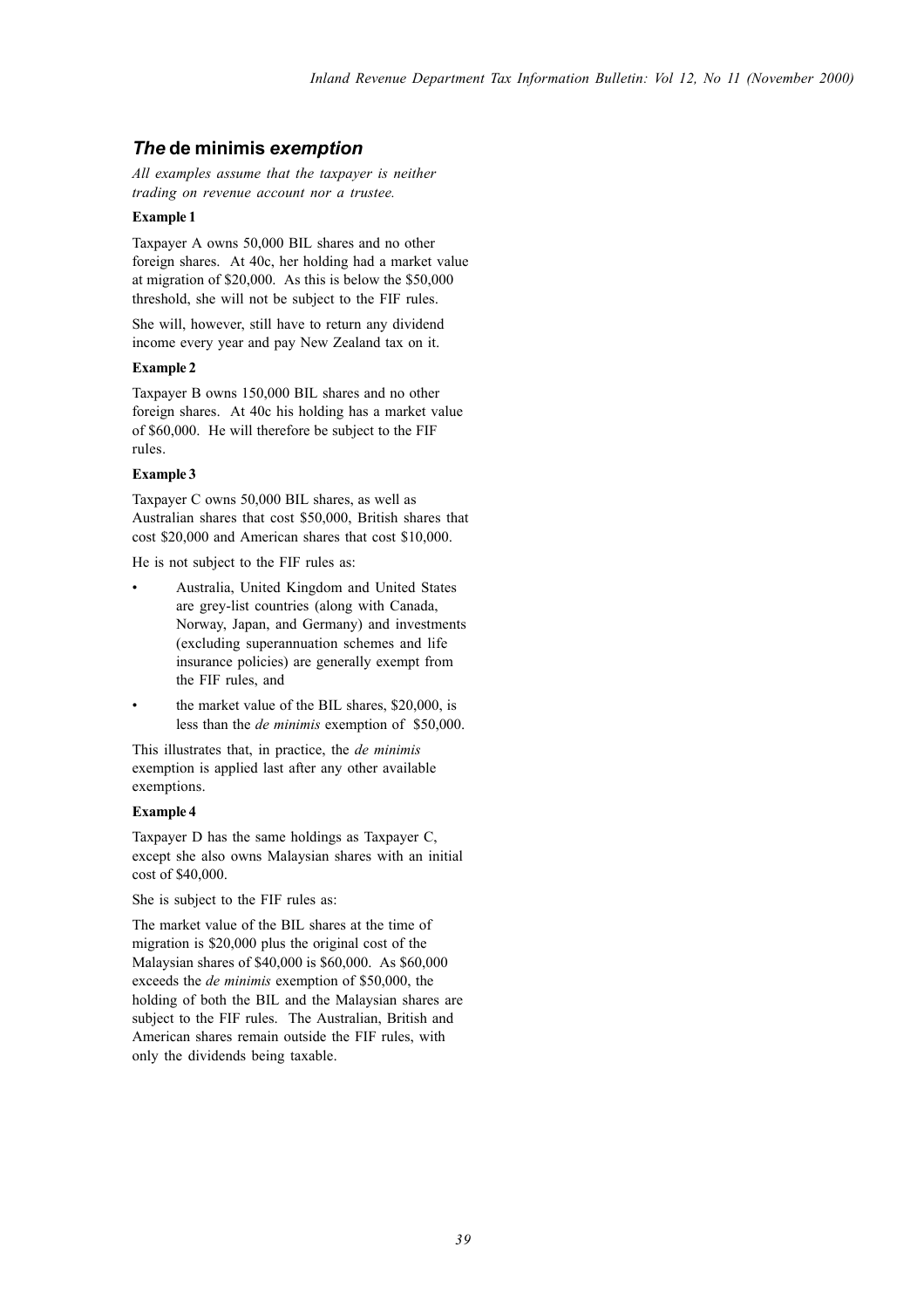# **SUPERANNUATION CONTRIBUTIONS TREATED AS SALARY OR WAGES**

*Section NE 6 of the Income Tax Act 1994*

## **Introduction**

An amendment removes a technical problem in the specified superannuation contribution withholding tax (SSCWT) rules. It ensures that the payment of PAYE deducted from an employer's contribution to a superannuation fund, if the employee and the employer have agreed to treat the employer's contribution as salary or wages, will satisfy the employer's obligation to pay the contribution to the superannuation fund.

## **Background**

The SSCWT rules were amended by the Taxation (Tax Credits, Trading Stock, and Other Remedial Matters) Act 1998 to allow an employee and employer to agree to have specified superannuation contributions treated as salary or wages and therefore made subject to PAYE rather SSCWT. However, the legislation did not allow the PAYE deducted and paid from the employer's superannuation contribution to be treated as satisfying the employer's obligation to pay contributions to the superannuation fund. Section NE 6 of the Income Tax Act 1994 is the provision that deals with this technical issue in relation to SSCWT deducted from contributions.

# **Key features**

Section NE 6 of the Income Tax Act 1994 has been amended to allow the PAYE deducted and paid to satisfy an employer's obligation to pay contributions to the superannuation fund, if the employee and the employer have agreed to treat the superannuation contribution as salary or wages. The amendment ensures that the SSCWT rules reflect the original policy intent and is consistent with the current treatment afforded to contributions subject to SSCWT.

# **Application date**

The amendment applies retrospectively from 26 November 1998 to coincide with the enactment date of the rules that allow an employee and employer to agree to treat employer contributions to a superannuation fund as salary or wages of the employee.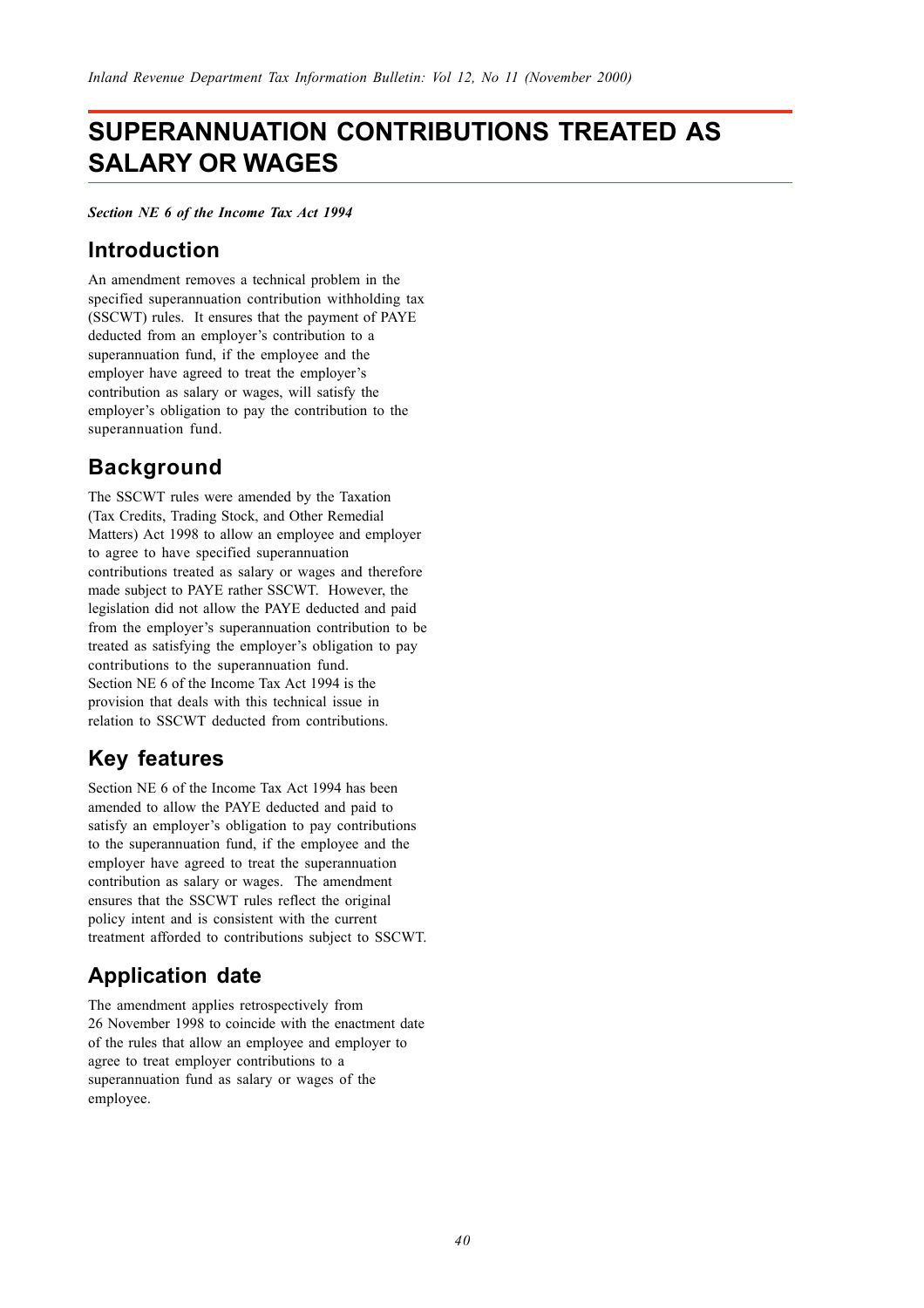*Inland Revenue Department Tax Information Bulletin: Vol 12, No 11 (November 2000)*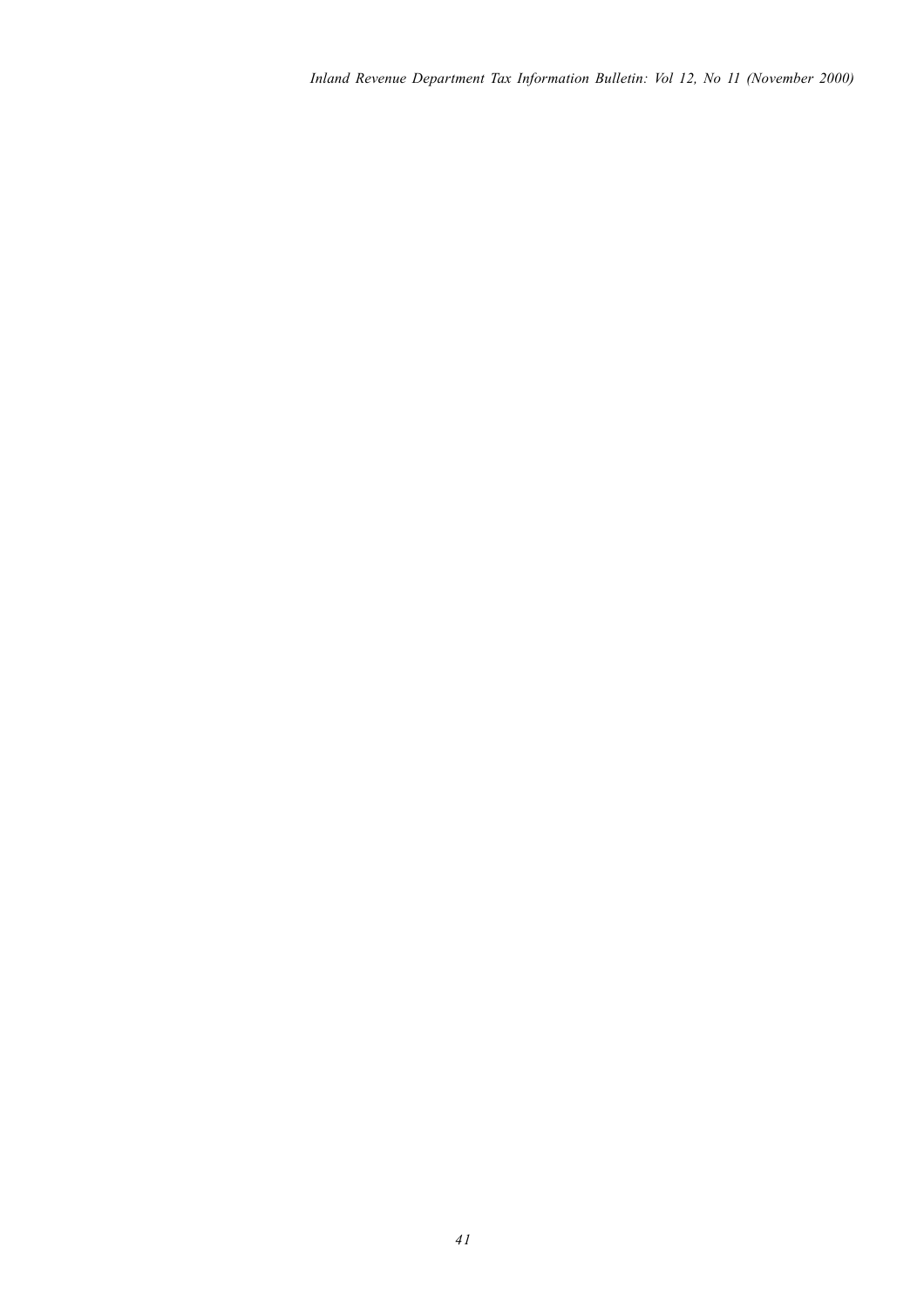# **LEGAL DECISIONS – CASE NOTES**

This section of the *TIB* sets out brief notes of recent tax decisions made by the Taxation Review Authority, the High Court, the Court of Appeal and the Privy Council.

We've given full references to each case, including the citation details where it has already been reported. Details of the relevant Act and section will help you to quickly identify the legislation at issue. Short case summaries and keywords deliver the bare essentials for busy readers. The notes also outline the principal facts and grounds for the decision. Where possible, we have indicated if an appeal will be forthcoming.

These case reviews do not set out Inland Revenue policy, nor do they represent our attitude to the decision. These are purely brief factual reviews of decisions for the general interest of our readers.

# **DOUBLE DEDUCTION CLAIMED FOR TRADING LOSSES AND LOSS ON SALE OF SUBSIDIARY**

| Case:                 | AMP Life v CIR                                                                                                            |
|-----------------------|---------------------------------------------------------------------------------------------------------------------------|
| <b>Decision date:</b> | 26 October 2000                                                                                                           |
| Act:                  | Income Tax Act 1976                                                                                                       |
| <b>Keywords:</b>      | Double deduction, section 204C,<br>section 191, group of companies,<br>life insurers, section 99 avoidance<br>arrangement |

## **Summary**

The CIR was unsuccessful in his attempt to deny AMP a \$27 million deduction under section 204C Income Tax Act 1976.

## **Facts**

The plaintiff, AMP Life Limited ("AMP"), incorporated a subsidiary, AMP Financial Services Limited (AFS) in 1979 to conduct, through further subsidiaries, financial and investment activities. After the sharemarket crash in 1987 the group suffered losses in excess of \$82 million. The companies grouped the losses under section 191 and AMP offset the loss against its income.

In December 1989 AMP subscribed for 25 million \$1 shares in AFS who repaid the bulk to AMP in clearance of debt. The next day AFS transferred its shares in all subsidiaries to AMP. This left AFS without assets or function.

Having initially decided in April 1992 to liquidate the moribund AFS, AMP decided to sell the company to another subsidiary, AMP Discounts Corporation Limited ("ADC"). AFS was sold in August 1992 to ADC for \$6,500 and was subsequently dissolved. In the 1993 tax year, AMP claimed a deduction for the loss on sale of AFS of \$27 million, citing section 204C of the Act.

## **Decision**

## *Double deduction*

The Commissioner submitted that the section 204C claim by AMP was a second deduction for one economic loss. His Honour agreed (as did AMP) that in essence, there was "…only one leak from the group's resources" however, for the purposes of income tax legislation, there were two events, both of which were permitted as deductions by AMP under specific sections of the Act. In what was largely an exercise in statutory interpretation, McGechan J held that AMP was entitled under both sections 191 and 204C to a deduction and, *ipso facto*, the losses were two separate events, each capable of giving rise to a separately based deduction. His Honour, following AMP's submissions, held also that there is no "overarching principle" in tax law that proscribes double deductions and that section 106(1)(o), which was applicable at the time, only related to double deductions of the same amount. As the trading losses of AFS (deducted under section 191 by AMP) and the loss on sale of AFS were not "the same amount" there was no such double-dipping.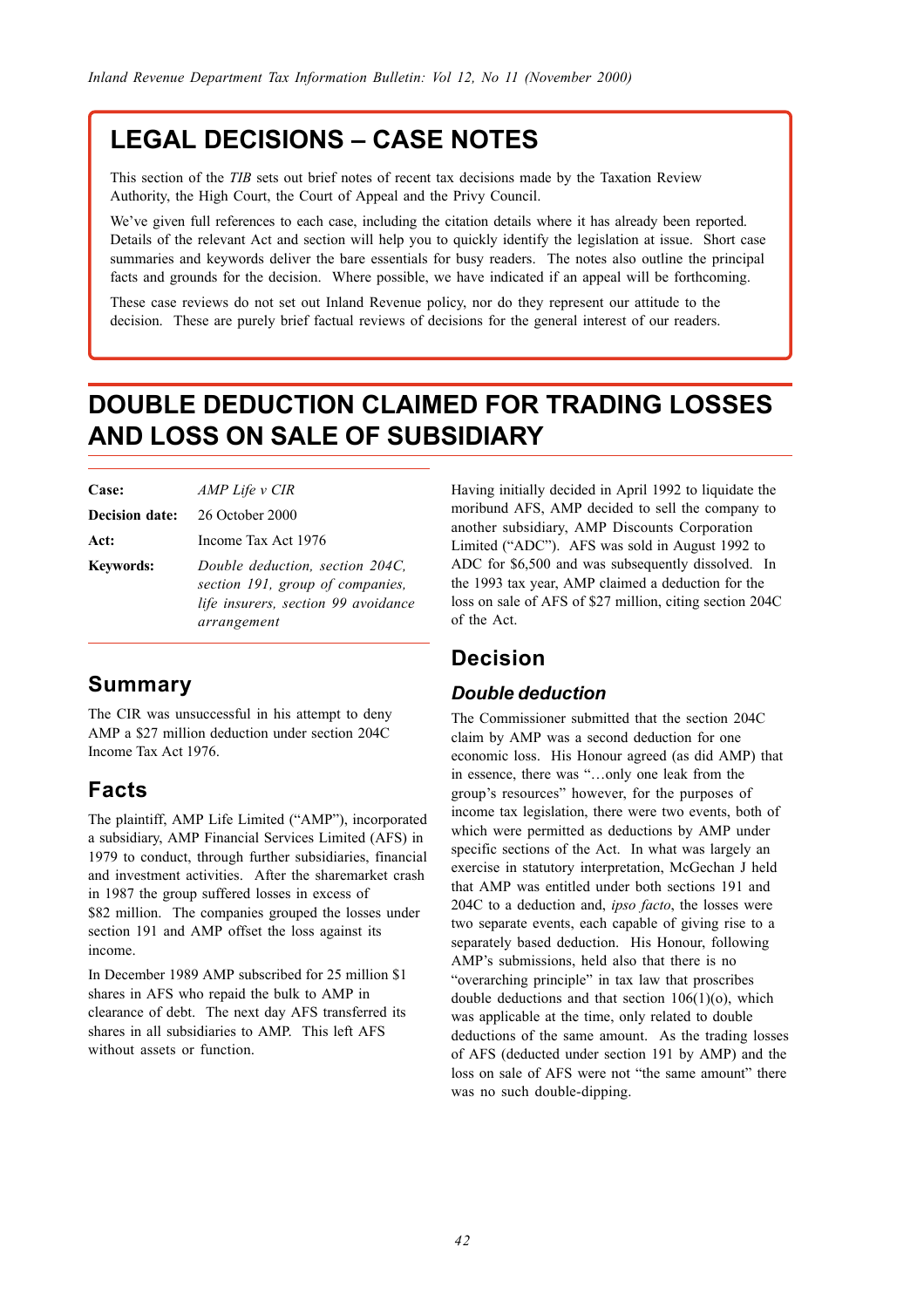## *Section 99*

The Commissioner submitted that the "arrangement" to which section 99 applied in this matter was:

- AMP offsetting and claiming the losses under section 191
- subscribing for capital in AFS
- the sale of AFS to ADC
- claiming a deduction for the loss on sale.

His Honour held that this did not amount to a "contract, agreement, plan, or understanding" but that they were a mere sequence of events each with knockon causative consequences. To be an "arrangement" there needed to be some prior planned linking or sequencing, or both. Further, it was held that, as the capitalisation scheme was a "… normal commercial solution to an actual problem" there was no artificiality or impropriety (the hallmarks of avoidance). His Honour stated, *obiter*, that had the four steps been conceived as such from the outset, it probably would have been caught by section 99 as it "... could well have been viewed as a claim for a deduction based on a chimera, producing a correspondingly 'magic' result."

Also *obiter*, his Honour stated that section 99 did not apply as a section 204C deduction would have been available to AMP had they liquidated AFS as initially proposed—such dissolution also amounting to a "disposal" for the purposes of the section. That being so, the "arrangement" had there been one, would not have had any tax avoidance effect.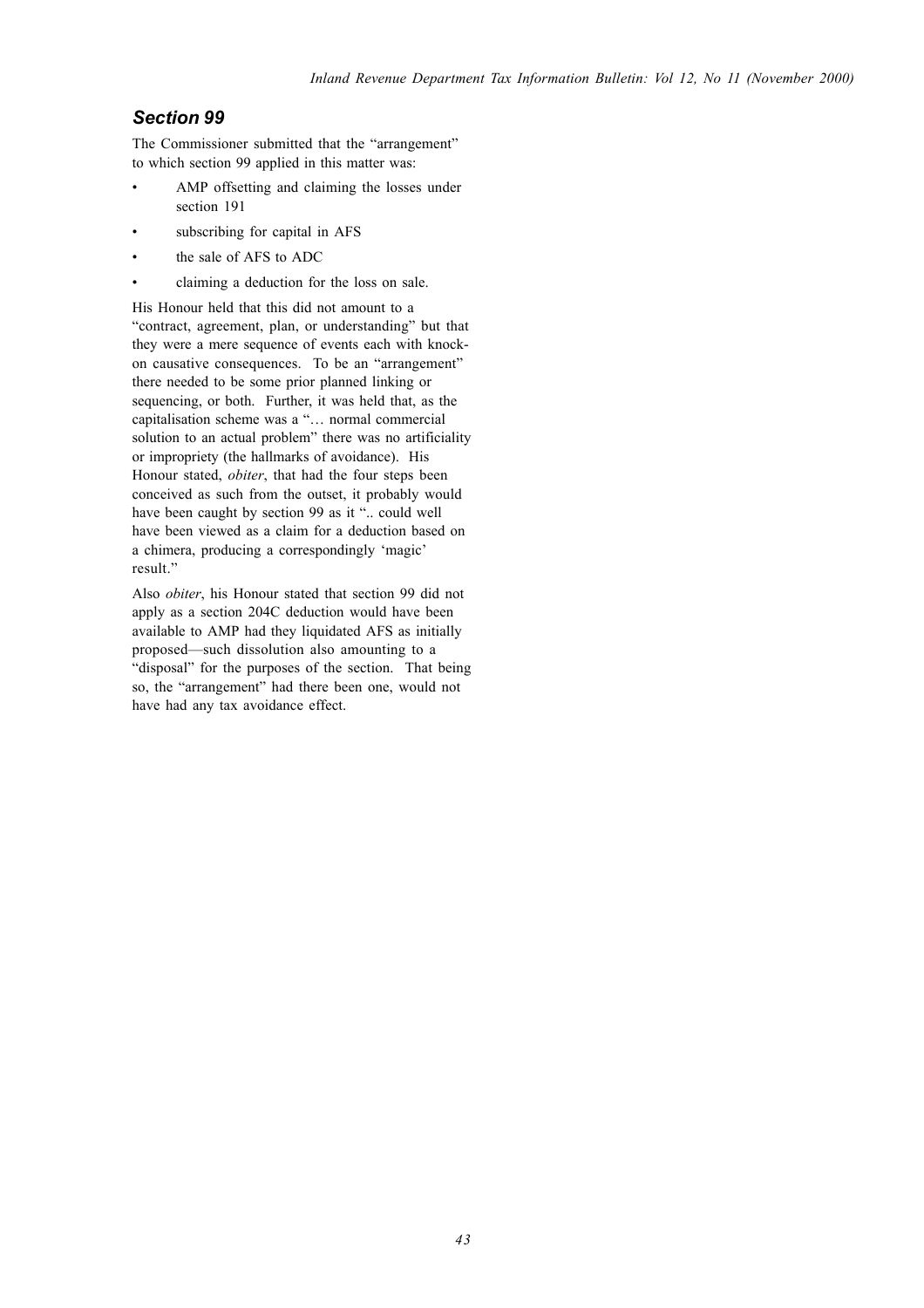# **WITHHOLDING TAX NOT DEDUCTED ON PAYMENTS TO NON-RESIDENT**

| Case:                                 | TRA Number 043/99. Decision<br>Number 20/2000         |
|---------------------------------------|-------------------------------------------------------|
| <b>Decision date:</b> 27 October 2000 |                                                       |
| Act:                                  | Income Tax (Withholding Payments)<br>Regulations 1979 |
| <b>Keywords:</b>                      | Double tax agreement                                  |

## **Summary**

The Commissioner's assessments were confirmed.

# **Facts**

The disputant entered into three distinct transactions under which leases were entered into for (i) shipping containers, (ii) two barges, and (iii) a tug boat. The owner of the equipment in each case was a non-resident. The disputant made no deductions in respect of payments made to the owners of the equipment as required under the Income Tax (Withholding Payments) Regulations 1979.

The Commissioner, after investigation, assessed the disputant for withholding tax not deducted. The disputant issued a NOPA and initiated a challenge under the disputes resolution procedure. The adjudication process found in favour of the Commissioner and the disputant chose to have the matter heard by the Courts.

# **Decision**

Judge Willy found that the general scheme of the regulations was to bring to tax at prescribed rates withholding payments as prescribed in regulation 4. Included are all payments to "non-resident contractors". Exemptions include payments to employees.

The disputant put forward an argument described as having "an Alice in Wonderland" quality about it. Essentially, it was that as "employees" were defined as those entitled to receive source deduction payments, and as withholding payments were source deduction payments, non-resident contractors were therefore "employees" and not subject to the regulations due to the exemption. In response, the Commissioner argued that the Income Tax Act definition is to be used "unless the context otherwise requires" and that the regulations themselves make a distinction between non-resident contractors and employees. The term employee should, therefore, bear its ordinary meaning so as to give effect to the regulations. A further point was that, to accept the disputant's argument would mean that all non-resident contractors would be excluded from the regulations, which was clearly not intended.

The argument put forward in respect of the definition of "contract activity" was similar to that used in interpreting the term "employee". It was also rejected.

Judge Willy stated that the legal onus of proof remains throughout on the disputant. The argument put forward, that they did not know the property owners were non-residents and it was therefore up to the Commissioner to prove that they were, was simply seen as an attempt to try and reverse this onus.

Judge Willy did not address directly whether the Commissioner must seek recovery from the recipient. It can be inferred quite strongly, however, that the Commissioner may seek recovery from the recipient or the payer.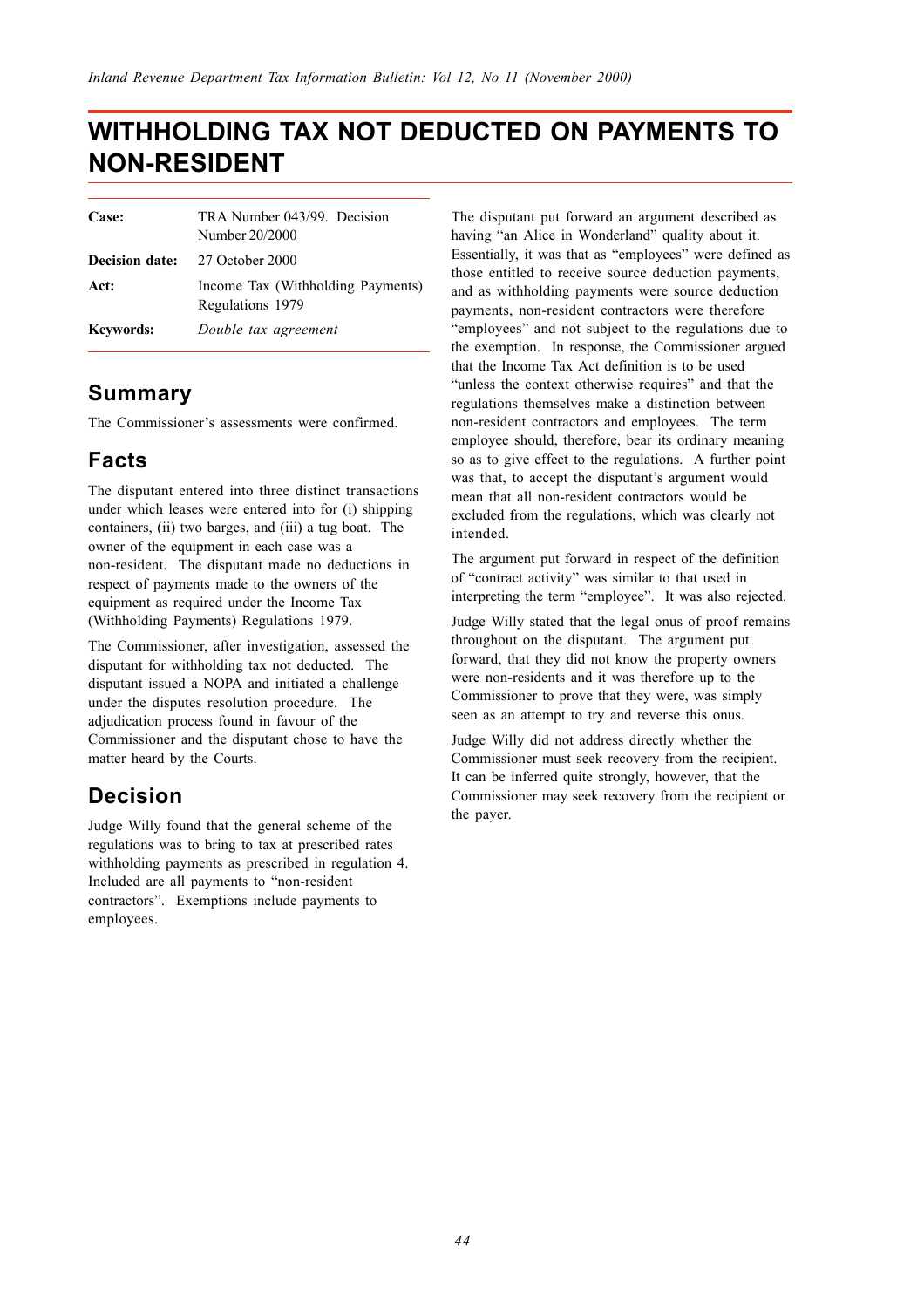# **REGULAR FEATURES**

# **DUE DATES REMINDER**

## **December 2000**

## 5 **Employer monthly schedule**

## **Employer deductions**

Large employers (\$100,000 or more PAYE and SSCWT deductions per annum)

- *Employer monthly schedule (IR 348*) due
- *Employer deductions* (*IR 345*) or (*IR 346*) form and payment due

## 20 **Employer deductions**

Large employers (\$100,000 or more PAYE and SSCWT deductions per annum)

• *Employer deductions* (*IR 345*) or (*IR 346*) form and payment due

## **Employer deductions and Employer monthly schedule**

Small employers (less than \$100,000 PAYE and SSCWT deductions per annum)

- *Employer deductions* (*IR 345*) or (*IR 346*) form and payment due
- *Employer monthly schedule (IR 348*) due

# **January 2001**

## 15 **Employer monthly schedule**

## **Employer deductions**

Large employers (\$100,000 or more PAYE and SSCWT deductions per annum)

- *IR 348 Employer monthly schedule* due
- *IR 345* or *IR 346 Employer deductions* form and payment due

#### **GST return and payment due**

#### 22 **Employer deductions**

Large employers (\$100,000 or more PAYE and SSCWT deductions per annum)

• *IR 345* or *IR 346 Employer deductions* form and payment due

#### **Employer deductions and Employer monthly schedule**

Small employers (less than \$100,000 PAYE and SSCWT deductions per annum)

- *IR 345* or *IR 346 Employer deductions* form and payment due
- *IR 348 Employer monthly schedule* due

#### **FBT return and payment due**

#### 31 **GST return and payment due**

*These dates are taken from Inland Revenue's* Smart business tax due date calendar 2000–2001